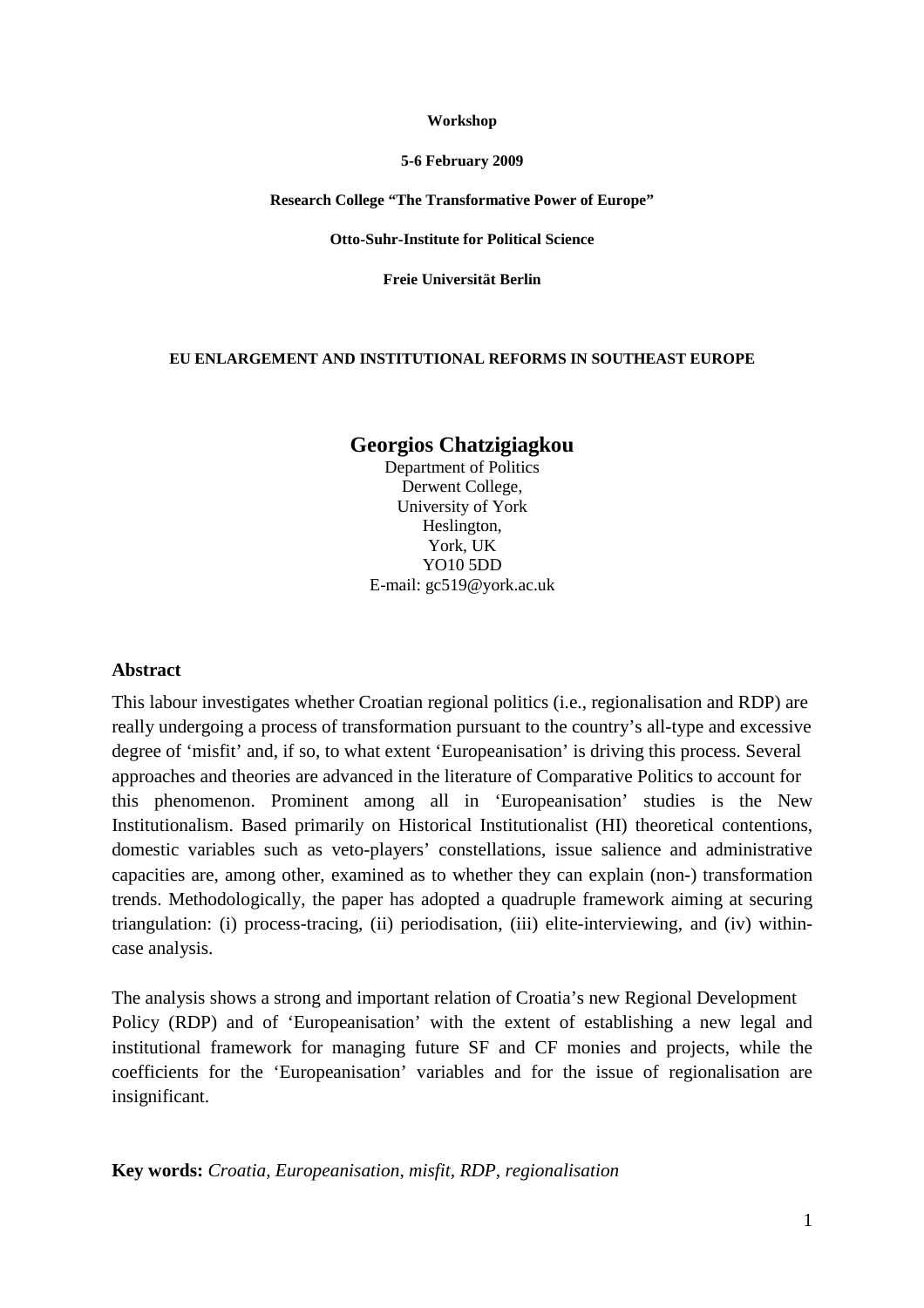## **Introduction**

The extent to which EU has induced change on national regional policies, in the same way as other policy areas (e.g. competition, CAP etc.), has been an issue of growing concern in the scholarly literature on Europeanisation (Hooghe, 1996; Bache 1998; Hughes et al. 2000; Bailey and Propris, 2002; Bachtler et al. 2003; Bradley et al. 2005; Petrakos et al. 2005; Conzelmann, 2005; 2006). For instance, Jacoby (2005) and Sepos (2008) observed that 'Europeanisation' has effected change in the regional policies and structures of Hungary, Czech Republic and Cyprus respectively. On the other side, Hughes and his collaborators (2004) have, rather convincingly, highlighted the limited impact of EU conditionality on the territorial reorganisation politics of CEECs. Since regional policy (RP) is a highly structured policy area of the EU where 'direct effects' dominate through structural and cohesion funds' strict norms and rules (Brusis, 2003; Sasse and Hughes, 2002; Jacoby, 2005; Sepos, 2008), it is expected that the primal 'Europeanisation' mechanism at play within candidate states will be conditional incentives rather than socialisation or lesson-drawing (Schimmelfennig and Sedelmeier, 2005; Jacoby, 2005).

Contemporary regional policy essentially departs from the traditional policy approach since it has become much more strategic and cross-sectoral. The new regional policy in EU and its member-states is grounded on multi-annual programming, an enhanced role for the regional and local actors, multi-sector operations and strict policy evaluation and monitoring instruments (AMR, 2007). The focus is now on inducing nation-wide growth by exploiting the endogenous potentials and resources of *all* regions. The core logic of the new Structural Funds (2007-2013) is that by concentrating much of their resources in the least developed member states and regions, EU regional and cohesion policies can alleviate disparities while raising the competitiveness of the EU as a whole (Frohlich, 2007: 1). Generating regional competitiveness and growth through the setting up of an integrated cross-sectoral (e.g., education and training, innovation, entrepreneurship, infrastructure and environment) strategy has become thus the cornerstone of EU's new RP. In this sense, this new approach seeks to 'ensure that each sector is developed not in isolation but in the context of a coherent vision for the socio-economic development in the Member State or region concerned' (AMR, 2007: 7). Furthermore, due to its conceptual underpinnings (codified in the principle of partnership), EU cohesion policy is viewed as a catalyst propelling regionalisation and undermining the gate-keeping role of the central governments (Andreou, 2004: 3).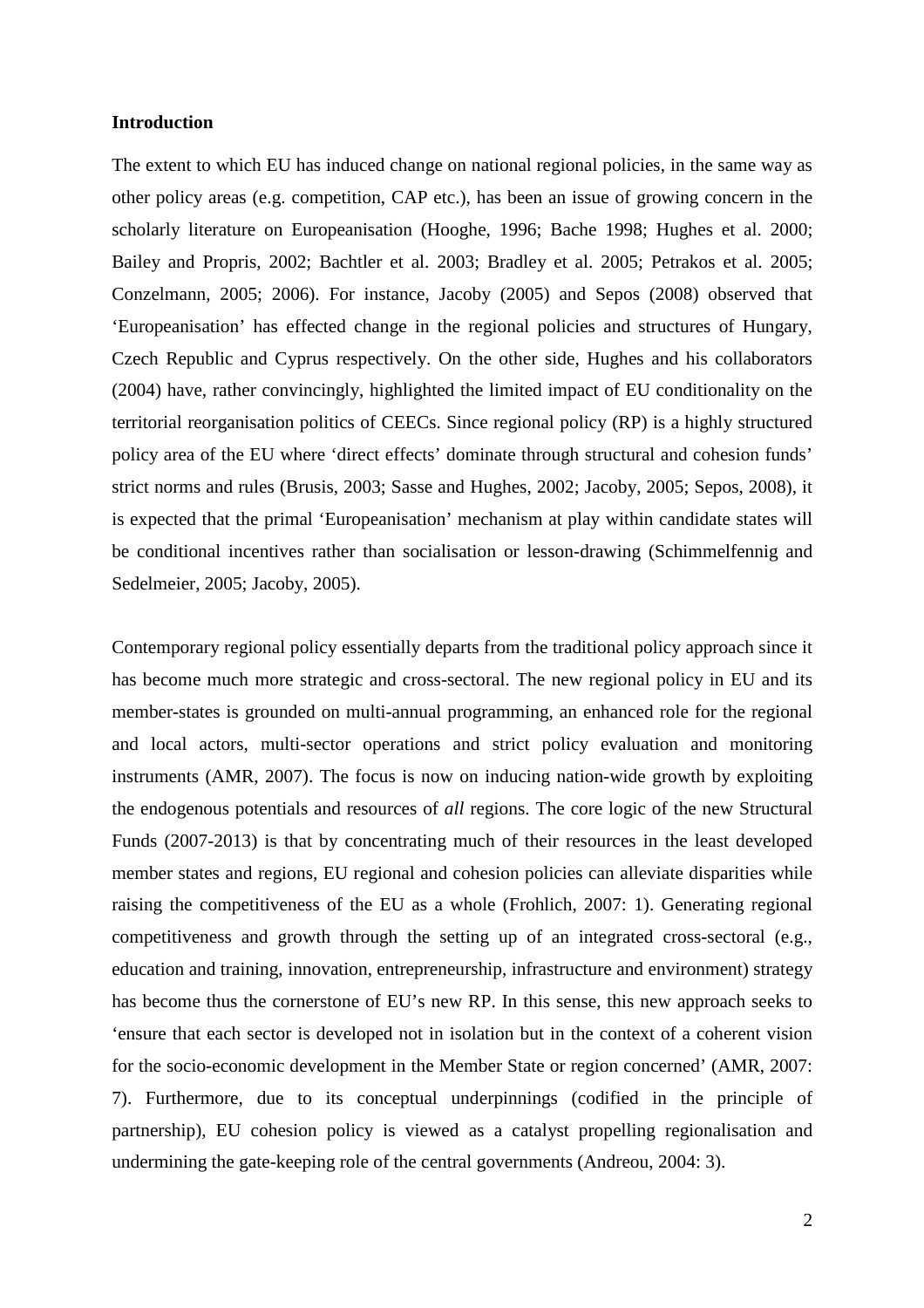Therefore, EU structural and cohesion funds for a small state like Croatia may have essential effects on the country's competitive advantage and economic growth as well as territorial outlook (SCF, 2006). Although Croatia is a relatively small economy, there are significant socio-economic disparities between her 21 counties (NUTS 3 level) in terms of demographic trends, economic activity and growth rates (Puljiz and Malekovic, 2007a). Interestingly, the country lacks a strong tradition on regional development policy. Croatian RP is, therefore, still undergoing (parallel to or in congruence with EU accession negotiations) a process of setting up the first, necessary preconditions such as the necessary institutional and legal frameworks (i.e., NSRD and LRD). For instance, the country still lacks a coherent, integrated and nation-wide strategy (NSRD) or/ and act on regional development policy (LRD). Although the EU does not possess a single RP model for its member states, its impact on Croatia's regional development politics may be significant, multidimensional and groundbreaking should the said documents be adopted. In contrast, the EU's imprint on the country's territorial re-configuration does not appear significant (i.e., NUTS classification system) since the Union is hesitant to specify how candidate states (or/ and member states) should organise their sub-national units (Hughes et. al 2004).

This study shows that parallel (or even prior) to conditional incentives strong EU socialisation effects induced a realignment in the country's regional (development) politics by means of creating a 'misfit' between the EU RP and Croatia's related style. Although there was an explicit EU condition for a National Strategy (NSRD) and Law on Regional Development (LRD; see Accession Partnership, 2006), domestic change actors ('norm entrepreneurs') in co-operation with EU officials and experts socialised domestic policy makers - through the EU technical assistance projects (e.g. OBNOVA and CARDS) - over the necessity of those documents and their respective connection with Structural and Cohesion funds requirements. Although accession negotiations gained a new momentum in January 2008 (following the formation of a new coalition government and the successful resolution of the 'ZERP' question) the adoption of the NSRD and LRD is still pending. Partly due to the need to undertake the necessary revisions so that the new drafts reflect the country's 2007 NUTS 2 classification and partly because of Slovenia's blockage of the accession talks, the new updated versions of the said two documents are envisaged to be submitted to government and parliament procedures by the III or IV quarter of 2009.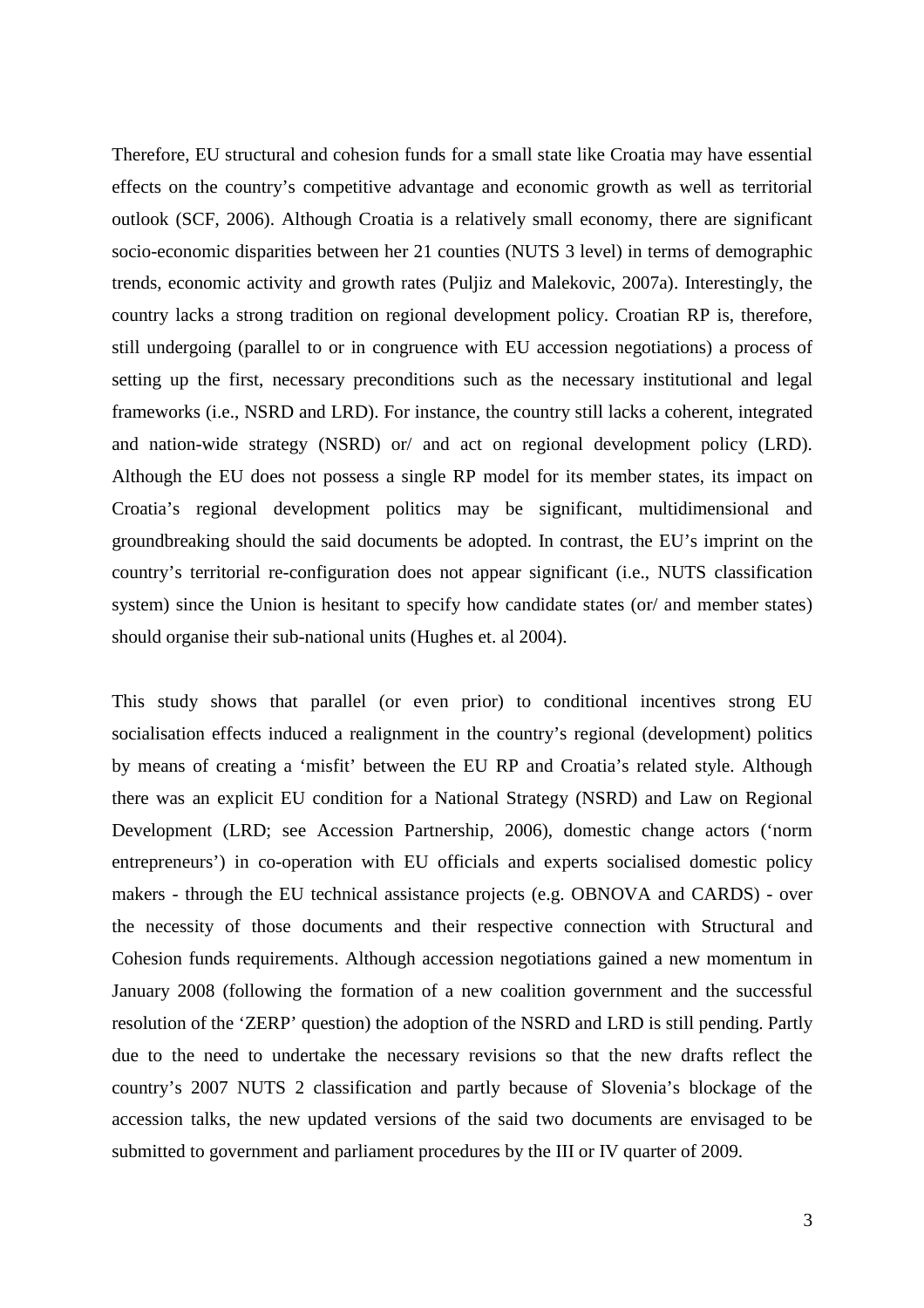The chapter is structured as follows. In the first three sections, a historical preview over the country's regional development and territorial legacies is provided. It is argued that Croatia's historical traditions (1948-1992; 1993-2001) have conditioned to a great extent her post-2000 regional reform trajectory. The next section of the chapter describes Croatia's inherited institutional and legislative regime in regional policy. This is followed by sections presenting the EU's imprint on the country's RDP and territorialisation. The chapter concludes with a summary of the basic lessons that the Croatian case provides to the Europeanisation literature. Basic empirical finding of this study is that a domestic institutional and legislative inadequacy was translated and edited by the 'social context' into an outstanding 'existential' *misfit* between the EU RP and Croatia's related practice. As a result, government officials were persuaded by the necessity to link the country's new NSRD and LRD with the SF provisions. In this sense, socialisation effects appear to complement conditional incentives; thus, change comes as a joint and sequential effect.

#### **6.2 Historical preconditions**

Historically, Croatia has been a highly heterogeneous, fragmented, and non-unitary state-like entity, subjugated to the authority of various centres (I. Goldstein). Since the Middle Ages the country is considered a three-part state composed by the historical regions of Croatia, Dalmatia and Slavonia (Kopric, 2007: 351). Some areas of Croatia display, for geographical, historical and cultural reasons, higher levels of regional identity (e.g. Istria, Zagreb region, Međimurje, Slavonia and Dalmatia). However, their regional identities have not yet found full expression in development processes. Development perspectives of these regions are mainly defined by their natural resources and historical heritage. Therefore, Istria and Dalmatia (i.e., located in the Adriatic coast) are focused on tourism, Slavonia on agriculture and forestry and Međimurje on entrepreneurship and crafts while Zagreb is an industrial, financial and university centre (Svarc, 2008).

Croatia's legacies on regional development policies - although very weak - date back to the Socialist Federative Republic of Yugoslavia (1946-1991). As Puljiz and Malekovic note,

<sup>&#</sup>x27;In the former Yugoslavia, regional policy was conducted in centralised manner, relying mainly on grants for investments into industrial capacities in lagging regions' (2007: 8).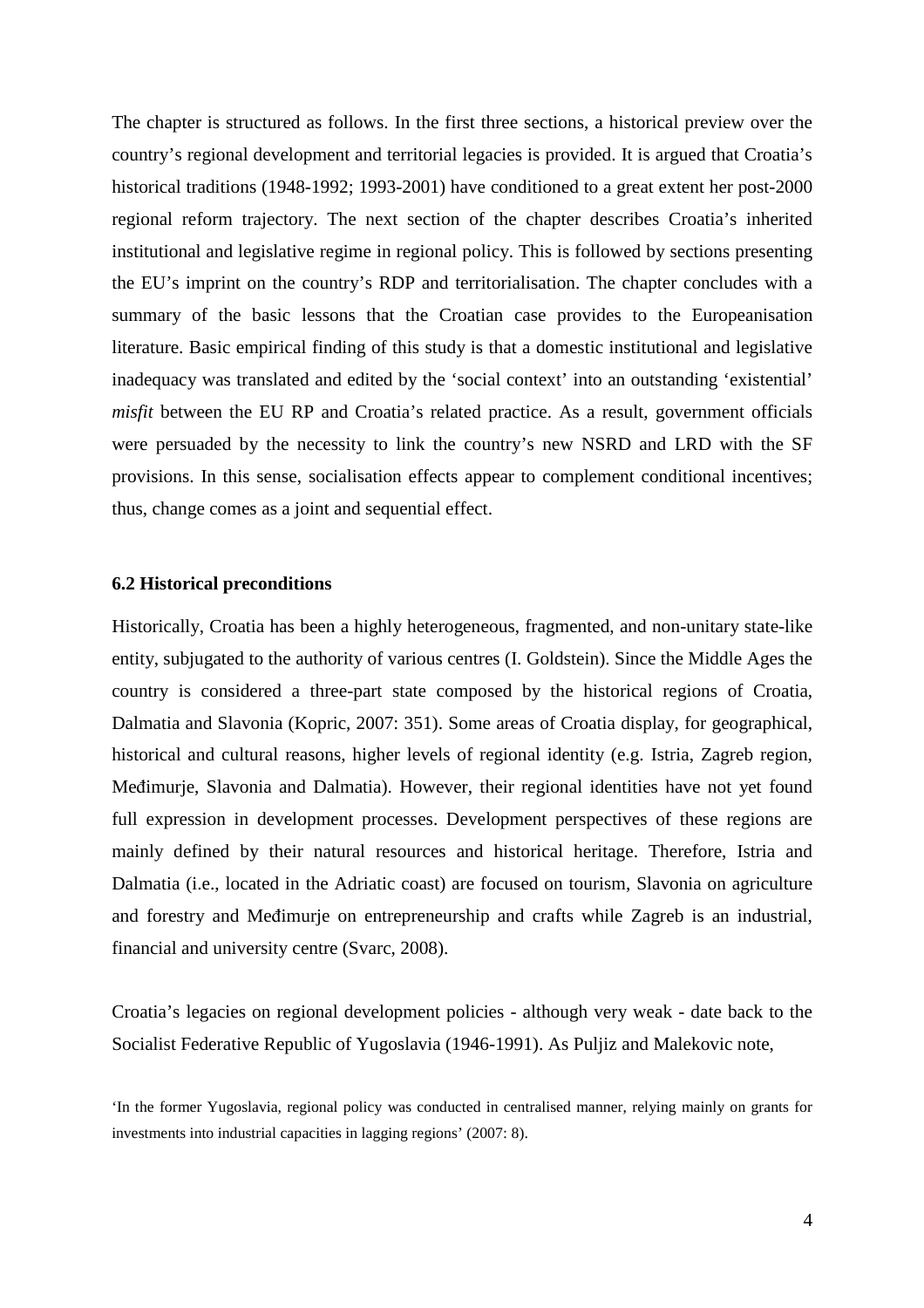Responding to the growing regional and republican economic differentiations brought about by the country's (SFRY) excessive 'socialist urbanisation'<sup>1</sup>, the 1971 Act on the Promotion of Balanced Regional Development tried thus to effectuate, albeit with limited success, the socialist principles of egalitarianism and cohesion by creating special instruments (e.g., Regional Development Funds established at the federal and republican levels) for the sustainable and balanced growth of the *less-developed* regions/republics within the (con-) Federation (personal communication with Jaksa Puljiz February 2008). The principle of cohesion was respectively manifested in the federal budgets through which a re-channelling of funds from the richer republics/regions (i.e., Slovenia and Croatia) to the poorer ones (i.e. Macedonia, BiH and Kosovo; see Zuljic 1992) became the norm. Accordingly, a strong habitual trend of 'dependency' and 'state aid reliance' was forged in the assisted areas and localities which progressively were getting used by the uninterrupted external aid flowing downwards pursuant to the Federal fiscal policy.

The strong focus on the spatial/physical dimension of development rendered, however, regional planning a parallel and widely neglected policy area within the Federation. In this sense, Croatia's regional policy projects, to the extent they existed, were un-coordinated, deprived of a nation-wide strategic rationale and had a strict *sectoral* dimension - i.e., tourism and agriculture. In addition, they lacked effective steering, monitoring and evaluation technologies. Therefore, some of the investments into the industrial capacities of her lagging regions turned out to become major state failures marking the whole process as a fiasco (Puljiz and Malekovic, 2007a). At the same time, under the socialist system a radical urbanisation process took place which, in due course, created wide regional disparities and a crude population concentration (64%) in the country's urban centres, the majority of which is geographically located in the coastal zone (Bacic and Sisinacki, 2007: 6). As such, Yugoslavia's uneven spatial planning during communism meant an 'intensified polarisation' among Croatia's sub-republican units and the concentration of growth into few (four) *'city-*

<sup>&</sup>lt;sup>1</sup> The derivative Marxist concept of 'socialist accumulation of capital' crudely transplanted by the USSR to SFRY in late 1940s had longlasting effects on the country's spatial, economic, environmental and developmental characteristics, let alone strategic planning culture. Its twofold objective, i.e., on the one hand to create fast economic growth and on the other, to get closer to the rival (capitalism), dictated a vast industrialisation of the country for which to be achieved a massive rural exodus was in order. Therefore, a massive re-location of peasants to the 'would-be' industrial 'city- poles' took place, albeit without any consideration of the respective spatial effects that such a process entailed. In short, uneven spatial distribution of population as well as economic activities contributed at large to the widening of regional developmental gap both at intra- and inter-republican scales. The absence of any link between the country's spatial/physical development plans and regional ones, meant in practice the latter's marginal role (if any present), whereas the country's frequent territorial reorganisation its centralistic expression ( see Sisinacki et al. 2002; De Villa 2004; Bacic and Sisinacki 2007). On the influence that the industrialisation process (initiated since the mid-twentieth century) had on the country's constant restructuring experiences see Pejnovic 2003. One of the best indicators for measuring the intensity of the said socio-economic transformations is the degree of urbanisation. According to Pavlakovic-Koci and Pejnovic 'the number of people involved in agriculture between 1953 and 2001 [was radically diminished] by some 2,000,000 or almost 90 percent' resulting henceforth to rapid spatial polarisation (2005: 8-9).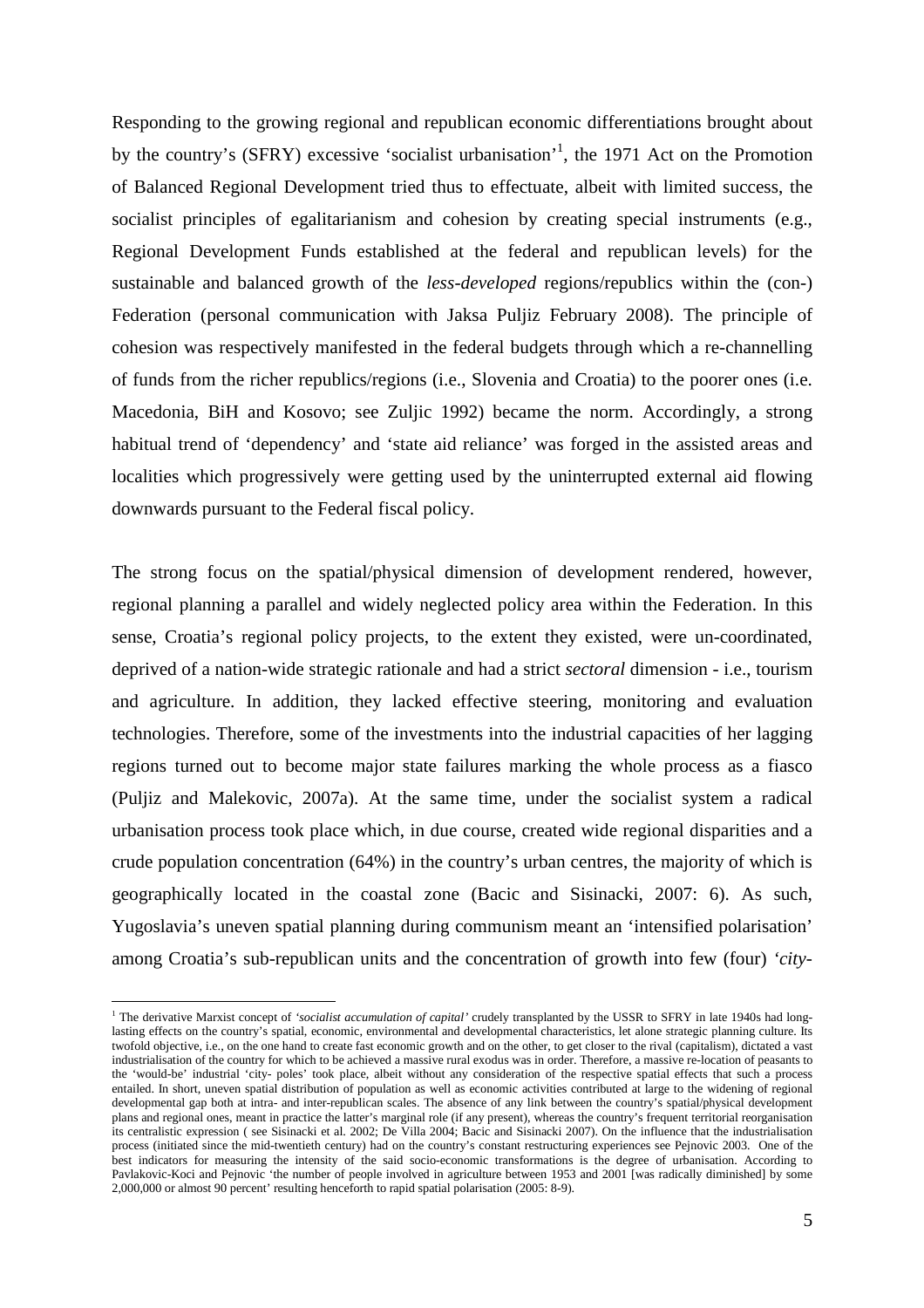*poles<sup>2</sup> '* (Magas, 2003; Cavrak, 2003; Bacic and Sisinacki, 2007: 17). Therefore, cities like Zagreb, Split, Osijek and Rijeka<sup>3</sup> would experience rapid economic growth, whereas islands and cities in the mountain zones enduring depopulation and decay.

Overall, the collapsing second Yugoslavia<sup>4</sup> would bestow to all of her seceding republics enduring legacies of a methodologically ill-conceived development planning culture, a strong emphasis on physical (instead of regional) planning, a persistent *sectoral* developmental approach, a culture of '*dependency and state aid reliance'*, insufficient monitoring and evaluation reminiscences, and a striking hostility towards institutional analysis<sup>5</sup> and democratic participation.

## **6.3 The 1990s**

 $\overline{a}$ 

The Croatian political system since its foundation in 1990 has been highly centralised. Historically and culturally, Croatia is comprised of 5 geographical areas (Istria, Dalmatia, Croatia, Slavonia and Zagorije) but these have never constituted as basis for administration. Instead, a strong commitment to the unitary nation-state has been one of the most significant ideological pillars of the Croatian polity. Obsession of the state elites in Croatia with a rather justified fear of the breakdown of the state<sup>6</sup> facilitated the overt centralisation of the country during nineties. The goal of 'independent statehood' and the struggle for the national sovereignty provided a reason to President Tuđman for insisting on the need for a strong, centralised state as the very foundation and exemplification of the 'national unity'. As such, historically deep-rooted, ever-present and distinct geo-culturally differentiations among the Croatian lands were initially sidelined (1990-1992), later demonised and merciless fought (1992-1995), before they get embraced by the *(alarmed* over its electoral decay) HDZ establishment in the aftermath of the Erdut Agreement in 1997 (\*\*\*\*).

Upon Croatia's independence (1991), local self-government comprised of 102 municipalities, 11 inter-municipality communities and the City of Zagreb (Magas, 2003: 137; Bacic and Sisinacki, 2007: 8). The Law on Local Self Government, adopted in 1992, introduced a two-

<sup>&</sup>lt;sup>2</sup> As Lindstrom observes, 'this concept of polycentric development was a unique legacy of Yugoslav socialism, not found in other socialist states in the region'  $(2005:4)$ 

<sup>&</sup>lt;sup>3</sup> The country inherited from SFRY a *four growth poles'* structure in which more than 50 percent of the total Croatian population currently lives in.

<sup>4</sup> Towards the end of the 1980s planning lost any significance for development management on the local level (Bacic and Sisinacki, 2007: 11)

<sup>&</sup>lt;sup>5</sup> Put here the discussion on education: missing 'institutional economics' curriculum, urban economics or environmental economics see De Villa 2004: 638

<sup>6</sup> Croatia between 1991 and 1995 was practically partitioned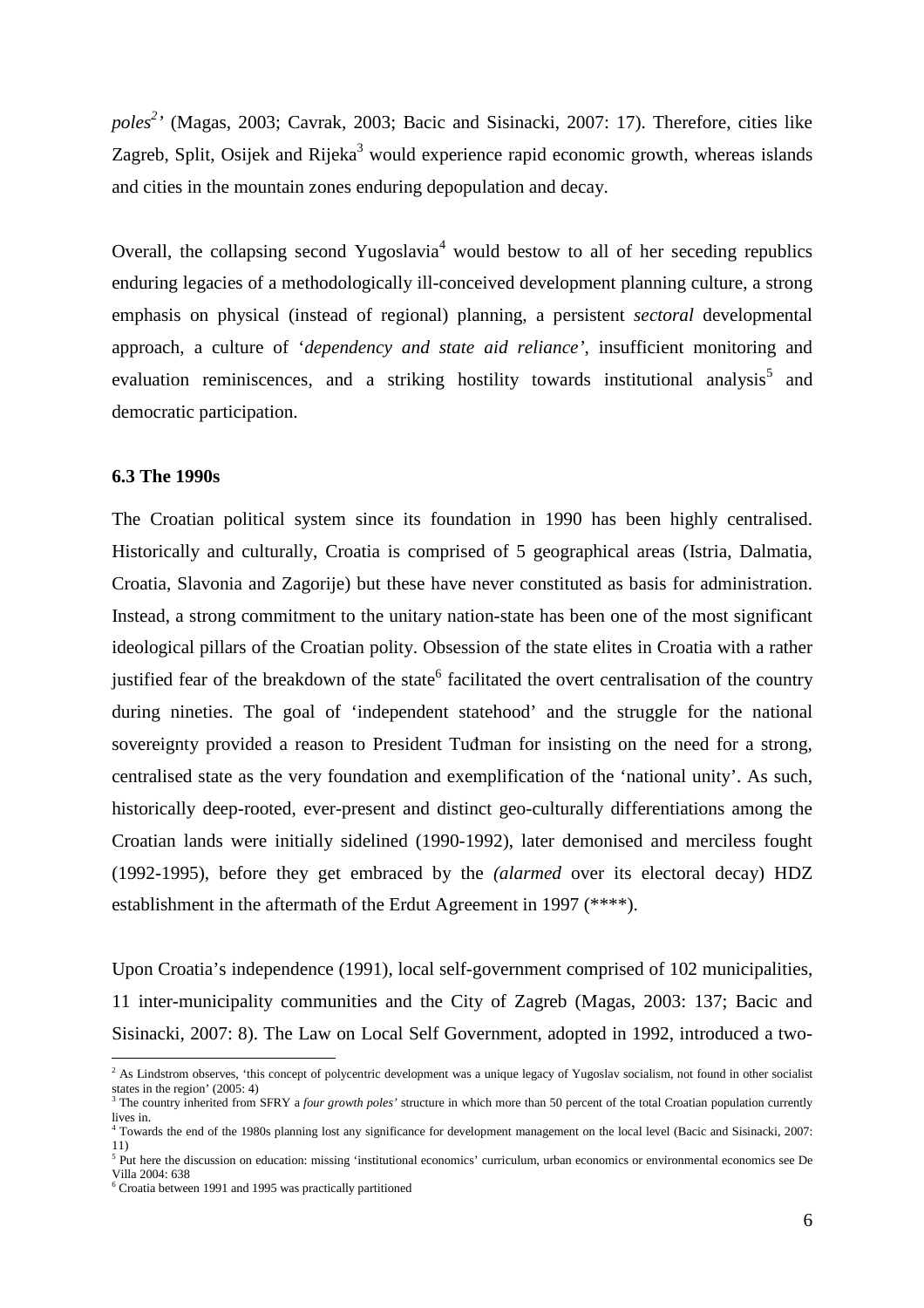tier *local* government system. The first level regarded the central state, whereas the second the units of *local* self-government: (i) municipalities (Opčina) and towns (Grad), and (ii) 20 +  $1^7$  counties (Županijas). No constitutional provision was made thus for an intermediate (regional) political tier. To the contrary, counties were crafted both as units of *local* selfgovernment and state administration<sup>8</sup>. As such, the county prefect (*Župan*) apart from being the head of the county executive, he or she was also and most importantly the local 'representative of the State authority'. The fact that his or her appointment had to be confirmed by the President of the Republic illustrates clearly the dual lines of accountability both to the county assembly and, most importantly, to the President himself (Kopric, 2006: 91). This functional dualism would constrain further the rather narrow self-government scope of local affairs, legally defined by the method of *enumeration<sup>9</sup>* (Masaric and Ljubanovic, 2000; uprava), and hence contribute by and large to the over-politicisation and centralisation of the Croatian sub-national system during 1990s. HDZ's choice to create an additional tier of administration (counties) at the local level makes little sense in functional and organisational terms, but it is easily explained on the grounds of rent-seeking considerations: the creation of a new administrative level would provide new posts and opportunities to HDZ electoral clientele, thus expanding the power base of the ruling party (personal communication with Professor Kopric, February 2008). In view of that, the establishment at the county level (in parallel with the LSG units' own administrative structures) of an extensive number of state *de-concentrated* offices and bodies (8 to 10 in each county) as well as branch ministerial offices, allotted with the real (*delegated*) administrative and executive powers, hypertrophied and fragmented the Croatian state administration<sup>10</sup>. No horizontal communication would be established between the LSGUs' own administrative structures and the de-concentrated state offices, however. As such, confrontation rather than cooperation would characterise those two segments of administration (Antic, 1999: 302; uprava). Duplication of competencies and compartmentalisation was thus the direct, expensive and long-lasting result. This culture of confrontation, also manifested in the negative competition among the Croatian counties, appears to frame at large any contemporary debate over the country's future and optimal regionalisation (i.e., amalgamation of the 21 counties into 5

<sup>&</sup>lt;sup>7</sup> On the special double status of the City and County of Zagreb see Augustinovic-Pavicic and Krpan 1999; Ivanisevic 2000; Hrzenjak 2000, all in Uprava. On the position of the territorial structure of the County within the Croatian legal system (1992-1999) see Antic 1999 (uprava); Kopric 2001

As Dragan Antulov argues 'each county was supposed to represent a mid-level between the central government and the local, more autonomous entities of towns and rural municipalities' (2000: 4). However, such provision was but very lately constitutionally recognised (Constitutional amendment 2000; LLRSG 2001)

<sup>9</sup> On the legal method of *enumeration* see Augustinovic-Pavicic and Krpan 1999; Masaric and Ljubanovic 2000; Kopric 2005

<sup>&</sup>lt;sup>10</sup> There were 175 county administrative departments, with 779 of their branch offices in 107 towns and more than  $7.000$  state civil servants and employees (1996); see Kopric 2006: 91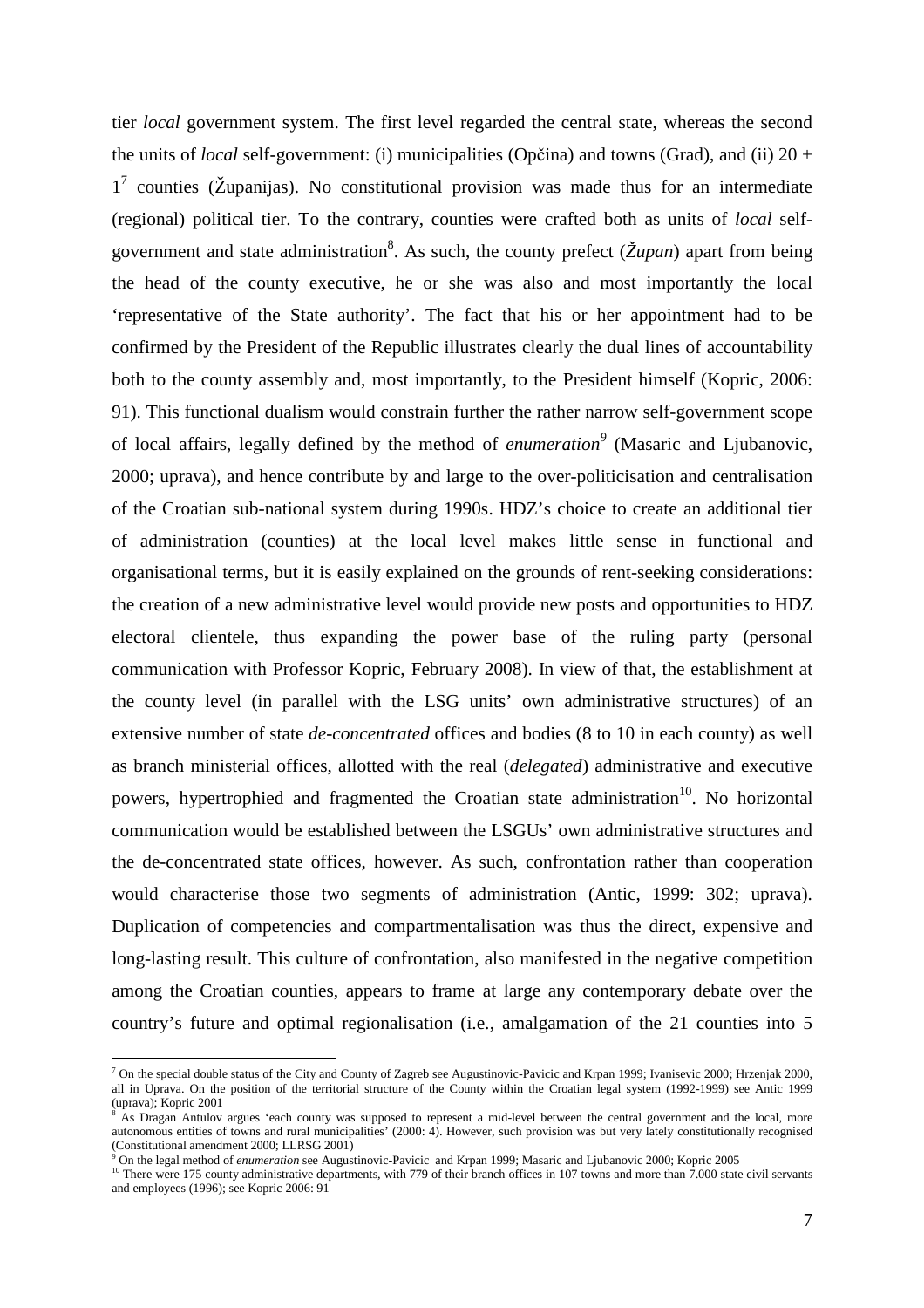macro-regions<sup>11</sup>). During 1990s the  $\tilde{Z}upan$  was transformed in practice to a state official neglecting at large his/her self-government responsibilities. In line with all these, the contemporary irrationality of the system and its consequent malfunctioning and inefficiency stemming from the outstanding lack of co-ordination and integration are but easily dictated.

In terms of the country's post-communist regional policy, environmental and inherited from the socialist past unfavourable features, such as disproportions in socio-economic development, rural exodus, deterioration and regression of many parts of the country (Toskic and Ilic, 1997; Toskic and Njegac, 2003), poor transport and technological infrastructure (Zuljic, 1992) as well as lack of capital for re-structuring (Frohlich, 2006: 3; see also Human Development Report, Croatia 1999, UNDP, p.48), hindered considerably Croatia's postcommunist development prospects. Within a transient economic environment characterised by disequilibrium dynamics (i.e., warfare) and inherited hyper-inflationary trends the 'developmental peculiarities, problems and potentials of different regions and urban centres' were doomed to be sidelined by the Government's immediate need (1991-1993) to stabilise the country's macro-economic framework<sup>12</sup> (Puliiz and Malekovic, 2007a: 8; Bacic and Sisinacki, 2007). The Homeland War further deteriorated Croatia's economic, social, and demographic indicators<sup>13</sup> facilitating and legitimising as such the ruling party's (HDZ) strong centralisation agenda (Zivic et al*.* 2005). The re-integration of Croatia's 1/3 occupied (by the rebel Serbs) territory became the Government's primary focus between 1991 and 1995 sidelining thus the country's economic and political integrations with Central and Western Europe (Pavlakovic- Koci, 2004). In such circumstances the Government's political willingness to design and implement a coherent public policy with strong regional dimensions in the first half of nineties was simply absent. As Puljiz and Malekovic note,

'How much has regional development been disregarded during 1990s witnesses the fact that until signing the Stabilisation and Association Agreement with European Union the term regional policy could *not* be found among the official strategic, operational or legal documents and regulations' (2007a: 8; emphasis added).

<sup>&</sup>lt;sup>11</sup> Pejnovic (2003) proposed in his research paper a five-fold optimal division of the country that, among other, reflected Croatia's regional geo-economic differentiations.<br><sup>12</sup> Following the implementation of the stabilisation programme in October 1993, aimed primarily at stopping hyperinflationary trends, the

Croatian economy has recorded relatively stable growth path accompanied by a low inflation. The average growth rate in the period 1995- 2006 amounted to 4.4 % (SCF, 2006: 13)<br><sup>13</sup> The war of independence bequeathed to post-war Croatia a vast number of detrimental and lasting legacies best articulated in the

Government's document 'Strategija prostornog uredjenja Republike Hrvatske' of 1997. Among others, Croatia experienced excessive damages in terms of population loss, physical and natural environment as well as a forced domestic migration towards Zagreb, which meant the over-concentration  $(1/6)$  of the population to the capital.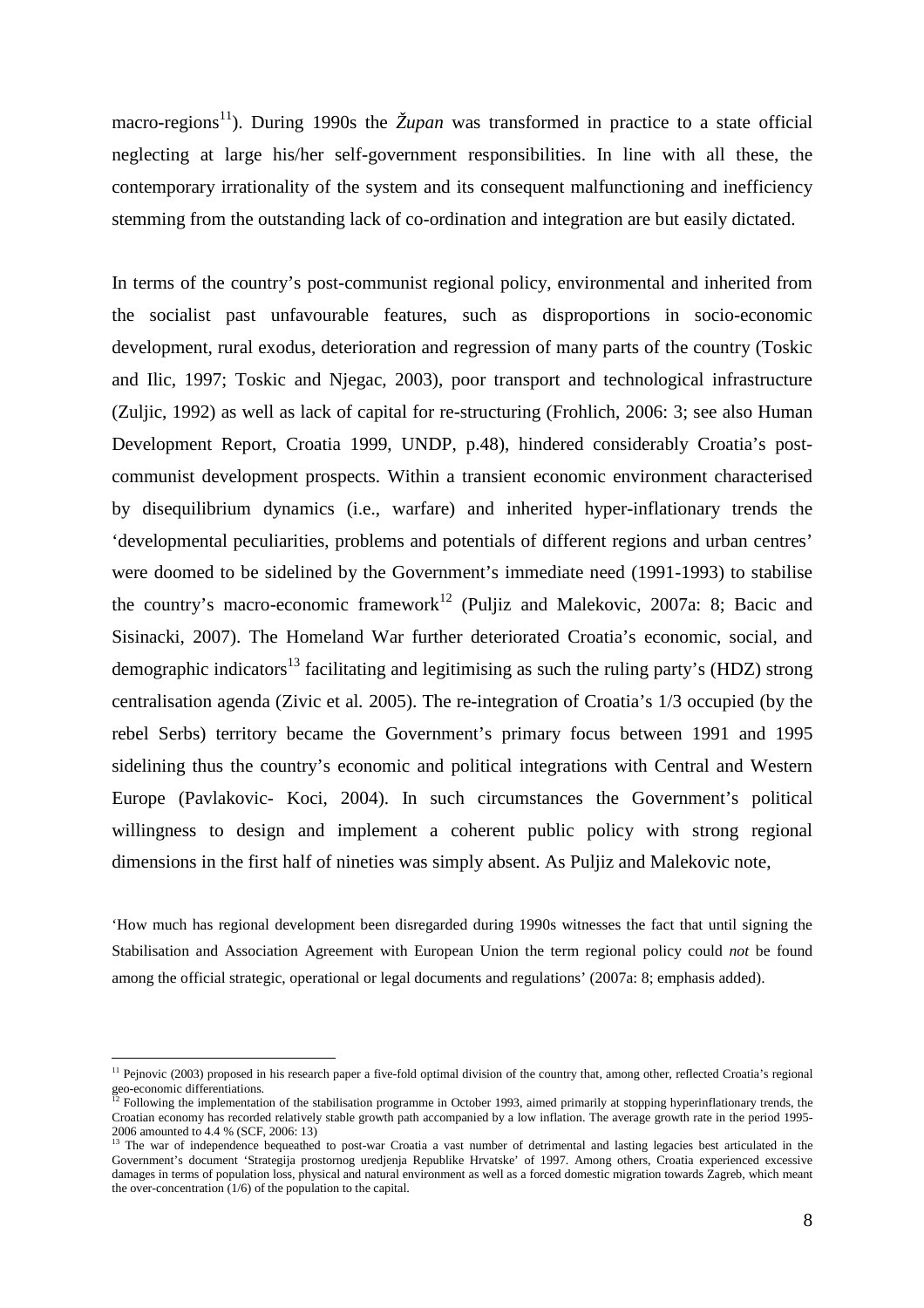The end of warfare (1995) bestowed to Croatia a 'fragmented listing of regions [and localities] deemed to have special problems' (Frohlich, 2006: 3). The reconstruction of the *war-affected areas* was accordingly articulated as the country's response to her immediate restructuring necessities. Thus, after 1995 a considerable change in the government's policy took place under the negative exigencies of the homeland war (1991-1995). The 1996 Act on Areas of State Special Concern (NN no. 44/96) became Croatia's first legal measure aiming primarily at introducing incentives for the reconstruction of *particular* war-hit areas. It represented, therefore, the very first law specifically dealing with particular state aid for *one*  part of the national territory (Puljiz and Malekovic, 2007a). Notwithstanding some significant positive results in the reconstruction of housing stock and physical infrastructure, the said law's exclusive focus on former occupied or war-torn local areas meant, however, that the rest of the country was neglected. As Bacic and Sisinacki note,

'Following economical but also political criteria, parts of Croatia were marked as lagging regions entitled for state aid so regional policy was *only* about redistribution of funds between state budget and lagged regions' (2007: 11)

The concentration of state aid (in the form of direct subsidies) to particular territorial areas (most notably local units below the level of county<sup>14</sup>) accentuated even further the wide regional disparities of the country calling thus for immediate corrective measures. The Islands Act of 1999 (NN no. 34/99), the Act on Hilly and Mountainous Areas of 2002 (NN no. 12/02) and the special Act on Reconstruction and Development of City of Vukovar (NN no. 44/01) extended considerably the territorial coverage of regional policy (Kopric, 2007: 17; Frohlich, 2007). Although a cohort of legal measures dealing with individual territorial parcels is present in Croatia since 1996, the lack of a coherent framework law on regional development (LRD) covering the whole state territory has thus far failed to create and ensure the necessary synergies among them.

Thus, since 1996 an episodic, piecemeal and un-coordinated  $\text{legal}^{15}$  and institutional apparatus on regional policy - lacking adequate administrative and financial resources,

<sup>&</sup>lt;sup>14</sup> Up to the present time, the designation of places as Areas of Special State Concern at micro level leads to a dispersed geographical distribution of target areas. This in turn gives rise to the disbursement of very small sums of financial support to those areas. The overall result is a dispersion of (scarce) financial and administrative effort in a sprinkling of small packets of financial support – which lacks critical mass and the potential for sustainable development – the outcome of which is, in the main, the ineffective use of scarce publis resources. Overall, such a governmental policy of direct subsidies to small enclaves below the level of county served (and still does so) to maintain the status quo providing little incentive for a shift towards greater competitiveness (ECORYS, 2004: 91-94)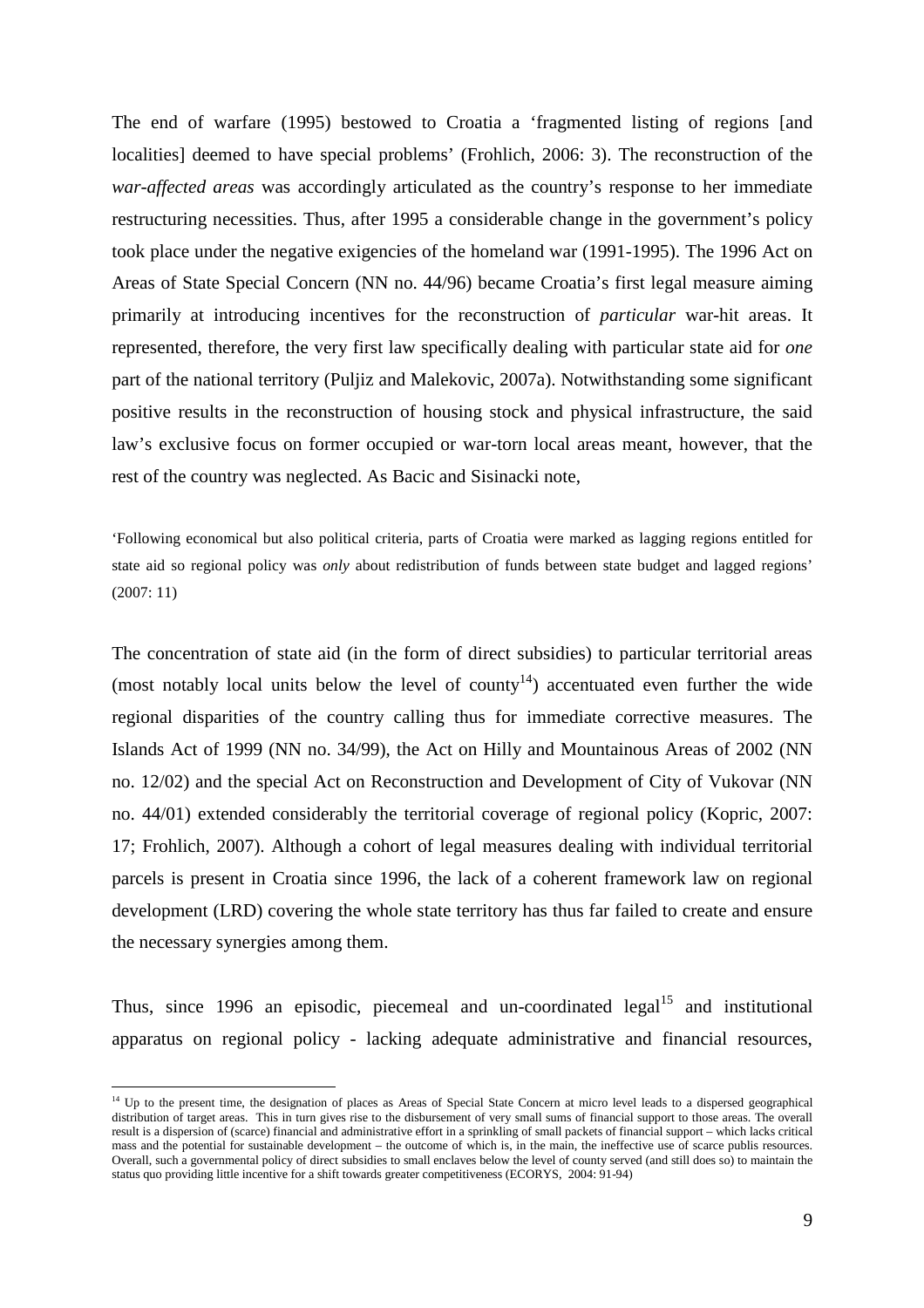democratic and societal accountability, and an *integrated*, as opposed to sectoral and compartmentalised, organisational expression<sup>16</sup> (i.e., special Ministry) – has been institutionalised within Croatia. As its name suggests, the Ministry of Reconstruction and Development was primarily concerned with the country's complex and immediate post-war restructuring needs. Issues of regional development were seldom discussed within the said ministry or/ and the cabinet rendering hence regional development projects, to the extent they existed, an *ad hoc* initiative of local actors (personal comm. with Puljiz).

With respect to the institutional and organisational embeddedness of the said public policy, the elaboration of several documents and strategies by a cohort of central governmental institutions reflected the fragmentation of the overall structure treating regional developmental issues (Malekovic et al*.* 1999: 1-3). Reflecting partly a lack of understanding of regional planning and regional development and partly an 'institutional discontent' to anything that could be associated with Croatia's socialist experience ('social plans'/ 'programming'), no nationwide concept of regional development, let alone an 'umbrella' Act on Regional Development, would be adopted in the period under consideration (1990-1999). Accordingly, LSGU's growth initiatives (if any) were voluntary, stand-alone, spontaneous and sporadic in nature (Starc et al. 2004). Hence, it should not come as a surprise that up-until 2000 only one regional development agency existed in Croatia (Kersan- Škabić, 2005; Kopric, 2006). Evidently, regional development politics were but a *low salience issue* domain for Croatian policy-makers during nineties and thus not placed among their political priorities.

If into the above stated obstacles one adds the lack of horizontal and vertical communication (i.e., flow of information and common understanding regarding these issues) between developmental offices in the counties and responsible central institutions, the irrationality and ensuing weakness of the system underpinning regional development in Croatia becomes further evident. The inadequate number of local non-governmental (NGOs) and private economic support institutions (e.g., Small and Medium Enterprises) and associations – partly an effect of the inherited culture of local 'dependency and state aid reliance' and partly a consequence of Croatia's weak civil society - pinpoint also to the weak tradition of the

<sup>&</sup>lt;sup>16</sup> This *compartmentalised* way of doing local and regional (developmental) politics will emerge in 2000s as a very strong structural obstructing factor forging *ad hoc* and *sectoral* vested interests and as such hampering the on-time adoption and implementation of a NSRD and its respective legal framework, i.e., Law on Regional Development (for the extensive listing of the central governmental institutions that directly or indirectly treat regional development issues see Frohlich 2007: 6).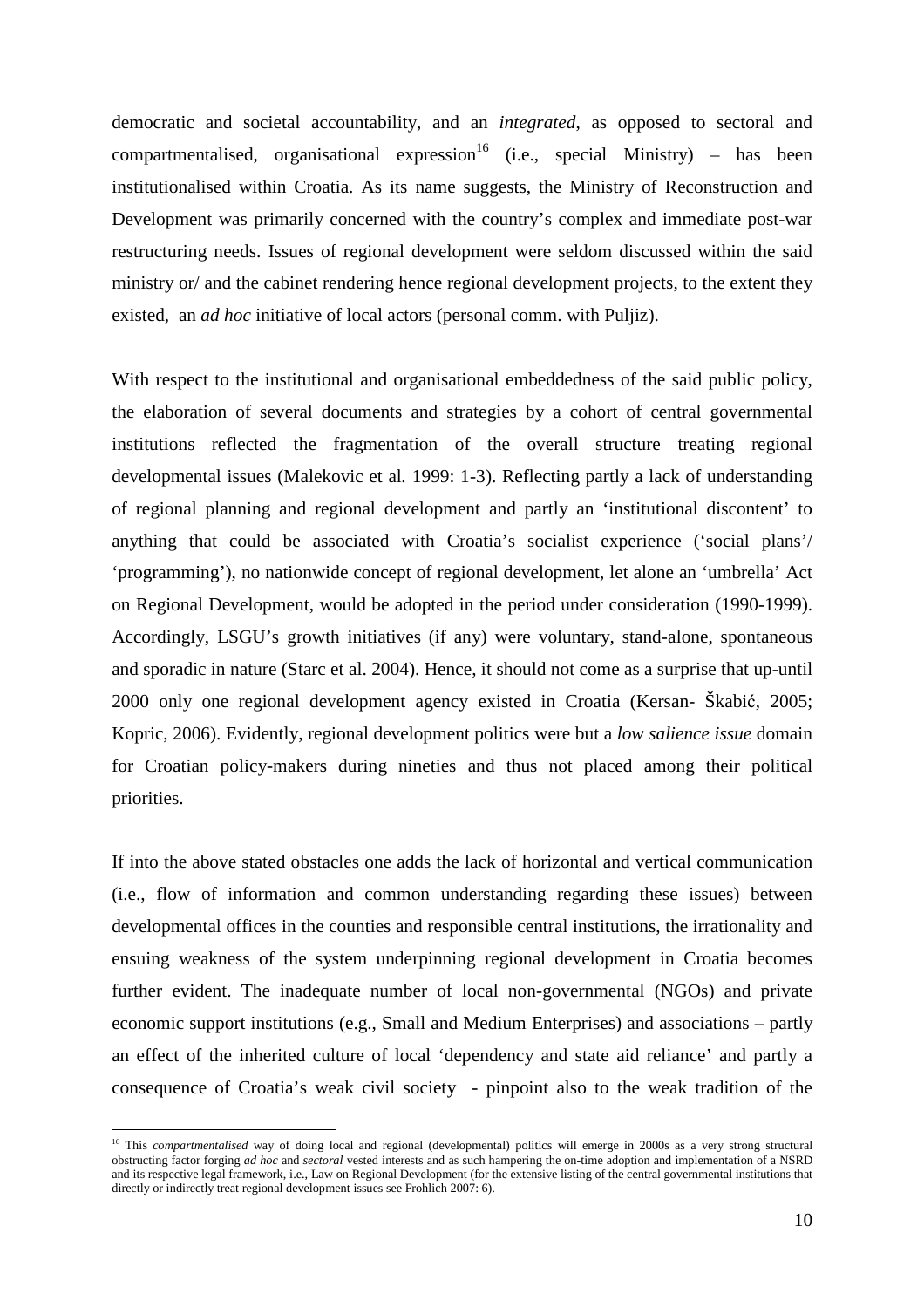European principle of *partnership* within Croatia. Frequent alterations in territorial and administrative setup of local government disabled the formation of statistical database<sup>17</sup> needed for analytical purposes but also as a ground for monitoring and evaluation of the existing regional policy (Bacic and Sisinacki, 2007: 17). In the light of this, the striking absence of monitoring and evaluation mechanisms across this policy field facilitated the building of informal, non-transparent and ad hoc networks that spanned all levels (personal comm.. with Puljiz). The 'parallel' or 'mixed proportional-majority' electoral system (applied for the election of local representative bodies from 1992 till June 2001) led overtime to the development of a sort of *'partisan-political'* local self-government in Croatia (Omejec, 2000: 492 uprava) in which national level political events took precedence over the particular local needs. This structural reality matched with the fact that 'local or regional development was in no way mentioned as a self-government task anywhere in the Constitution or other legislation' (Kopric, 2007: 92) meant the full subordination of the local development needs to the centre's own arbitrary and politicised priorities and as such to the de facto circumscription of the *subsidiarity* and *partnership* principles foresaw in the European Charter of Local Self-Government<sup>18</sup> (1985) which Croatia ratified partially only in 1997 and under the public criticism of the Council of Europe. In accordance with these developments, the inherited reactive attitude of most local self-government units and actors deriving from created dependency has led to their passive behaviour, inactivity and helplessness vis-a-vis the centre (Sumpor and Starc, 2003: 7).

Overall, RDP in post-communist Croatia (1990-1999) was (and still is) a parallel and neglected policy area expressed through a highly fragmented, un-coordinated and chaotic institutional and legal framework that seemed to favour specified units of local government or their parts ('settlements'). The country's irrational administrative-territorial division (Budak et al. 2004) and scarce financial resources (Arbutina 2000; uprava; Alibegovic 2007) constrained further Croatia's regional and nationwide advancement throughout nineties. The negative consequences of the homeland war coupled with the ensuing strong emphasis on physical planning ('reconstruction') and the dominant sectoral perspective further exacerbated the already existing wide regional disparities by means of causing fragmentation of economic, social, environmental and spatial planning (Sumpor and Starc, 2003: 7). The lack of partnership, programming and evaluation of project efficiency and effectiveness

<sup>&</sup>lt;sup>17</sup> Socialist statistical offices were dissolved following Croatia's independence.

<sup>&</sup>lt;sup>18</sup> For more information on Croatia's disharmony with the European Charter on Local Self-Government principles of subsidiarity, solidarity, cooperation etc, see Lauc 1999 (uprava); Masaric and Ljubanovic 2000: 321-346, Kopric 2000 uprava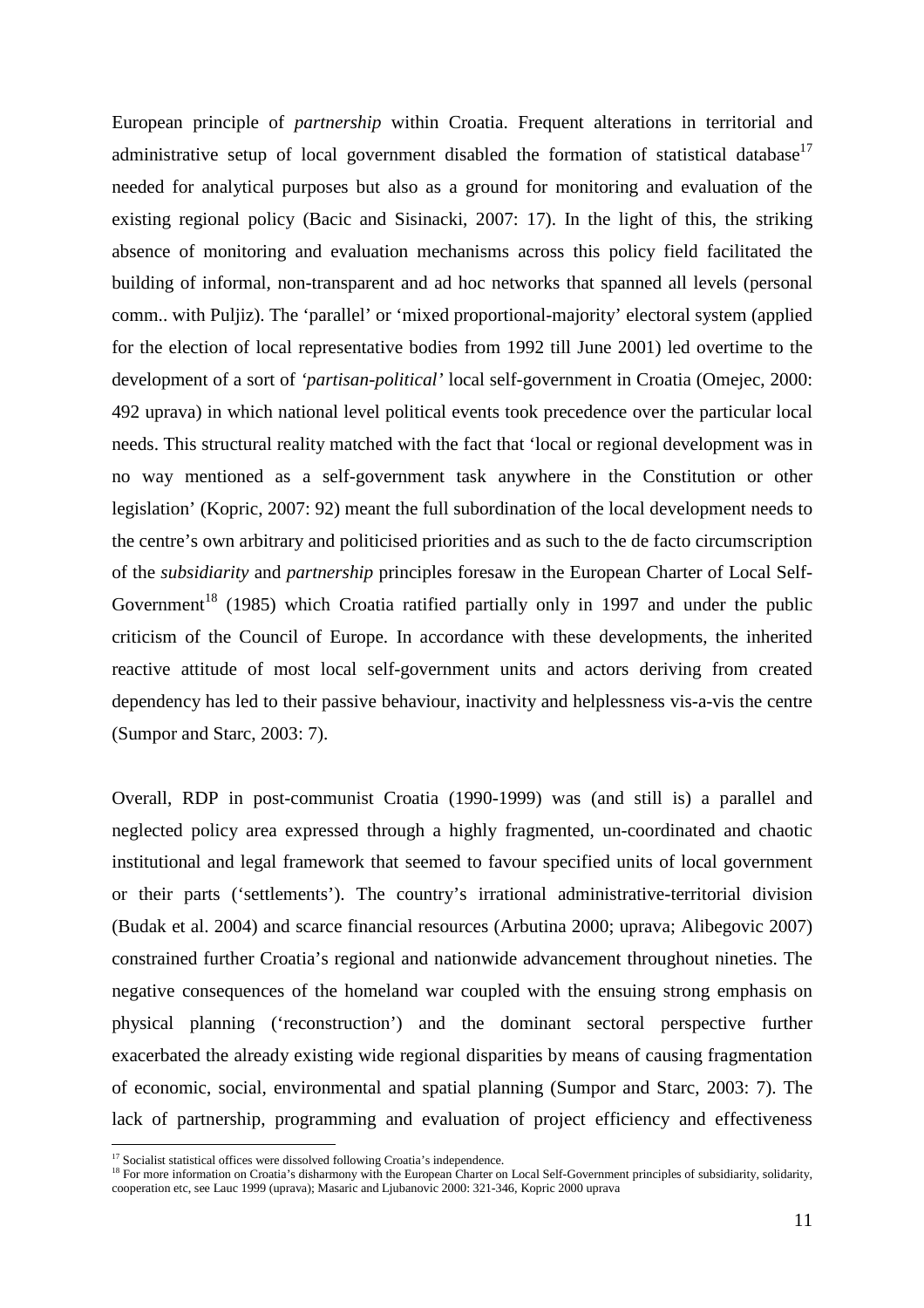highlight also Croatia's weak understanding of modern regional development. The development programmes and strategies, to the extent they existed, were developed with no implementation measures and responsibilities, with no monitoring and evaluation criteria and, above all, with no reference to one another (Sumpor and Starc, 2003: 10). At the same time, the incumbent nationalistic party (HDZ) enjoyed a wide leeway to decide at its arbitrary will which LSGUs were eligible of state assistance and which were not. For instance, the lack of concrete eligibility criteria for state aid entrenched within the Act on Areas of Special State Concern (1996) meant that the Government was free to choose its affiliate mayors and county prefects as its beneficiaries. Hence, LSG units ruled by opposition parties were left with minimal state aid (personal communication with Jaksa Puljiz, February 2008). Overtime, this highly politicised style, fragmented and incoherent structure of doing regional politics got crystallised as a powerful cluster of resistance to reform and modernisation. Thereby, in post-2000 Croatia the crafting, adoption and implementation of various strategic and legal documents related to regional development policy (as well as other policy areas) has become a daunting activity as it will be later shown in more detail.

### **6.4 The EU's social influences during 1990s**

It would be a distortion of truth to argue that during 1990s no proactive 'bottom-up' developmental initiatives connected with EU-ropean regional projects existed in Croatia. The best known example of such 'anticipatory Europeanisation' regards the very early and voluntary mobilisation of the County of Istria. The said county, largely due to its historical and geo-cultural favourable characteristics<sup>19</sup> (Haberl, 1994 in Pavlakovic-Koci and Pejnovic, 2005), would almost immediately after the initiation of the Croatian transition espouse a pro-EC/ EU political vocabulary (i.e., utilised the language of democracy, human and minority rights, cultural differentiation and self-determination, etc.) which organisationally would be expressed in the creation of a hegemonic regionally-based political party, i.e., Istrian Democratic Assembly (Istarski Demokratski Sabor), whereas institutionally in a web of IDS's associational statuses in European Organisations and projects (e.g. member of the Assembly of European Regions in 1994). The best review on IDS's politicised regional identity, instrumental utilisation of the EU factor, and conflicting relationship with the country's dominant nationalistic political party (HDZ) is provided by John Ashbrook (2007). The author reveals in his paper how the said organisation was created and established itself as

<sup>&</sup>lt;sup>19</sup> sharing land borders with Slovenia and a sea border with both Italy and Slovenia, etc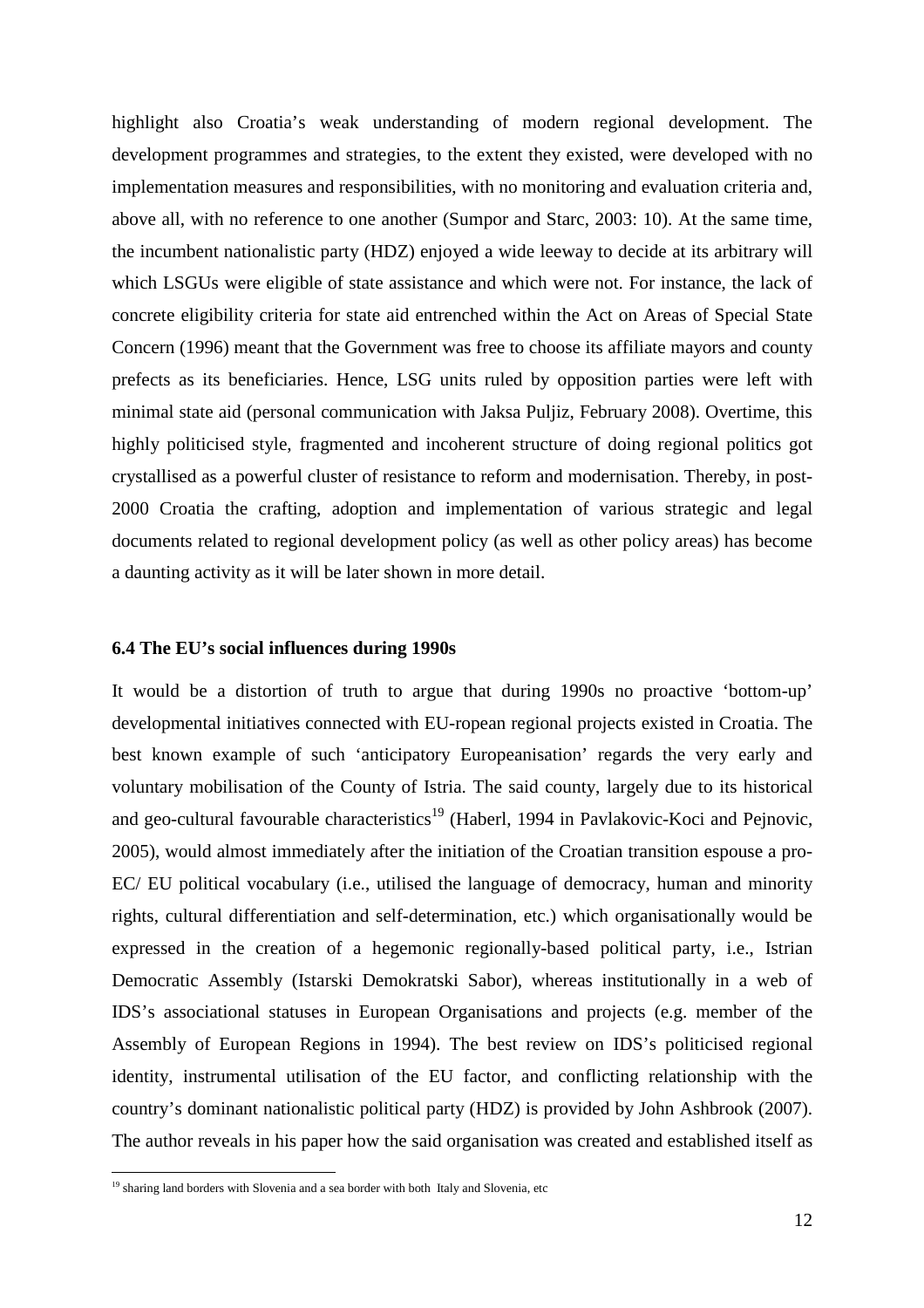a 'Western European political party' claiming to bring both the region (Istria) and hence the whole country nearer to EU membership (2007: 625). The party's outspoken criticism and mobilisation against HDZ's mono-cultural conception of the Croatian national identity and state was confronted with immense political pressures and frequent verbal attacks by the President himself. It is not accidental, then, that President Tuđman during his decade long rulership would never visit the accused of separatist intentions Istrian peninsula<sup>20</sup>.

Parallel to the anticipative and voluntary 'Europeanisation' of few well-off counties (i.e., Istarska County and Međimurje County), a burst of academic activity in the mid- and late 1990s led to the drafting of Croatia's first ever strategic document on regional economic development. Mandated by the Ministry of Economy, a 210-pages report referred to as 'Concept of Regional Economic Development of the Republic of Croatia' (*Koncepcija regionalnog gospodarskog razvitka Republike Hrvatske;* hereafter CRED) was elaborated in 1999 by EIZ (University of Zagreb Economic Institute). The said document's theoretical underpinnings reflected a controversial combination of neo-liberal, socialist and European principles on regional development (Pavlakovic-Koci and Pejnovic, 2005: 11). Although the objective of a *balanced* regional development was widespread articulated in the document, the strong emphasis on the *targeted* approach, that is, focusing on the most promising sectors within the locale, meant in practice a contradiction between the multiple principles informing the whole concept. The neo-liberal notion of competitiveness was eventually pointed as the concept's main prerequisite for the country's most equitable regional-economic development. Six more guiding principles were suggested: (a) the 'top-down' and 'bottom-up' growth approach, (b) the decentralised macroeconomic management, (c) the subsidiarity principle, (d) the horizontal development, (e) the dual definition of region as both economic and noneconomic entity, and (f) the partnership principle (Malekovic et al. 1999: 5-6; Pavlakovic-Koci and Pejnovic, 2004: 12).

It is quite apparent from the above-mentioned listing that three out of seven principles mirror European normative influences: the subsidiarity and partnership guidelines as well as the horizontal development objective. CRED's main principles implied thus that EU RP norms had passed at least to the level of discourse. It should be also noted that the constantly increasing membership of Croatian scientists into European science associations, prominent

 $20$  PM Ivo Sanader was the first HDZ leader to visit Istria in 2004. It was a symbolic action pinpointing both to the weakening of the nationalistic ideology of the party as well as its animosity towards regionalism.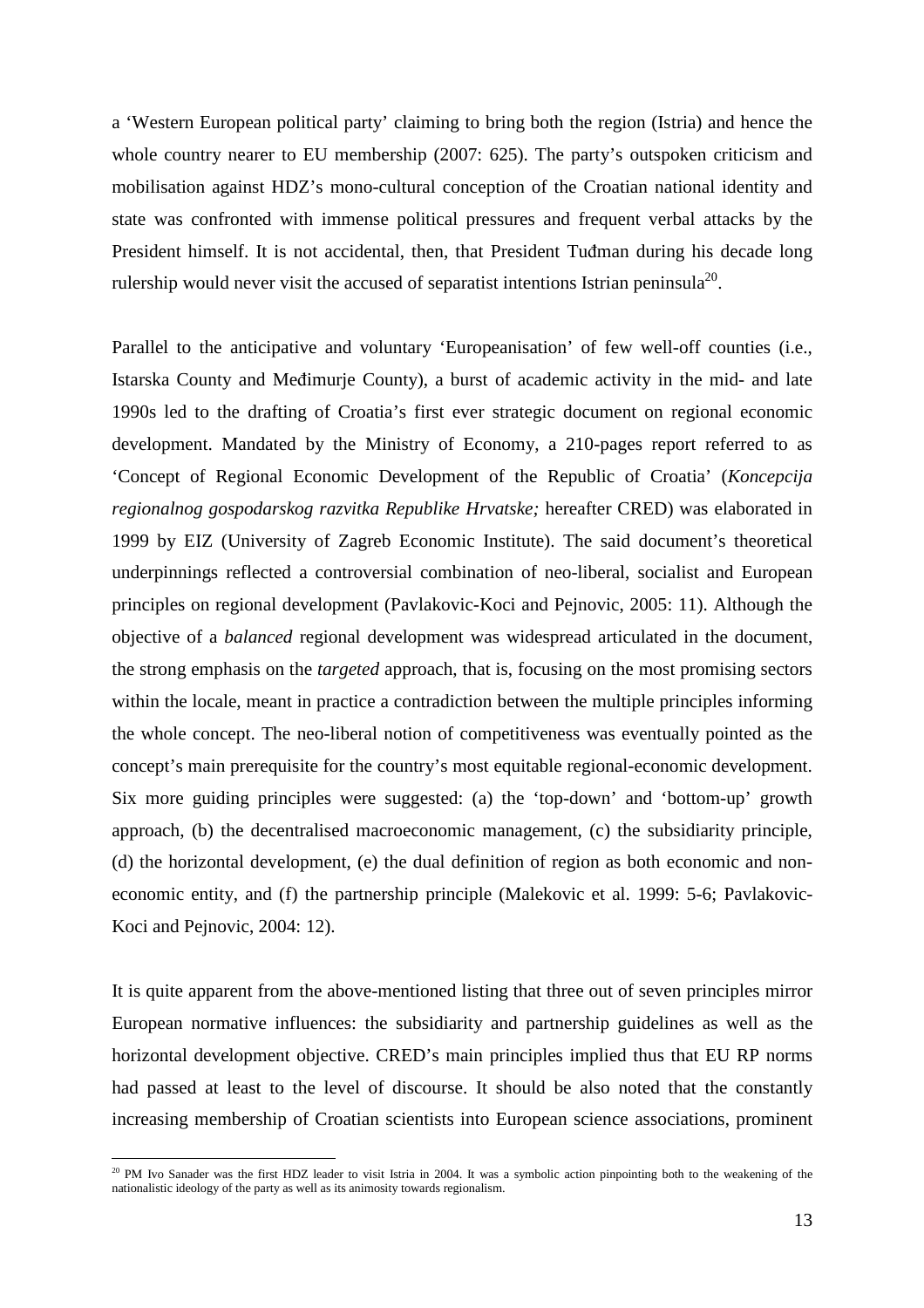among all the European Regional Science Association (ERSA), worked (and still does so) as a catalyst for their ultimate socialisation to contemporary European regional templates and norms. Thanks mainly to Sanja Malekovic and Frohlich's research papers on the European Union's regional policy models, the domestic scientific and professional discourse started to get acquainted with and internalise EU RP concepts and principles. It is not accidental, then, that a large amount of EIZ's research and policy papers reflected during nineties Europeanstyle regionalism. In other words, in the absence of any associational links with the EU Croatian academics and practitioners within a context of social learning and lesson-drawing where there was an exchange of RP ideas, norms and 'best-practice' between European states – started to voluntary adopt EU norms and beliefs because they recognised that these were of higher value to the domestic ones.

In brief, CRED can be seen as the first serious attempt of the Croatian RP and economic epistemic communities to engage themselves in regional politics setting henceforth a notable cornerstone for the country's future sub-national development. Contextualised in a political discourse characterised by a polarised antithesis between the outgoing political party (HDZ) and variable oppositional coalition schemes advocating strongly, on the one hand, the country's European integrations whereas, on the other, its decentralisation qua regionalisation, CRED was inevitable to reflect European normative influences. The late nineties' economic and banking crises (1998/9) led the incumbents to realise that the country's international (economic) isolation was too costly and efforts of bringing Croatia nearer to Europe were in order. Since 1998 the Government started to internalise (hesitantly) in its political vocabulary the European integration discourse with regional development being but a part of it. To be fare, this shift on the salience of the RP issue should also be attributed to the Government's growing awareness that up-to that moment central state edifice's attempts to foster local development had remarkably failed to gear socio-economic changes (SDF, 2006: 41).

This domestic unfavourable structural reality got further deteriorated by the growing global and regional competitive pressures exerted upon the country which, in due course, unveiled how ill-prepared and hence unprotected (due to their inadequate administrative and fiscal resources) were the Croatian local units. Notwithstanding such a pressing situation, Croatian policy-makers would never adopt CRED. Two basic reasons stand up for this: (a) the HDZ was never genuinely *persuaded* by the appropriateness of the country's Europeanisation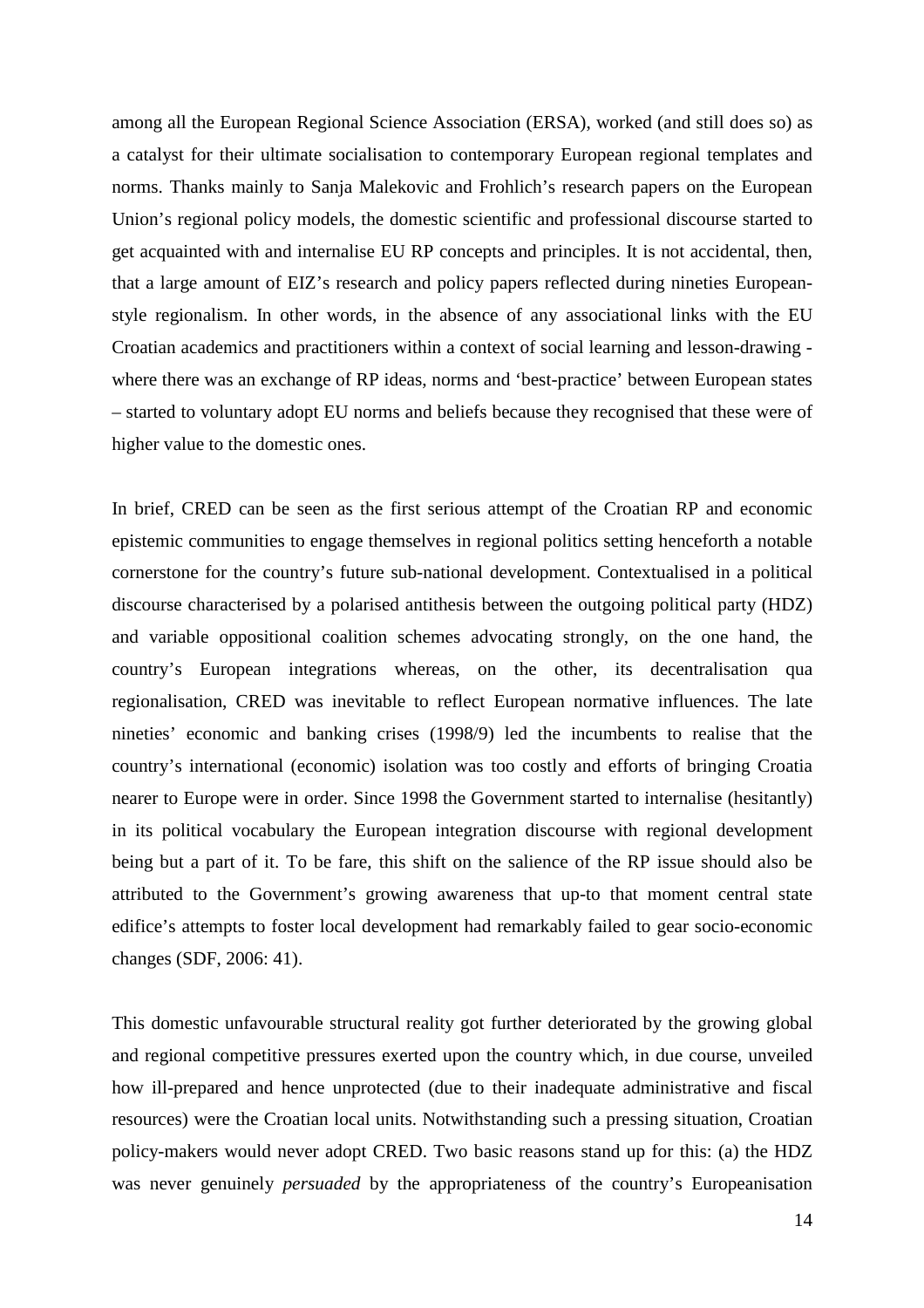process and, (b) the 2000 general elections' result which brought in office a new coalition government. In consequence, CRED became of a little use and hence ended-up in a drawer (personal communication with Zlatan Frohlich, March 2008) as it is the common Croatian practice with respect to national (and local level) strategies (personal communication with Paul Stubbs, February 2008).

Notwithstanding CRED's sidelining, the presence and active mobilisation of norm entrepreneurs (epistemic and policy communities) influenced crucially the domestic approach on the issue of regional development and regionalisation by highlighting the outstanding Croatian heterogeneity vis-a-vis the European practice. Therefore, the country's post-2000 policy shift with respect to RP appears as being – at least partly- a result of voluntary attempts for 'Europeanisation'. No direct pressure exerted upon the Government to alter either the country's territorial setup or regional development schemes can be reported during nineties, however. Therefore, in the light of an absent conditionality, low domestic visibility and importance of the said policy and of a cultural and administrative environment characterised by striking hostility to reform and resource-shortages norm entrepreneurs' dynamic advocacy for 'Europeanisation' and EU-like RP stands as a significant factor influencing later (post-2000) actions.

# **The Europeanisation of Croatian regional policy**

# **The 'Misfit'**

Following the new institutionalist reasoning (Risse et al. 2001; Borzel and Risse, 2003; 2007), adaptational pressures is hypothesised to be proliferated in situations of misfit. Therefore, before considering Croatia's 'adaptive' responses to EU RP requirements the country's perceived degree of institutional and policy 'misfit' needs to be assessed. The Candidate Republic of Croatia needs to frame its regional development policy objectives, harmonise its legal edifice and build the necessary institutional apparatus in line with the SAA's (see Title VIII; Article  $105^{21}$ ) and Accession Partnerships (2006; 2008) related provisions and the respective requirements emanating by the EU Competition and Structural policies expressed via the negotiating Chapters 8 (...) and 22 (Regional Policy and Coordination of Structural Instruments).

 $21$  See Pecotic at al. 2005?: 42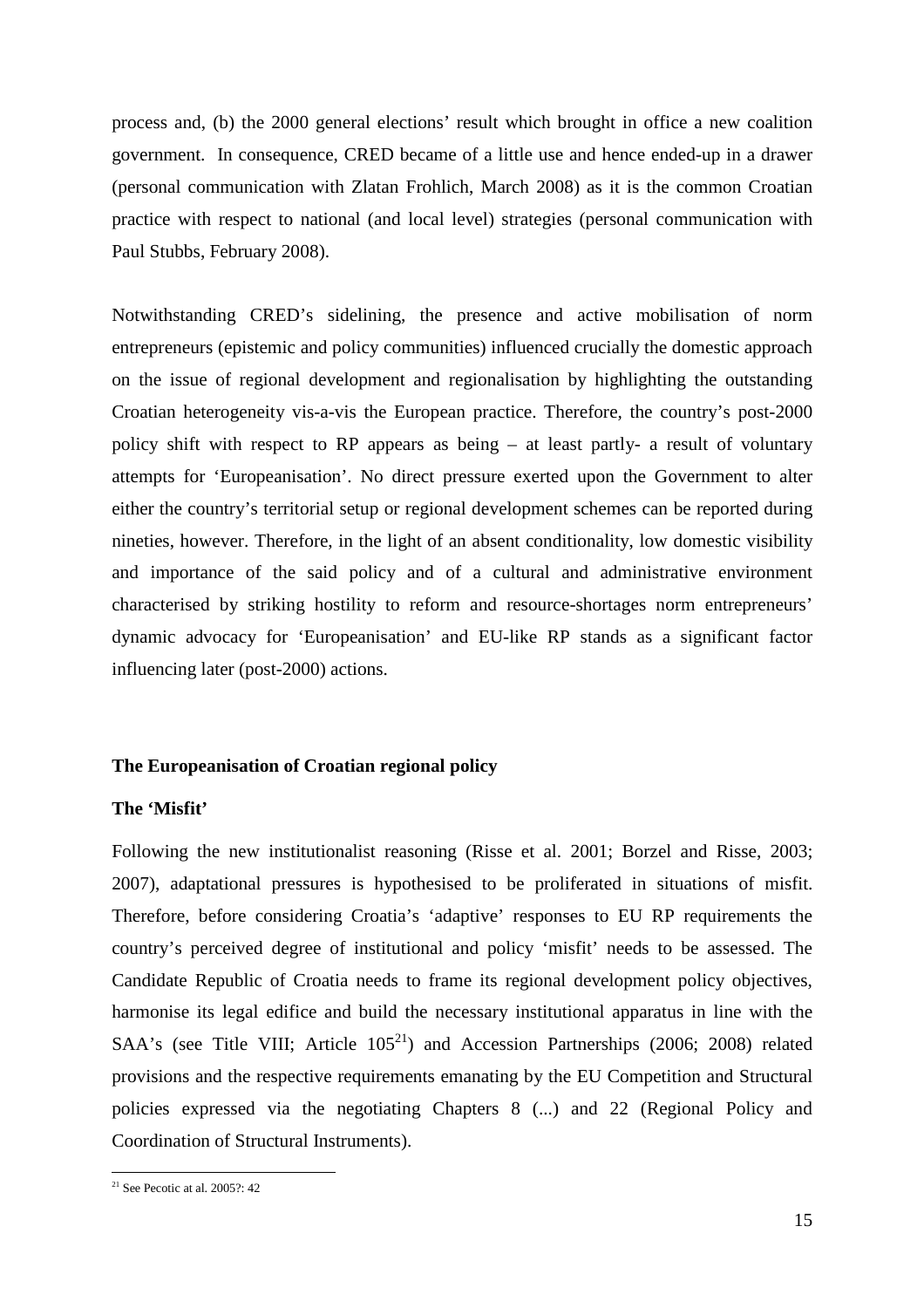It should not be overlooked, however, that the EU lacks itself a concrete *acquis* with respect to the said public policy. Put simply, Chapter 22 obligations concern, first and foremost, the setting up of the necessary institutional instruments for the efficient management of the Union's structural and cohesion funds. In other words, the European Commission operates within certain limits and generally respects the rights of member states to develop their own basic regional policy structures and frameworks (Jacoby, 2005: 93). Similarly, Thomas Conzelmann notes that,

'[...] both the EU's regional funding regime and the operation of regional state aid control do not add up to a prescriptive EU policy model, against which the 'goodness' or 'badness of fit' could be gauged' (2006: 254).

Therefore, in the absence of an explicit EU-level regional model candidate states' adaptational responses should regard solely the institutionalisation of the necessary structures for the effective, coordinated, and transparent management and implementation of structural funds. However, such a narrow understanding of the EU competence in the policy area of regional development should be treated with some caution. It is rather well documented in the literature on 'candidate Europeanisation' (Sedelmeier, 2007) that the European Commission since 1997 has formulated a supranational uniform model of regional governance as part of its conditionalities. According to Hughes et al. (2000), the European Commission through its RP and SF conditions actively promotes a new functionalist EU model for the reconfiguration of the territorial dimension of governance. What is more, the Commission's requirement for an effective and efficient 'regional administrative capacity' – as essential for both the implementation of the *acquis* and the dispersion of structural monies – runs in parallel with SF's seven basic principles (concentration, programme planning, additionality, partnership, subsidiarity, coordination and effectiveness) constituting all together a coherent archetype of EU's RP.

Thus, the Croatian government in order to prepare for the absorption and management of the structural and cohesion funds – and in accordance with the Commission's Annual and Screening Reports as well as Accession Partnerships – was required to pursue important reforms in the country's territorial division as well as institutional and legislative frameworks.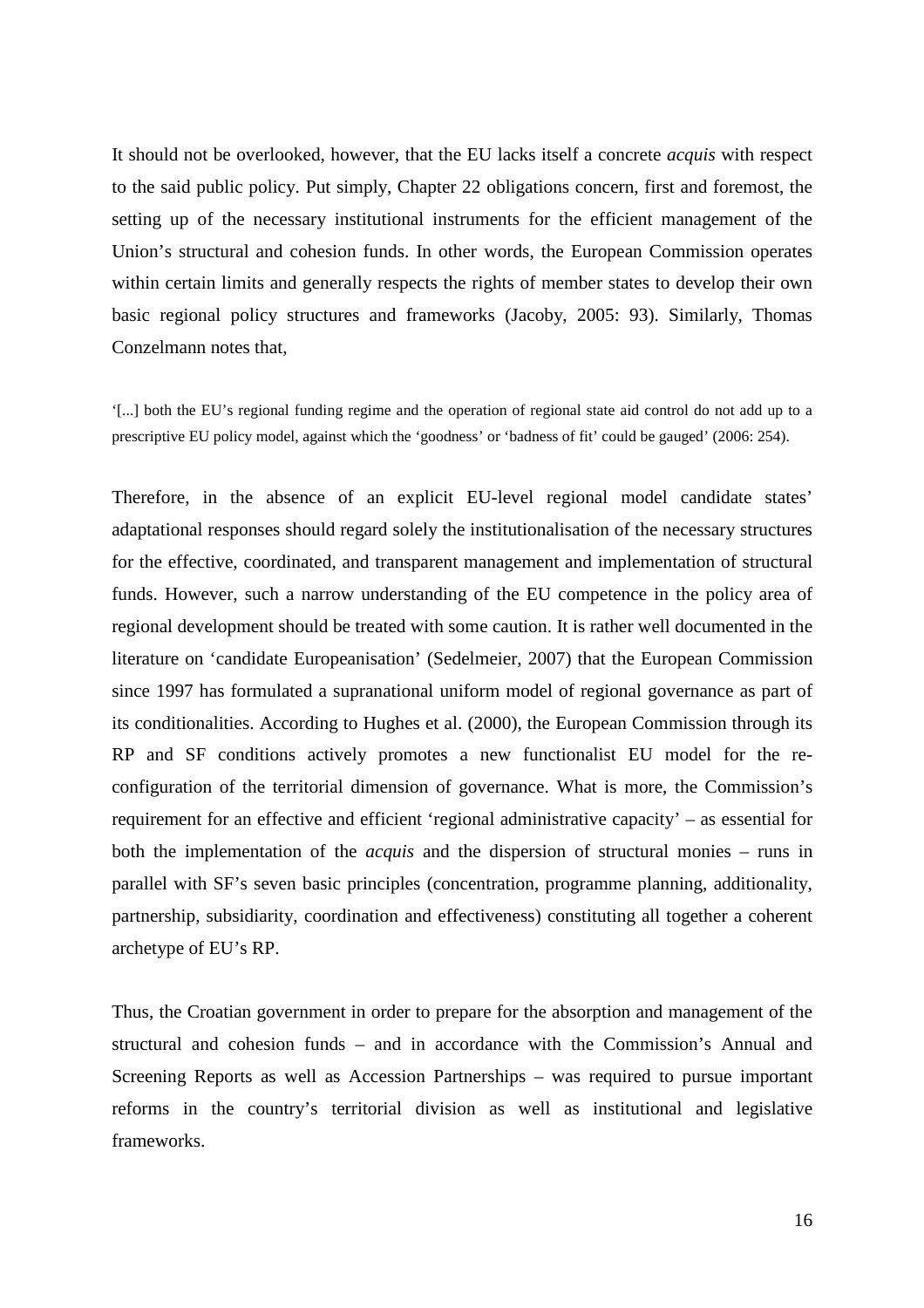## In the case of Croatia the degree of adaptational pressures were quite high because

(a) The country's inherited legal framework with respect to regional policy did not contain a single act that systematically dealt with the issues of regional development for the whole territory of the state. Instead, there was a range of acts<sup>22</sup> that were relevant to the regulation and implementation of the Regional Development Policy (NPPEU, 2004);

And,

 $\overline{a}$ 

(b) 'The institutional setting for managing development at the national and sub-national level ... [was] fragmented. There [was] no coherent policy framework for national or regional development. There [were] no overarching institutional structures or mechanisms, nor formal co-ordination mechanisms [...] there [had] been no single institution in charge of co-ordinating a regional development process. As a consequence, various ministries and agencies- often supported by different donors – [worked] on regional and local development issues in parallel to each other, in an uncoordinated manner. Development efforts [were] thus often *ad hoc*, *compartmentalised, duplicated or contradictory'* (TOR, 2003: 3; emphasis added).

At the same time, the regions are the main implementers of EU policies. Croatia up-to-2001 lacked, however, a formally recognised regional territorial level. The Law on Local and Regional Self-Government (OG 33/01, 60/01), adopted in 2001, did but very little in institutionalising a rational territorial division. Although it upgraded the country's 21 counties into *regional* self-government units, it failed to meet the European standards of regionalism. In this context, the DG Regio and Eurostat made clear to the Croatian authorities that the country's 21 counties<sup>23</sup> (Županija) were '*too many and too small'* in west European terms to account for *structural regional* units (NUTS II). Therefore, Croatian counties were deemed by the Commission not capable of '*meet[ing] the regulatory and operational requirements stemming from Community cohesion policy'* (PR, 2007: 47-48; emphasis added) and, consequently, the Government was confronted with substantial pressures (by Eurostat) to adapt its territorial mapping (at least on paper).

 $^{22}$  Islands Act (OG 34/99, 32/03), Act on Areas of State Special Concern (OG \*\*/96, 26/03), Act on Hilly and Mountainous Areas (OG 12/02, 32/02, 117/03), Act on the Reconstruction and Development of the City of Vukovar (OG 44/01) and the Act on the Regional Development Fund (OG 107/01)

<sup>&</sup>lt;sup>23</sup> The 2001 Law on Local and Regional Self-Government institutionalised a *mezzo-level* by granting counties the constitutional authority for *regional* -as opposed to their previously assigned *local (LLSGA 1992)-* self-government. Counties' functions as units of local (state) administration were hence lifted. No matter the good intentions of the then left-wing law-crafters to democratise the country by decentralising it, the new law instead of rationalising and systemising the 1992 sub-national system it further fragmented it by recognising the 21 counties as regional parcels.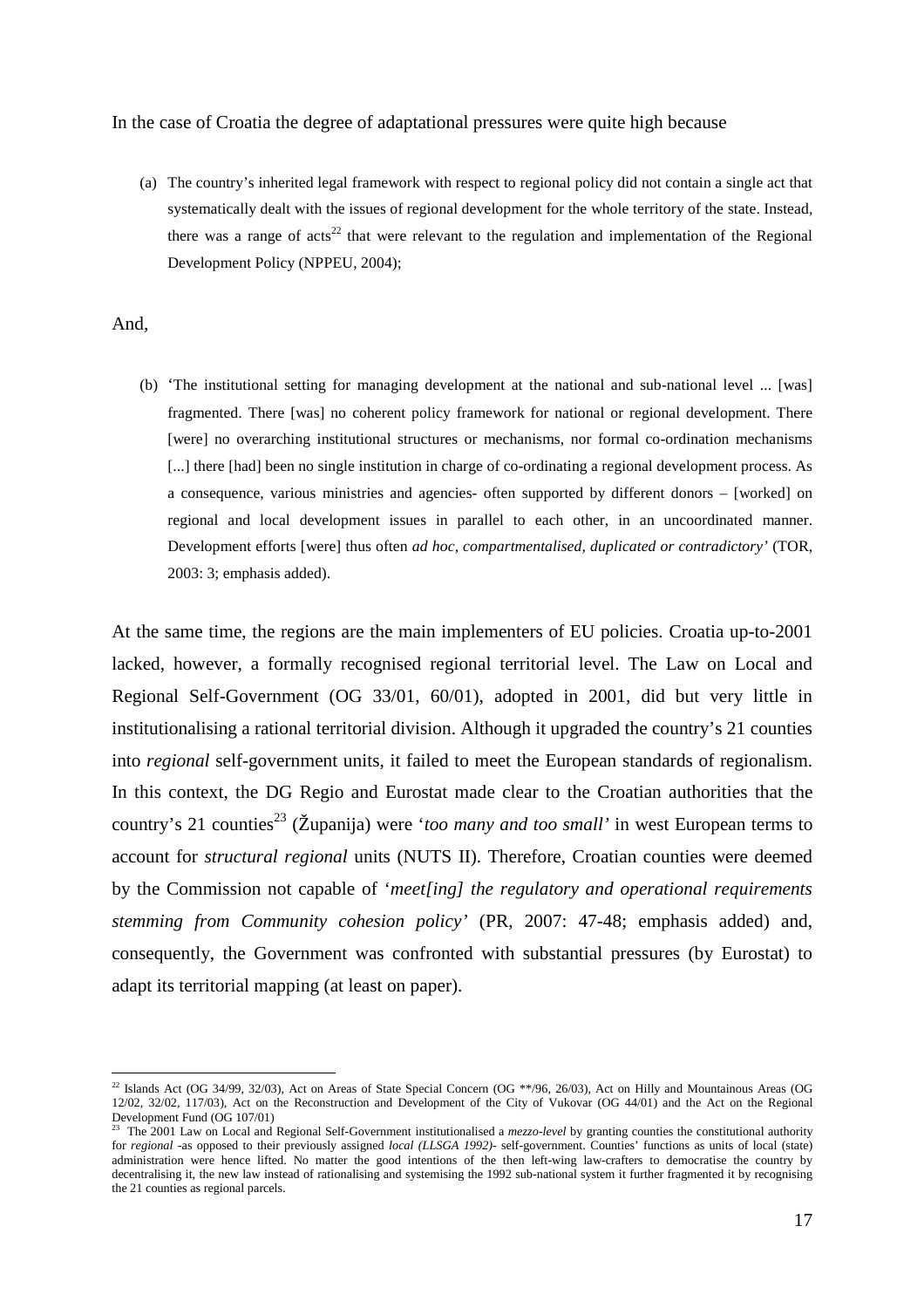For although the Commission in its *Avis* (2004) on Croatia's application for membership did not formally call for the development of either a National Strategy on Regional Development or corresponding act (LRD) it, however, did so explicitly and as a short-term priority through its Accession Partnerships with Croatia (AP, 2006; 2008). In so doing, the Commission attempted to prevent the emergence of an EU-supported regional policy that could run in parallel with Croatia's segmented domestic policies. As Puljiz and Malekovic note,

'Without modernising and adjusting current regional policy to Cohesion policy principles, Croatia could end up having *two parallel systems* of supporting regional development based on entirely different logic and practice' (2007a: 16; emphasis added).

 Accordingly, the need for a National Strategy for Regional Development and the respective 'umbrella' framework law (i.e., Law on Regional Development) were illustrated as an explicit and short-term conditions in all of the Commission's annual communications on Croatia to the Council of Ministers and the European Parliament (see PR 2005; 2006; 2007). The Commission, taking into consideration this excessive Croatian incompatibility in the domain of regional policy, reiterated in its screening report on the Chapter 22 the country's all-dimensional 'misfit', setting henceforth a tough *benchmarking* for the opening of bilateral talks (Screening Report, 2007). Croatian authorities were, therefore, requested to develop an Action Plan summarising the necessary (institutional and legal) steps to be made (prior to accession) for the successful use of structural funds and the Cohesion Fund<sup>24</sup> upon accession.

To recap, the necessary policy framework to encapsulate the European legislation and principles on regional development, for example a coherent and single national strategic document<sup>25</sup> and respective legal body, is lacking in Croatia. Hence, the institutional misfit logically and easily follows and appears as being of a high endurance. To make things further complicated, the country's highly fragmented territorial organisation and existing incoherent regional development system appears as to obstruct the future smooth implementation of regional development programmes necessitating thus their immediate rationalisation. It becomes more than apparent thereby that 'Croatia is one of the few countries aspiring to

<sup>&</sup>lt;sup>24</sup> Within the framework of negotiations on Chapter 22, Croatia started preparing an Action Plan to meet the requirements of the EU cohesion policy. The Action Plan is a document defining goals in accordance with the requirements of the regulation on the use of structural funds and cohesion policy, together with the related implementing measures and time schedules (NPPEU, 2008: 358)<br><sup>25</sup> The National Strategy for Regional Development will be a very significant tool at the government's hands

institutional base for the management of the Structural and Cohesion Funds. As Zlatan Frohlich argues the NSRD 'will address the internal disparities which are damaging the overall development prospects of the country' and as such will contribute in the smooth introduction of EU Structural Funds (2006: 2)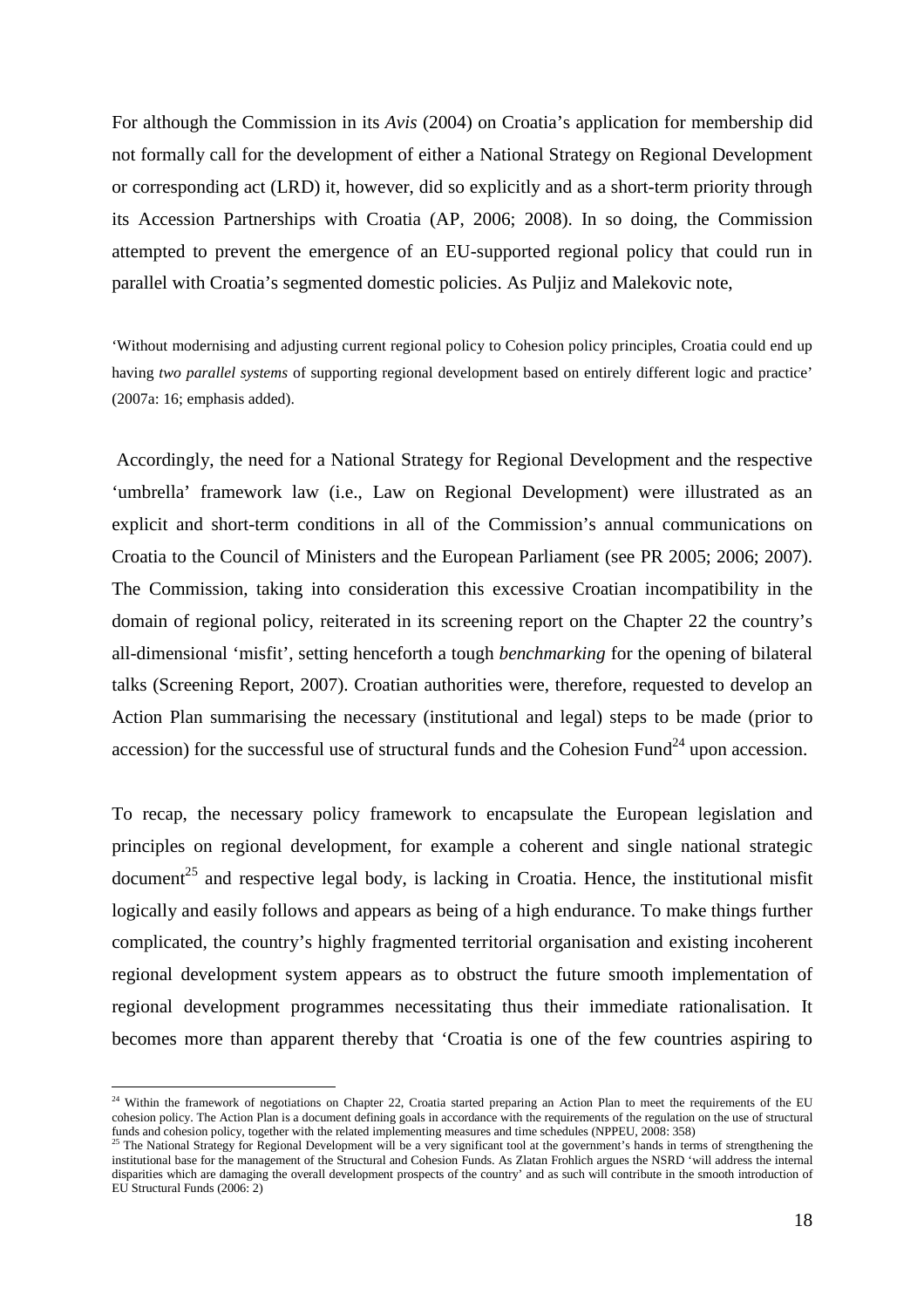become an EU member with no clearly defined regional policy' (Ott 2005: 7) and as such an excellent case-study to test institutionalist hypotheses in an environment characterised by an astounding misfit.

### **Post 2000**

The decade of nineties bequeathed to Croatia a vague legal and policy framework with respect to regional development policy characterised by fragmentation, disorder, a sectoralist approach, low issue importance and institutional/ administrative weakness. The question of the country's regionalisation was pending as well. These two horizontally overlapping issueareas eventually emerged at the core of the so-called 'Six-Armed Government' agenda immediately after its installation in office in February 2000. A new structure of the cabinet was institutionalised in 2000 reflecting, at least in principle, the multiple policy dimensions of Croatia's first ever macro-term strategic reform document, i.e., 'Croatia in the 21<sup>st</sup> century<sup>26</sup>(2001). Within this mammoth new apparatus (19 ministries and 4 Deputy PMs) the decentralisation qua regionalisation issue of Croatia's setup found on the one hand its organisational expression inside the giant Ministry of Justice, Administration and Local Self-Government (hereafter MoJALSG) whereas, on the other a normative reasoning as a distinct Chapter (i.e., Public Administration Reform) within the above-mentioned strategic text pinpointing hence to its high salience and domestic visibility.

On the contrary, regional development continued to be considered a multi-sectoral, as opposed to *integrated*, policy area and thus tackled through an enduring compartmentalised<sup>27</sup> organisational edifice<sup>28</sup>. Also the low salience of the regional development case can be derived from the fact that its importance (if any) lacked a distinct strategic expression within the broad Strategy for the 21<sup>st</sup> century. Instead of being a separate Chapter, it was marginally tackled within three sectoral strategies: (a) public administration reform, (b) macro-economic development, and (c) the strategy of external relations (TOR 2003: 5). Notwithstanding their differential weight in the new Government's reform agenda, both policies would be to an

<sup>&</sup>lt;sup>26</sup> With respect to the elaboration of strategic documents the Government Office for Strategic Planning in year 2001, managed the preparation of a broad Strategy for 21<sup>st</sup> century. The said document was composed by 19 sectoral strategic chapters prepared by different group of experts for the specific sector areas, following different methodological tools (see TOR 2003: 5)<br><sup>27</sup> As of December 2002 the overall institutional setup for Croatia's Regional Policy was not very clear. Variable

institutions and local and regional actors were directly or indirectly responsible for regional policy development and programme implementation in line with their sector competences. (TOR 2003: 4). Only <sup>28</sup> Put here the ministries...and regional funds etc see frohlich etc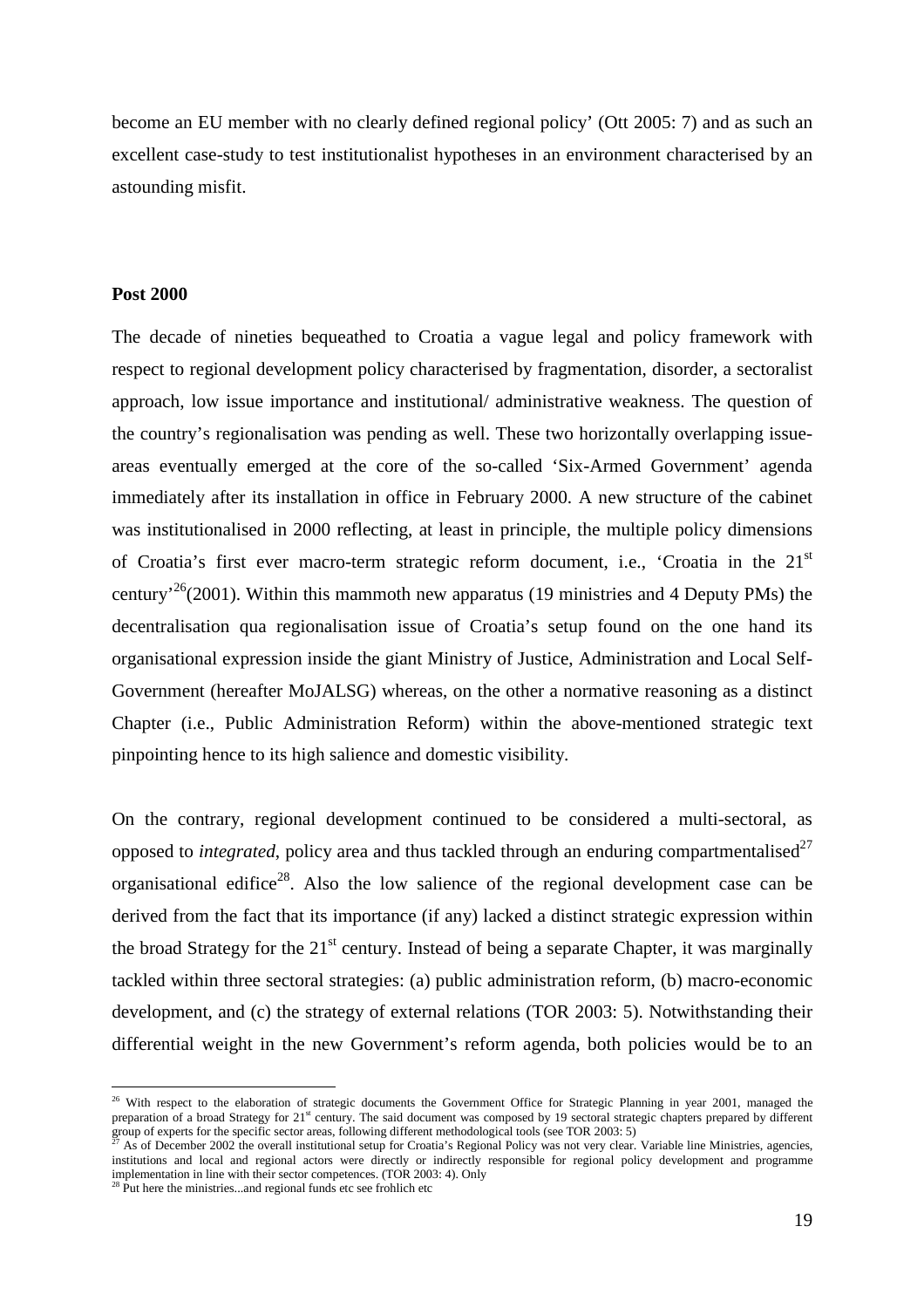extent pushed forward by the country's 'Europeanisation' process initiated formally in the year 2001 pursuant to Croatia's first ever contractual and associational scheme with the Union, i.e., the Stabilisation and Association Agreement (2001). Professor Kopric summarises the variable ways through which the EU has essentially propelled Croatia's new regional development policy as well as potential regionalisation as follows:

'[T]he first [way] concerns the attempt to design a new framework law, new institutions and a new strategy of regional development. The second one involves designing the statistical regions, because currently there is no real chance for establishment of the regions that could act as proper and strong regional self-government units. The third [route of intrusion] is connected with the pre-accession funds (PHARE, ISPA, and SAPARD)' (2007: 98)

Having provided on the one hand the post-2000 discursive environment within which the issue of regional development was embedded, whereas on the other the Union's multiple routes of intrusion to Croatia's regional politics the discussion goes one to assess first the degree of the country's institutional adjustment to NUTS Classification requirement before analysing the extent to which Croatia's RP and institutional arrangements have been transformed by the EU factor due to the existence of a striking 'all-dimensional' misfit.

## **Croatia's unfinished regionalisation process and the NUTS debate**

 $\overline{a}$ 

The new coalition Government of PM Račan (2000-2003) pursuant to its programmatic declarations proceeded immediately after its installation in office with the implementation of its modernisation projects. Prominent among all the proposed reforms was the controversial issue of decentralising a highly centralised and power-concentrated statecraft seen as the first and foremost solution to Tuđman's ills. Therefore, amendments were put forward by the Sabor's new 'constitutional majority' succeeding by late 2001 to change twice the Constitution (2000; 2001) and 'correct' the country's territorial and administrative system. The new Constitution and respective legal framework, i.e., Law on Local and Regional Self-Government (LLRSG), recognised the 20 counties plus the City (and County) of Zagreb as *regional* self-governing entities *deprived* of any delegated state tasks. As such local (124 towns and 426 municipalities) and regional (21 Županijas) units became responsible of performing solely their respective self-government tasks which, in due course, were increased pursuant to the 'administrative decentralisation' blueprint in operation<sup>29</sup>. Since 2001, the 21

 $^{29}$  As a part of the decentralisation process, 32 of the stronger local and all regional (counties) self-government units gained greater responsibilities in education, health and social care, for which they receive also (limited) fiscal support through the equalisation fund (Bakaric et al. 2005: 11). As Marijana Sumpor observe, after the separation of offices at county level, the county self-governments found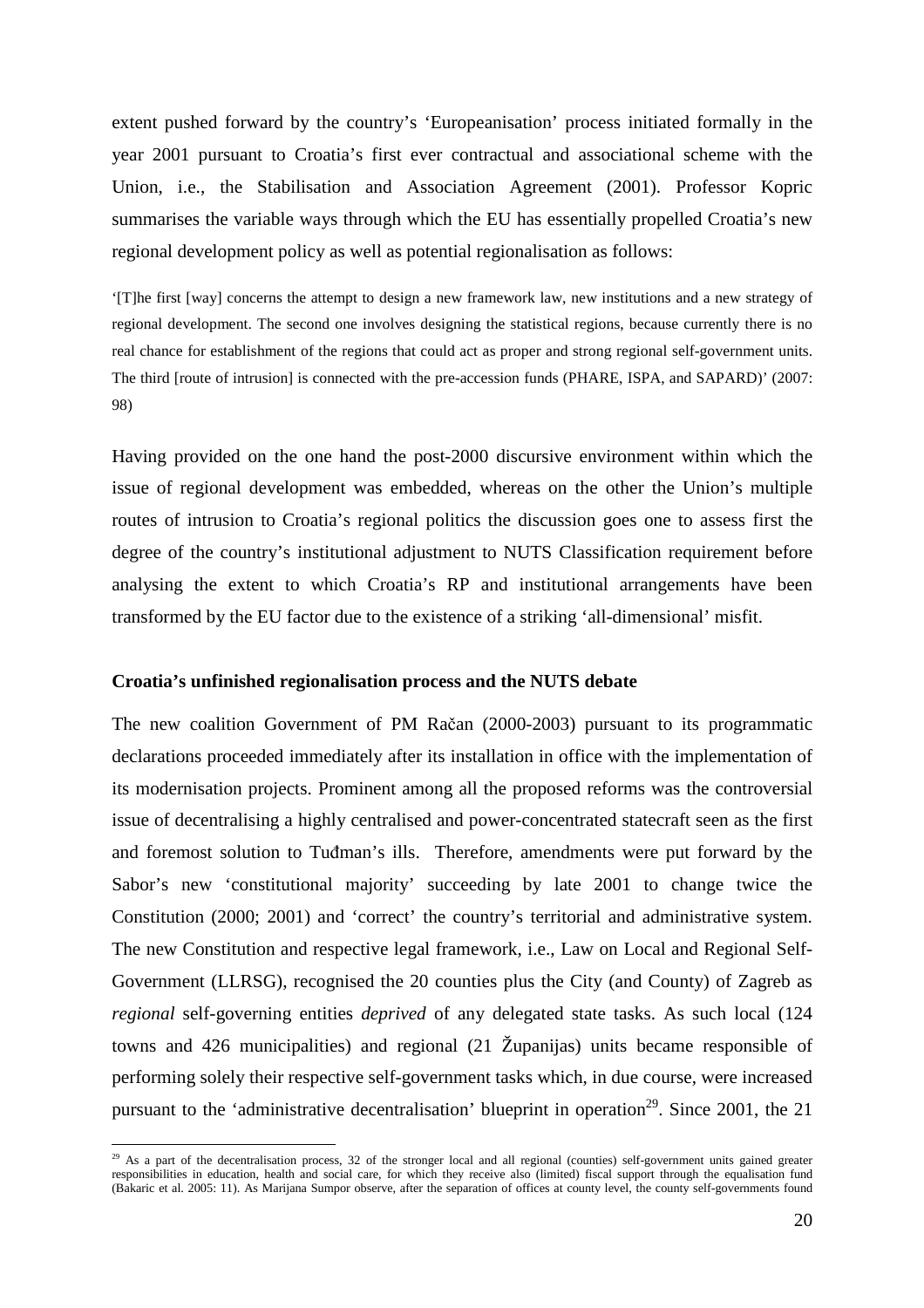county prefects (Župan) have become politically strong players within the Croatian multi-tier governance edifice enhancing henceforth the number of the country's *de facto* veto-players substantially. The new LLRSG (OG 33/01, 60/01) other than leading to the rationalisation of Croatia's highly fragmented territorial system through, for instance, a compulsory amalgamation of the 21 counties into 5 macro-regions (Pejnovic, 2003); it further multiplied the sub-national tier without genuinely regionalising it. Therefore, the country's irrational (in functional and fiscal terms) new territorial division is perceived by both domestic experts and external donors (World Bank, UN, EU, and USAID) as an obstacle to Croatia's long-term development.

Two basic factors located at Croatia's both sides of power pendulum largely account for such ill-conceived and ill-executed regionalisation: from above, both national and regionally-based political parties were not honestly conducive to a genuine regionalisation because they got used of the existing setup and in a path-dependent resulting situation that ultimately provided them with several electoral successes first at the sub-central level (i.e., many counties and numberless LSG units came under their control since 1995) they have become justifiably *hesitant* to pull out from what they have gained so far. In other words, the inherited system allowed each of Croatia's parliamentarian parties (regional and national) to gain strong hold and organisational expression within the LSG units and as such to privilege a *pluralisation* of the executive authority that an excessively fragmented territorial system such as that of Croatia's implies so, rather than a *monopolisation* one that a rational regional setup (5-6 macro-regions) would most likely entail. Therefore, it is not accidental that no political party rallying at the national level has thus far advocated the merging of the *too many* counties into larger macro-structures. Instead, they all campaign a decentralisation process *within* the current regional apparatus. The same holds true for Croatia's variable<sup>30</sup> regional political schemes as well. The only exception might be Glavas' opportunistic HDSSB which among other things advocates the country's regional reorganisation<sup>31</sup> (see www.hidra.hr). In short,

themselves in a situation of lacking personnel, funding and real authority. With the emergence of regional development practices supported by the EU and other transnational donors, counties started to strengthen their economic and social development roles and position throughout the Croatian territory (2007: 10).

 $30$  Croatia's cultural and geo-historic heterogeneity is largely reflected in the multiple regional political schemes rallying at both the national and regional level. The list is quite extensive, however. Among others contains: The Alliance of Primorje-Gorski Kotar (Primorsko goranski savez); the Autonomous Regional Party (Autonomna regionalna stranka, ARS); the Croatian Dalmatian Home (Hrvatski dalmatinski dom, HDD); the Croatian Democratic Assembly of Slavonia and Baranja (Hrvatski demokratski sabor Slavonije i Baranje, HDSSB); the Democratic Party of Zagorje (Zagorska demokratska stranka (ZDS)); the Dalmatian Liberal Party (Dalmatinska liberalna stranka, DLS); the Democratic Prigorje-Zagreb Party (Demokratska prigorsko-zagrebačka stranka); the Istrian Social Democratic Forum **(**Istarski socijaldemokratski forum)and the Adriatic Social Democratic Party of Croatia (Jadranska Socijaldemokratska Stranka Hrvatske)

<sup>31</sup> http://www.hidra.hr/strankee/programi/035250e.htm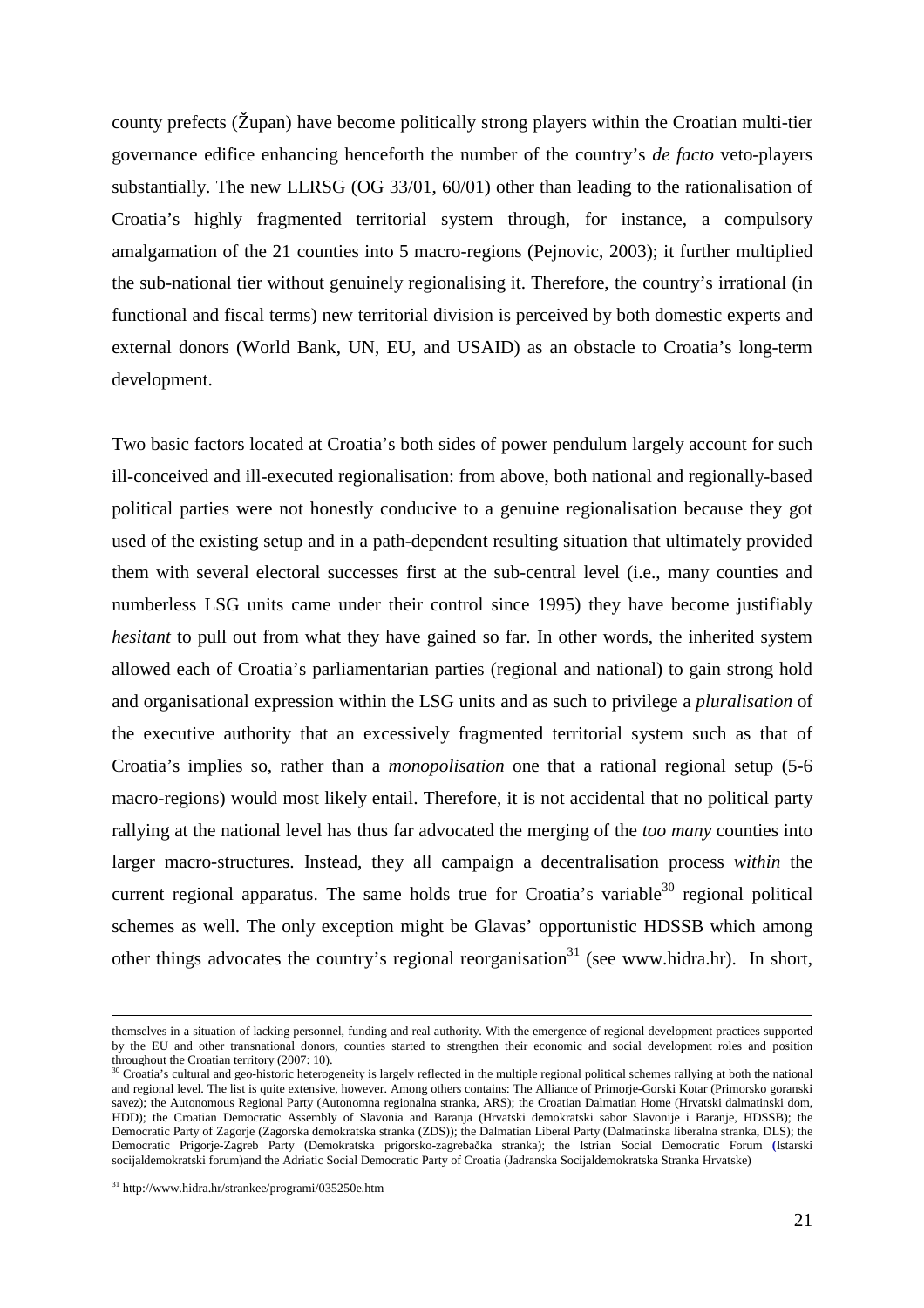local and regional power dispersion between all political parties was at stake. Hence, the 2001 '*regionalisation'* experiment of the 21 counties becomes largely understandable.

From below, local and regional (county) actors did not seem either to favour the country's optimal division on the grounds that such an action would have entailed the immediate loss of their power bases. It is well documented by the literature on France's statecraft, for example, that a highly fragmented territorial setup nurtures wide numbers of sub-central actors that naturally obstruct the potential rationalisation of the state in question. Hence, the significant number of 21 Župans and of few hundred mayors in the Croatian case, institutionally represented by the Association of Cities and Municipalities and Association of Counties, appears as an additional 'blocking' formal institution to potential (future) regional reforms. Put simply, for the regional actors regionalism starts with the constitutional recognition of their right to self-government and ends with the governmental acknowledgment of their existing territorial-administrative borders, i.e.,  $20 + 1$  counties. Neither a forced nor a voluntary amalgamation process seems for the time being as being accepted, let alone facilitated by the persistent culture of inter-county and inter-municipality confrontation. Overall, domestic formal institutions were not facilitating in Croatia's regionalisation case.

Accordingly, in the light of these arguments, the establishment of NUTS II regions, pursuant to EU NUTS requirements, reasonably became a very delicate and controversial issue within Croatia as it implied its future territorialisation (personal communication with Neven Mimica, April 2008). This controversy triggered an intense political debates into two levels even before the opening of accession negotiations in 2005: one among the Croatian Governments and the EU's responsible institutions (i.e., DG Regio and Eurostat), and the other between the central Government and the regional tier, that is, some outspoken county *lords.* 

On the one hand, there was a political strife between Eurostat and the national Government(s) with respect to the country's most optimal statistical division into, for instance, five, four or three NUTS II structural units. The first proposal submitted to Eurostat for consultation, as early as 2003, envisioned the formation of five new macro-statistical units $32$  at the second level reflecting to an extent domestic epistemic communities' reasoning over the country's polycentric spatial distribution (Rasic and Starc, 2003; see also Basic and Sisinacki, 2007:

<sup>&</sup>lt;sup>32</sup> The 2003 proposal reads as follows: (i) North Croatia, (ii) Central Croatia, (iii) East Croatia, (iv) West Croatia and (v) South Croatia. This division appears to correspond largely with the country's geo-economic differentiations and could have been seen as a precursor of the Croatia's later most optimal regionalisation (i.e., five macro-regions; see Pejnovic 2003).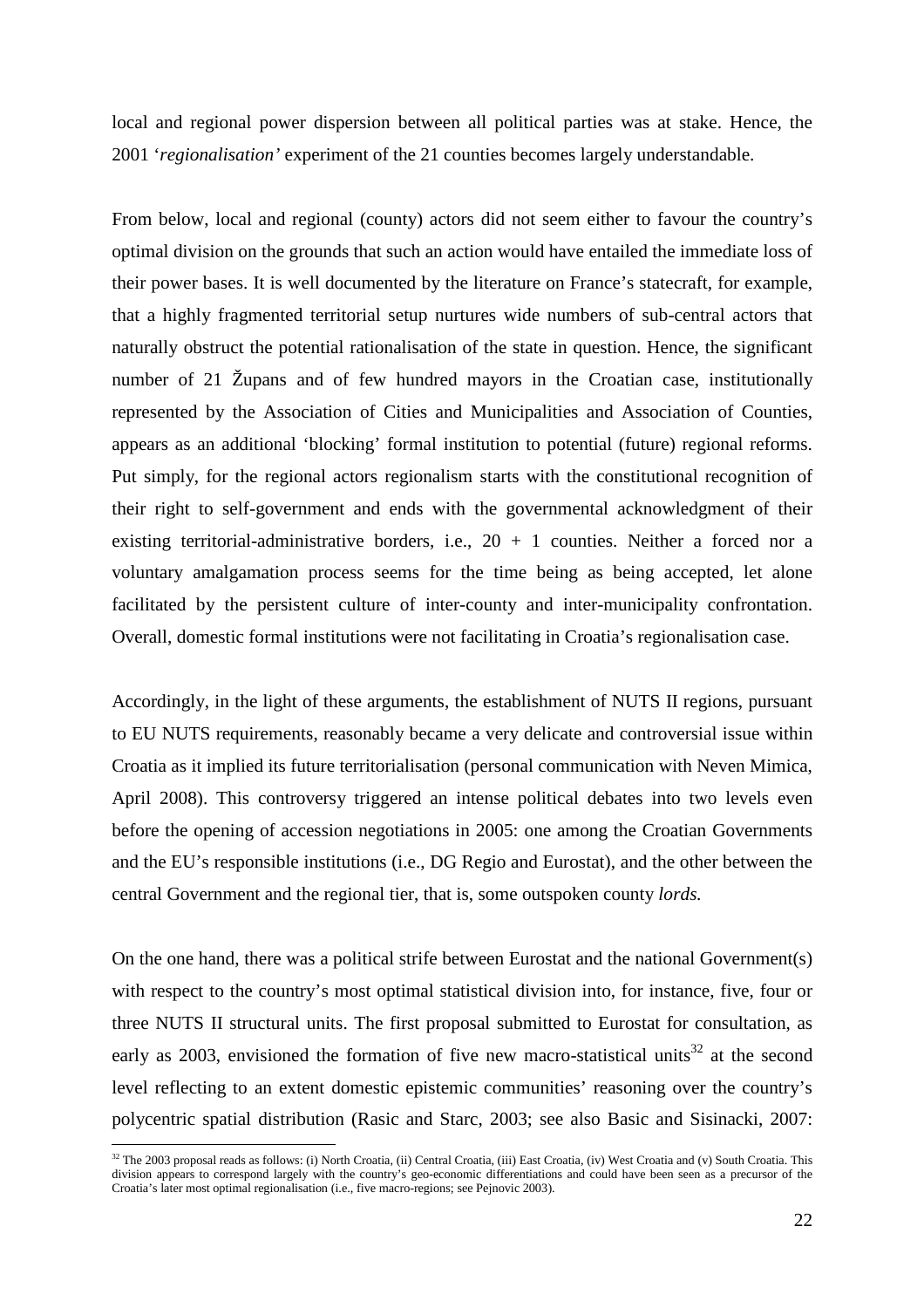14). However, Eurostat rejected such proposal on the grounds that it did not satisfy the population size threshold, that is, the population residing in a proposed NUTS II structural unit should vary between the minimum of 800,000 and the maximum of 3,000,000 people. According to the last Census (2001) Croatia's total population were 4,437,460 inhabitants qualifying evidently for, at best, a *triple* division. The next proposal sent to the Commission by the new minority Government of HDZ (2003-2007) in the year 2005 suggested Croatia was divided into four units with Zagreb City and County<sup>33</sup> qualifying as a separate statistical structure. Apparently political considerations were dictating such partition; the more numerous the division the greater the chances for a long-term flow of structural and cohesion funding as Croatia's overall GDP per capita stands at 49 percent of the EU-27 average, measured according to the country's 2004 PPS (Croatian Economic Outlook Quarterly; April 2007: 6). Again this proposal was not formally accepted by Eurostat (personal communication with Jaksa Puljitz, February 2008). Instead, guidelines to reduce the number of units were sent back to Government and Croatian Bureau of Statistics (hereafter CBS) for further consideration. The sensitivity of the said issue and its respective political salience can also be derived by PM Ivo Sanader's 2006 decision to dismiss CBS's general Director of his duty pursuant to his voluntary initiative to inform Eurostat over the domestically negotiated but not yet decided triple subdivision. Eurostat accepted the Director's proposed classification and immediately uploaded the recommendation into its official web-site. Eventually the Government complied with Eurostat's adaptational pressures notwithstanding some counties' loud objections. It should be mentioned that neither individual counties nor their official representative body, the Association of Counties, were consulted at any stage of the negotiations by the Government as the partnership principle requests so.

According to the 2007 provisional<sup>34</sup> Classification, Croatia consists of three statistical *'widerregions'* at level II: North-Western Croatia, Central and Eastern Croatia and Adriatic Croatia (Croatian Economic Outlook Quarterly; April 2007: 6). The whole country is set as a unit on the first (I) level, whereas the third level includes its 21 counties as they were considered by the Commission to be *'too small and too many'* to qualify as regions at level II.

<sup>&</sup>lt;sup>33</sup> Special regime

<sup>&</sup>lt;sup>34</sup> The Government and epistemic community privilege the country be divided into four units with Zagreb being a separate NUTS II structure. The 2011 census ...... (personal comm. With Zlatan Frohlich, April 2008)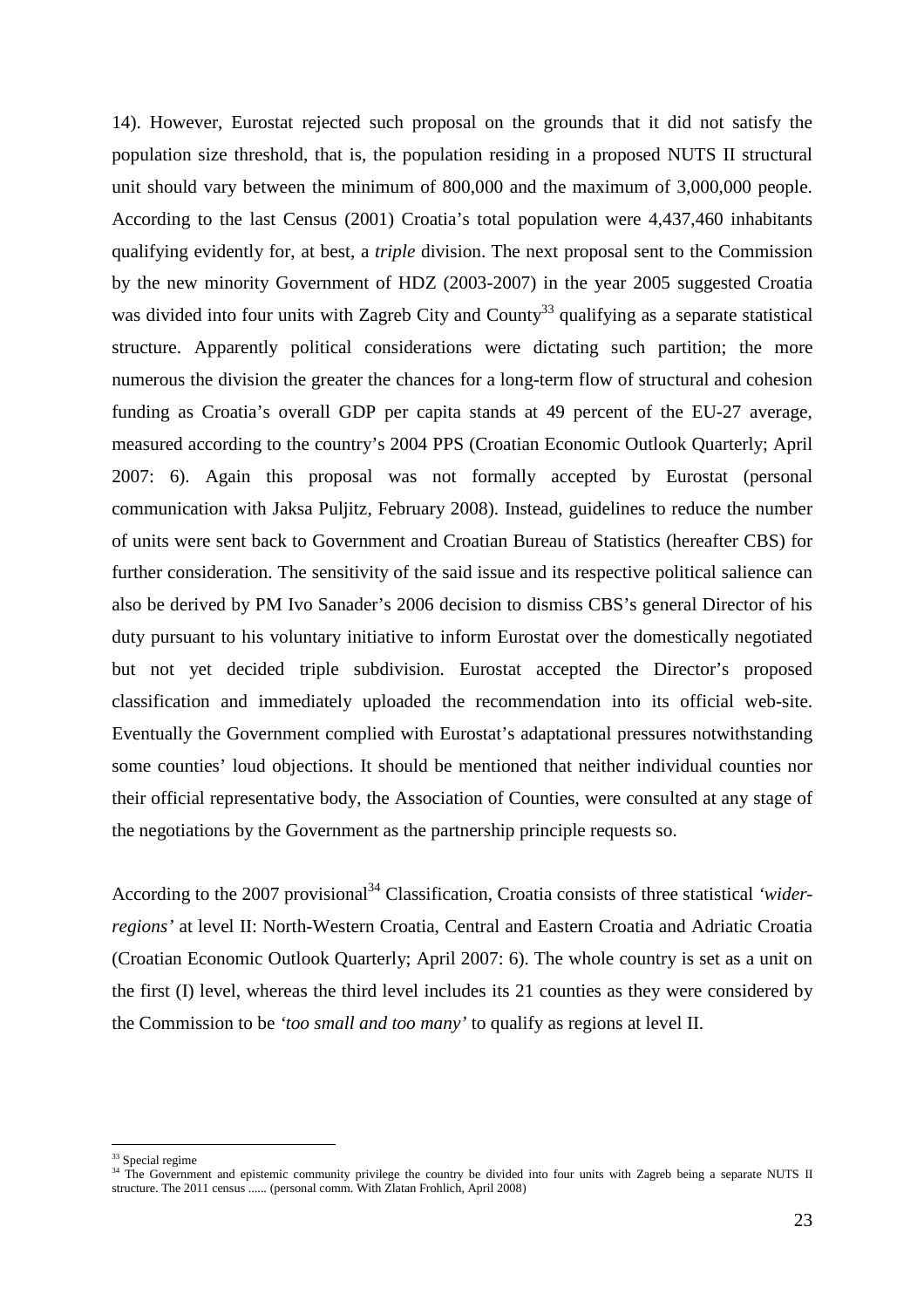Figure : Croatia's three NUTS-II Statistical Regions Figure : Croatia's 21 NUTS III units

 $\overline{a}$ 



It should not be disregarded, however, that such provisional division appears to serve essentially HDZ's anti-regional politics as well<sup>35</sup>. With Croatia being divided into three, as opposed to five, exclusively statistical *'wider-regions'* any chances for the country's genuine regionalisation are radically reduced (at least in the med-term) given the fact that such configuration disregards Croatia's historical and cultural differentiations. Put otherwise, the EU NUTS II conditionality has not led to the establishment of any sort of functional politicoadministrative macro-regional structures within Croatia. Instead, the draft NSRD envisages the creation of three 'wider-regions' at the level of NUTS II but does not contain any provision for the establishment of any administrative or political bodies. Thus, 'widerregions' exist solely on paper. Nonetheless, following the NUTS II division of the country in 2007 in various counties in Croatia an increasing interest for regional development in an EUcontext can be noticed at the political level. On the one hand, several counties are already represented in Brussels and some have taken actively part in transnational institutions and projects<sup>36</sup> whereas, on the other, very recent  $(2007)$  bottom-up initiatives at the level of 'wider-regions' such as the *Regional Development Initiative* (North-West Croatia NUTS II region), *Adriatic Development Agencies* (Adriatic NUTS II region) and *Panonian Regions* 

<sup>&</sup>lt;sup>35</sup> In 2005 following a heated internal dispute the HDZ leadership under Ivo Sanader openly denounced Glavas' political platform, which among others advocated a new administrative-territorial organisation of the country so that his homeland, i.e., Slavonia, gets further empowered as a genuine region, and ejected him from the party. Most of the local HDZ organisation followed Glavas and on May 6, 2006 formed the Croatian Democratic Assembly of Slavonia and Baranja (HDSSB). Previously in the local and regional elections of 2005 they had succeeded to win a relative majority in the Osijek-Baranja County and the City of Osijek assemblies. The HDSSB clearly used the European discourse of multi-level governance, as it is the case also for the IDS, in order to endorse and justify its initiatives for territorial reforms, making a visible connection between regionalisation and Europeanisation.

<sup>&</sup>lt;sup>36</sup> Indeed, in 2007 AZRA (Varaždin County) initiated the establishment of the Croatian Regions office in Brussels in which none other regions in Croatia participate. The objective of the office is to represent Croatian regions and towns in the European arena, to inform their members on relevant developments in Europe, to establish networks with other European regions and towns, and to lobby for support for programmes and projects that will improve the socio-economic situation in Croatian regions (RDCBF, 2007: 20)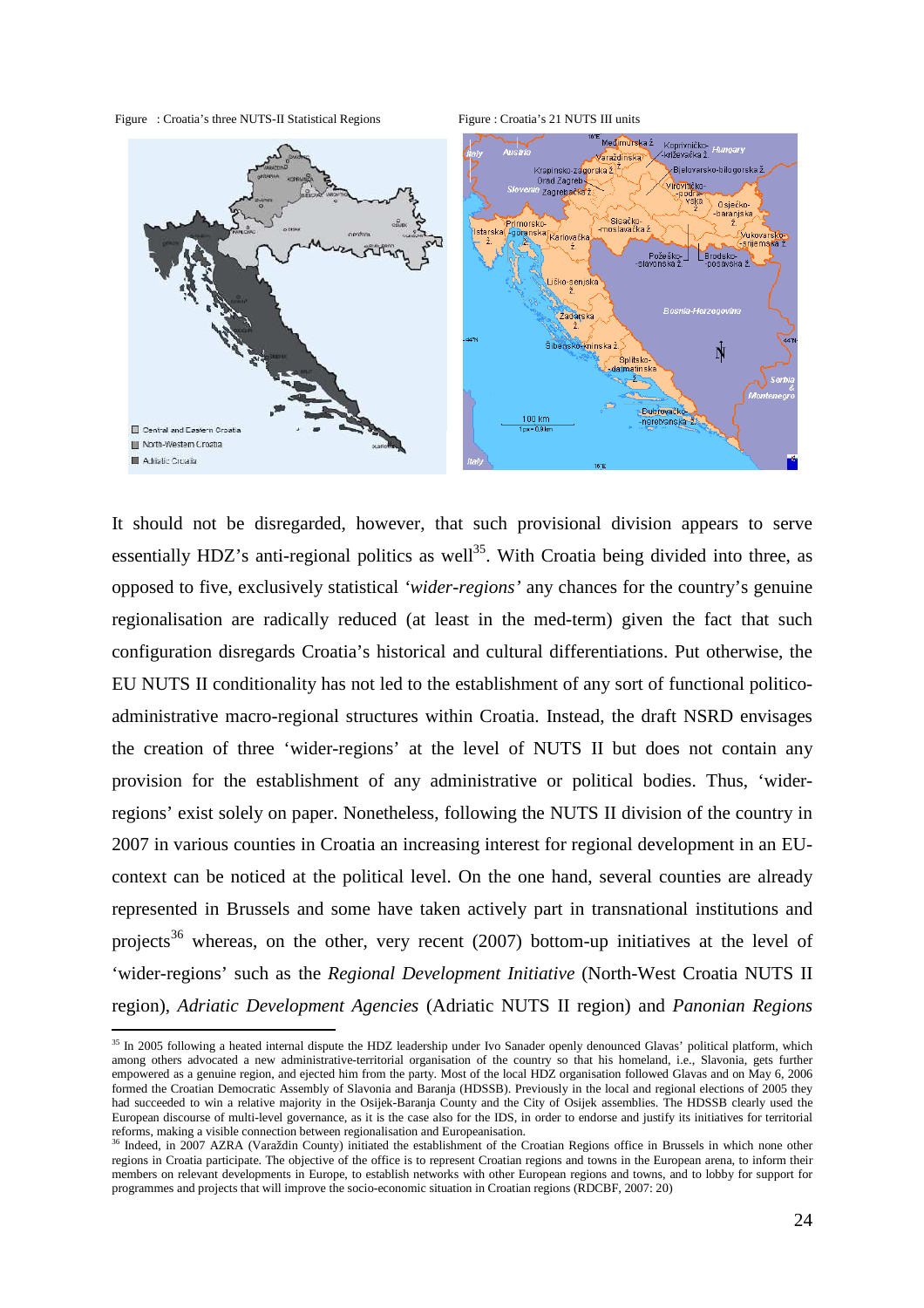*Association* (Panonia NUTS II region) show a preliminary and increasing awareness and understanding among regional and local actors regarding the significance of working in *partnership* for strengthening the socio-economic situation of their regions. Such initiatives at the level of 'wider-regions' may remedy for the well-documented present poor inter- and intra- county co-operation and communication. Although currently there is no platform where regional development actors can meet and discuss the situation in Croatia regarding RD issues, some regional actors are seriously considering to set up a national organisation (i.e., Croatian Regional Development Forum) that will establish a platform for debate in the area of RD (RDCBF, 2008a: 17). The Commission through its CARDS 2004 'Regional Development Capacity Building Facility in Croatia' strongly advocates in favour of such institutional arrangement which will give for the first time ever a formalised 'say' and 'voice' to regional actors in Croatia.

With respect to the second level of confrontation, i.e., between the national Government and the counties, the latter's objections to the final triple division read as follows: firstly, they objected such categorisation on the grounds of statistics. This argument concerns primarily the counties aggregated in order to form the *North-Western Croatia* statistical unit (i.e., Kaprinsko-Zagorska Zupanija, Varazdinska Zupanija, Koprivnicko-Krizevacka Zupanija and Medjimurska Zupanija). Radimir Čacić, currently the president of the Croatian People's Party and former Varaždin County Župan, actively and loudly opposed the Government's threefold proposal arguing that the addition of Zagreb City and County to the most advanced periphery of the country (north-western Croatia) would lift the latter's GDP at the 62 percent of the EU-27 average and as such imply its short-term eligibility for Objective 1 structural funding (personal communication with Jurlina-Alibegovic Dubravka, April 2008). Second, such division was unacceptable by some 'regionalists' on the bases that entails the further concentration of power in Zagreb as the Commission's centralistic approach to regional development programming and funding privileges the 'gate-keeping' role of the central Government. Data from the interviews point out that the Commission seemed to prefer a centralistic mode of SFs management as it made clear from the outset that it could not accept the 21 counties as its counterpart regional partners. Hence the absence of a 'decentralisation' dynamic from the DG Regio standpoint (Degert 2006: 77) seems to correlate with the HDZ's decision not to devolve any administrative or/ and political competences to 3 NUTS II 'wider-regions'.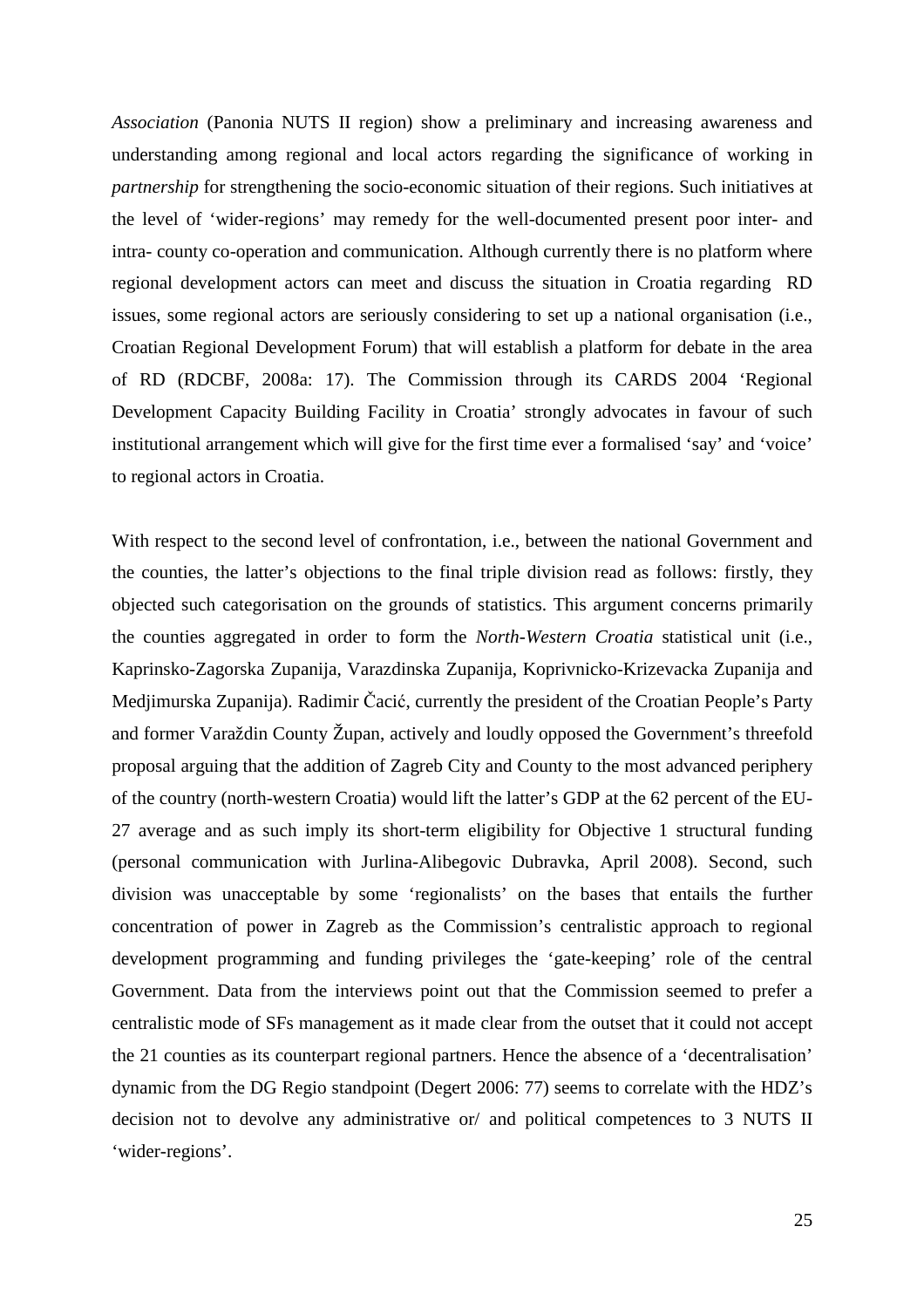## **Croatia's new Regional Development Policy and institutional apparatus, 2000 - present**

The previous discussion showed that the EU's NUTS adjustment pressures had but a modest impact as regards the country's regionalisation politics. Bearing this finding in mind, this section analyses to what extent Croatia's institutional and policy arrangements have been adjusted to the Union's requirements emanating by its explicit condition for a single and coherent strategic document on regional development (NSRD) and respective legal framework (LRD). The analysis has showed an excessively incompatible domestic RD edifice. Given the fact that Croatia exhibits an astounding institutional and policy 'misfit' high transformation pressures are heretofore hypothesised to be exerted upon the country.

As of 2009 and despite successive governments' decentralisation initiatives regional policymaking and apparatus is still widely segmented and centralised in Zagreb. Indeed, regional development policy is still implemented as before, based on partial laws and bylaws targeting specific undeveloped or war torn areas. The EU's pre-accession strategy (2005- present) and its precursor the Stabilisation and Association process (2000-2005) has helped, however, Croatian sub-national entities to gain valuable experience and 'know-how' in regional development programming via initially the Community Assistance for Reconstruction, Development and Stabilisation technical projects  $(2001-2004)^{37}$ . When Croatia was granted the candidacy status in 2005 it became eligible for funding under PHARE, ISPA and  $SAPARD$  programmes<sup>38</sup>. The process tracing methodology espoused here has pointed out that most of Croatia's LSGUs - especially the war-hit ones - were more concerned in nineties with their post-war reconstruction rather than optimal economic development. Therefore, Croatian regions (counties) and localities were (and still are) characterised by a considerable lack in regional development policy expertise, administrative shortages and a methodical approach to strategic planning (see Sumpor and Starc, 2003; Bakaric et al., 2005; Kersan-Škabić, 2005). This situation slightly changed in 2000/1 as Croatia experienced a paradigm 'correction' with respect to its political system (i.e., from a semi-presidential to a semiparliamentary one; see chapter 3), finalised its reconstruction projects and began negotiations with EU on SAA. Change came first from below, only to be gradually and hesitantly followed by the central level.

 $37$  Between 2001 and 2004 Croatia was eligible for 255 million Euros in project funding, rising from 58 million Euros in 2001 to 76 million Euros in 2004, see Pecotic *et al.* 2005: 52

<sup>&</sup>lt;sup>38</sup> As of January 1, 2007 these three pre-accession Funds have been merged into one overall scheme called Instrument for Pre-Accession (IPA). One of the reasons for this amalgamation was to make it possible for administrations in the accession states to stimulate management and programming conditions for EU Structural Funds (after accession) as far as possible during the pre-accession phase (Frohlich 2006: 6)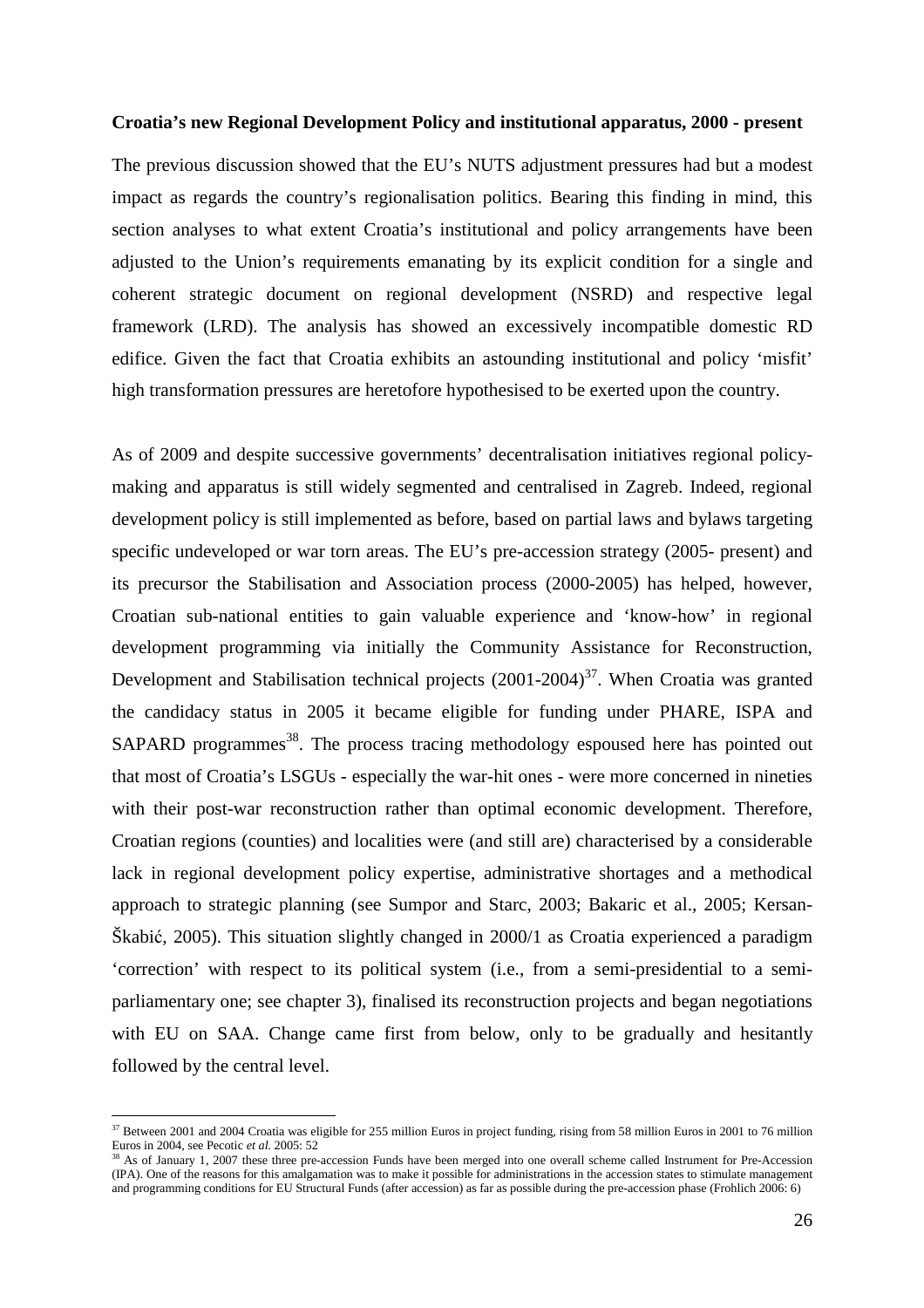From below, under CARDS 2002 project: '*Sustainable development in Areas of Special State Concern',* two counties were initially selected (i.e., Zadar and Šibenik) as pilot cases for developing the capacity to prepare and implement European style Regional Operational Programmes (ROPs; TOR, 2003: 6). This project complemented, however, parallel institution-building initiatives sponsored either from the national government or by other external donors such as the UNDP (see UNOPS $^{39}$ ) and USAID<sup>40</sup>. Hence, EU CARDS programmes at county based development provided ample opportunities to particular Croatia's sub-national actors to get socialised with the Union's way of doing regional development programming based on the principles of partnership, co-financing and strategic development planning, and thereby 'Europeanise', to an extent, their project application and project implementation approaches (Puljiz and Malekovic, 2007b: 15). Despite the fact that the process of ROP development has successfully spilled-over to the rest of counties<sup>41</sup>, the majority of them are still lacking the necessary capacity to *effectively* participate in SF operations (ibid: 17). There is a wide consensus among academics that the main reason behind such incomplete 'Europeanisation' is the absence of any linkage between the said ROPs and the higher-level obsolete policies and plans (Pecotic et al*.* 2005: 48; Puljiz and Malekovic, 2007b: 21). Indeed, the astounding lack of a National Strategy for Regional Development and corresponding legal framework (i.e., LRD) has meant two basic things: firstly, that ROPs are weakly linked to sectoral ministerial plans for development<sup>42</sup> and as such the parallel existence of two 'worlds' managing development: 'one based on EU rules and practice and [the] second one, based on old-fashioned instruments' (personal communication with Jaksa Puljiz, February 2008). Put simply, the accession process could accentuate Croatia's regional disparities (Puljiz and Malekovic, 2007a) in the absence of a NSRD and Law on (balanced) Regional Development as stronger inflow of FDI seems to be directed to most advanced regions (NSRD (draft) 2005: 14), solidifying henceforth the country's east-west division (Puljiz and Malekovic, 2007b: 5).

Changes were also initiated from above partly because the first Račan government (2000- 2002) recognised the country's need for a coherent (instead of segmented) and nation-wide

<sup>&</sup>lt;sup>39</sup> Partly EU financed.

<sup>&</sup>lt;sup>40</sup> The USAID-financed Local Government Reform Project had assisted 71 local governments to elaborate Economic Development Strategic Plans (EDSPs) by March 2006 (Pecotic et al. 2005: 49).

<sup>&</sup>lt;sup>41</sup> As of 2008 20 out of 21 counties have elaborated ROPs. The Zagreb county still lacks a development programme (personal communication with Zlatan Frohlich, March 2008)

 $42$  As we have already shown these attempts of building development capacity at the local and regional level have been ad hoc, sporadic and episodic, see p.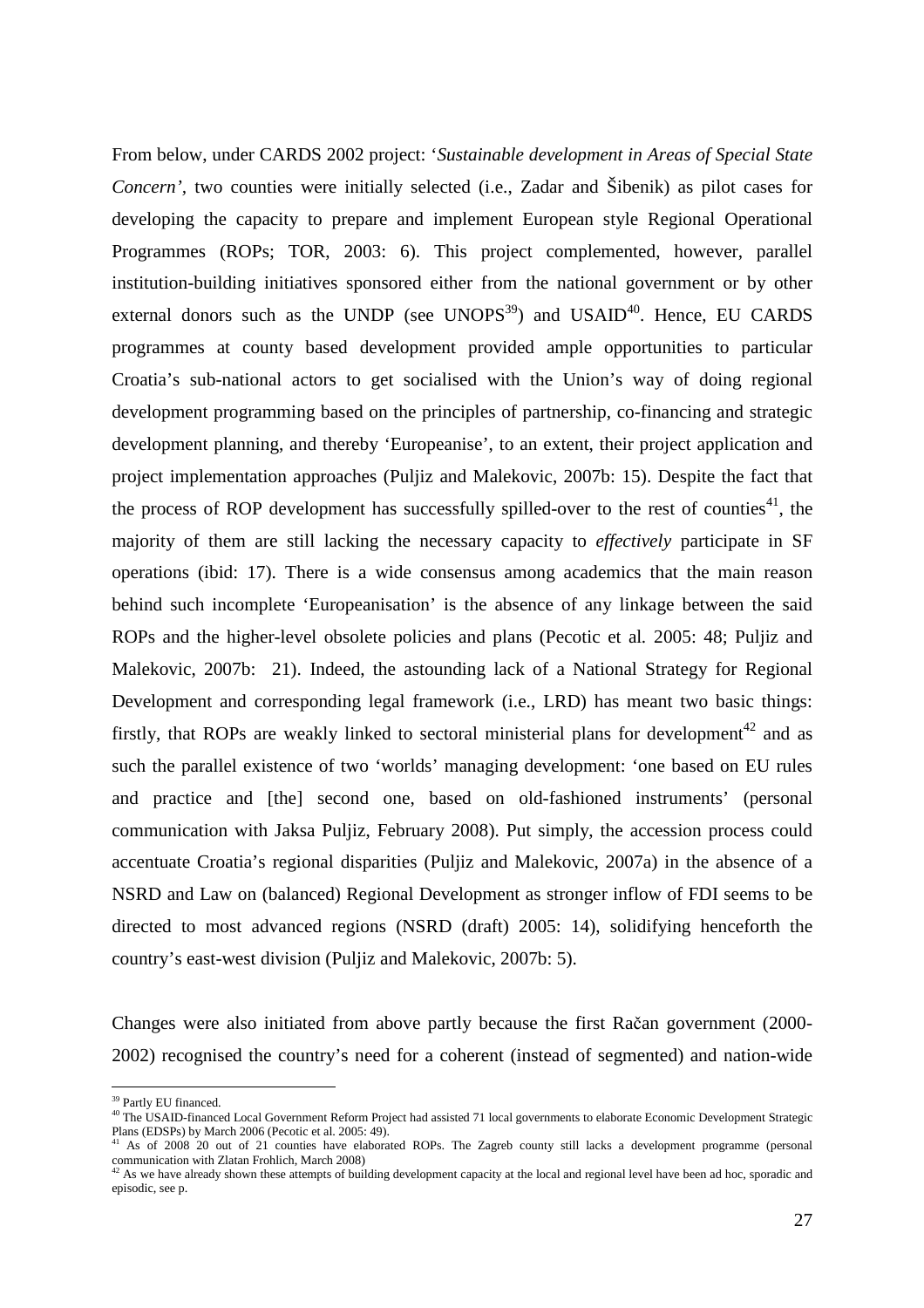development on the basis of a strategic vision and partly because it realised that the country's RDP was at a crossroads as it is tightly associated with the accession strategy. To that end, the document 'Development priorities of the Republic of Croatia 2002-2004' (Government of RC, 2001b) was adopted in 2001. The following were emphasised among goals of RD: (i) harmonisation of the regional system with the EU system; and (ii) establishment of a regional policy in order for the country to start utilising resources from the EU funds for RD in the shortest period (Kersan- Škabić, 2005: 261). It should be mentioned, that the first Račan government was essentially influenced by the recommendations of  $EIZ^{43}$  (found in the 1999 policy document CRED) with respect to RDP. Put simply, the Government was socialised and persuaded by the EIZ-located epistemic community over the need for a single and coherent strategy on RDP in Croatia based on the early recommendations of CRED (p.c. with \*\*\*). Accordingly, the Government expressed its need in the consultation process with the Commission to elaborate a national strategy for regional development (NSRD) as well as the related framework law (LRD; Sumpor, 2007: 16). In consequence, the Commission taking seriously into consideration Croatia's apparent institutional and policy incongruence with the Union's RP practice entrenched within its Annual Reports and Accession Partnerships the country's obligation for a coherent strategic document and the related general law on regional development. Eventually, the NSRD and LRD elaboration process started in 2003 with the Commission's technical assistance support financed from the CARDS 2003 'Strategy and Capacity Building for Regional Development' programme.

However, Croatian authorities were considerably belated in their responses. A large listing of unfavourable constraining factors both (and most importantly) domestic and external account for such remarkable hesitancy. As it will be shown from the following analysis both structural and agent-based factors appear to obstruct Croatia's smooth adaptation to EU SFs' policy requirements.

Until 2003 Croatia lacked a competent institution (i.e., Ministry) to take on the overall coordination of regional policy (TOR 2003: 4). Instead, a fuzzy and compartmentalised institutional web<sup>44</sup> lacking both a horizontal (between line ministries and state bodies) and

 $43$  It is noteworthy that, an important number of EIZ technocrats was appointed by the Racan Government in senior administrative position within ministries (level of state secretaries and assistant ministers)<br><sup>44</sup> Apart from the MPWRC and its DIsRD other line ministries and bodies with crucial role in RD were: Ministry of Crafts and SMEs,

Ministry of Agriculture and Forestry, Ministry of Environment and Physical Planning, Ministry of Finance, Fund for Regional Development, Central Bureau of Statistics, Government Standing Committee for the Areas of Special State Concern, Government Office for Strategic Planning and Fund for Development and Reconstruction of the Town of Vukovar (TOR 2003: 4)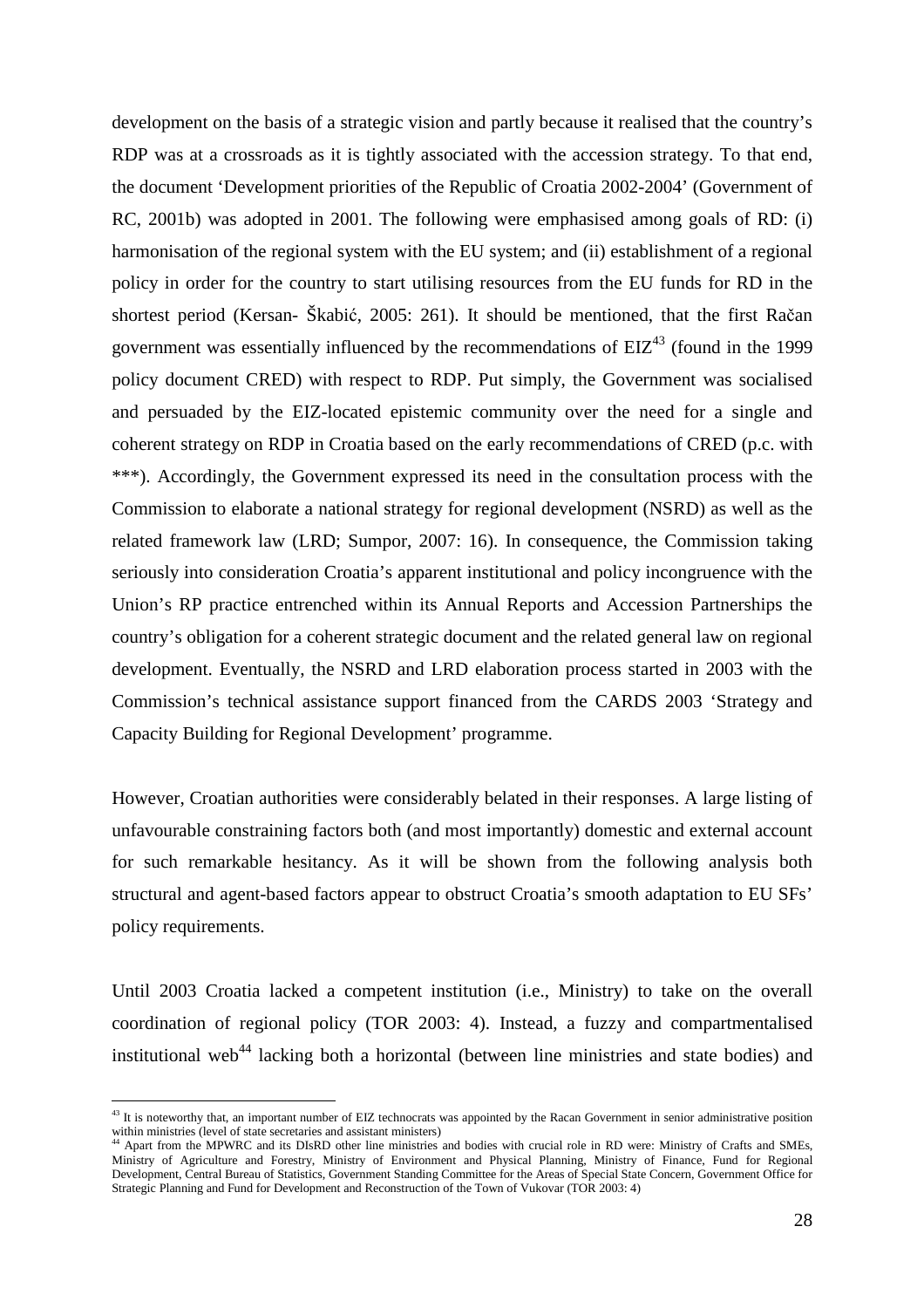vertical (between territorial units) steering technology was (and still is) in place which practically slowed down any further development at the level of RDP. Under mainly the 'socialisation' pressures exerted via the EU OBNOVA 2000, CARDS 2001 and 2003 projects<sup>45</sup> PM Račan's (2000-2003) entrusted the then Ministry for Public Works, Reconstruction and Construction (hereafter MPWRC), headed by HNS' president and renowned entrepreneur Damir Čacić, with the primal role in RDP. Accordingly, the Directorate for Island and Regional Development (hereafter DIsRD) was institutionalised within the said Ministry with the mandate to manage regional development issues. Interviews revealed that both the Ministry and the DIsRD lacked adequate administrative resources as well as know-how on planning and programming according to EU principles of regional policy. RDP was very rarely in the Ministry's daily agenda as Čacić's primary concern was infrastructure-related public works and state-sponsored housing projects for young families. Put otherwise, regional development funding flowing downwards both directly by the State Budget and indirectly through the Regional Development Fund (established in 2001 and started operating in February 2002), was primarily earmarked for the implementation of the projects related to hard infrastructure (i.e., highways, transportation, industrial zones in each county) and as such rendered RDP a side-policy area of the country's historically welladvanced physical planning sector<sup>46</sup> (personal communication with Vedran Djulabic, April 2008).

The European Commission realising that the country's authorities have done little in implementing OBNOVA's 2000 and CARDS 2001 early policy recommendations with respect to the formulation of a conceptual framework for Croatian regional policy concomitant with EU-style regionalism, initiated in 2002 a new CARDS programme on *'Strategy and Capacity Building for Regional Development'* having as its overall objective, this time, 'the development and implementation of Croatia's regional policy in line with EU principles and practice' (TOR, 2003: 7). Thus, the country's adjustment to EU regional policy conditionality started through this very technical project. This time the Commission got very serious over its intentions to make Croatian authorities work hard in achieving the contract's

 45

<sup>45&</sup>lt;br><sup>46</sup> In the specific area of spatial planning, the Croatian Sabor adopted as early as 1994 a special Law on Spatial Planning, which entrusted the LSG units with the elaboration of regional and local spatial plans. The 2000/1 decentralisation initiatives further devolved competences through the new Law on Spatial Planning, which extended the authority of local self-government to issuing building permits. It should be mentioned that the latter competence used to be a decentralised function of the socio-political communes under SFRY. With respect to physical planning the Parliament adopted in 1997 the Physical Planning Strategy, and in 1999 the Programme of Physical Planning. No provision had been made in linking all these legal texts under a coherent and integrated strategic plan for the country's optimal and sustainable long-term regional advancement.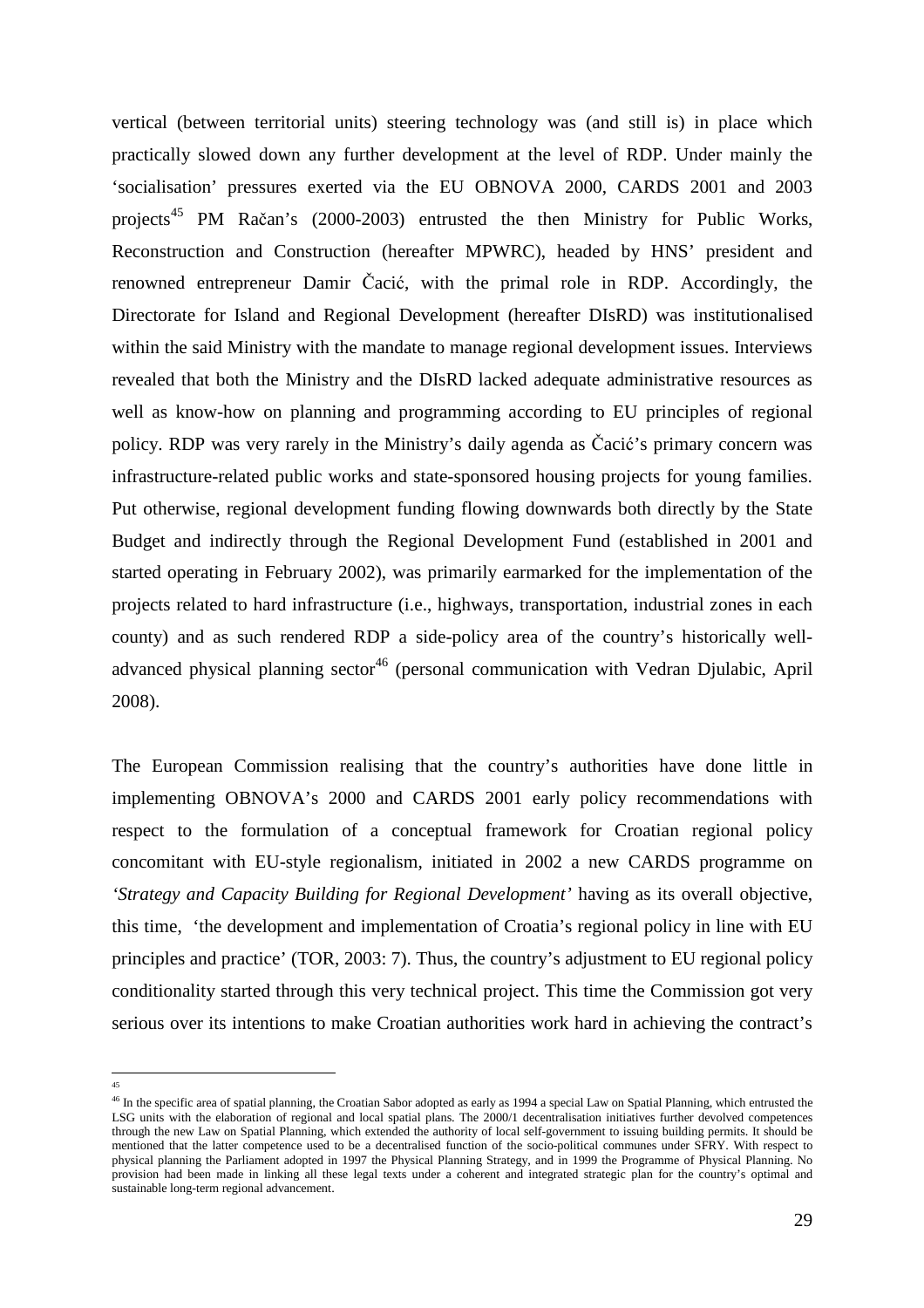five-fold goals: (a) development of a National Strategy of Regional Development (hereafter NSRD) and corresponding Action Plan, (b) creation of an appropriate legal basis for regional policy in Croatia, which meets EU SF requirements, (c) establishment and strengthening of appropriate institutional structures, co-ordination mechanisms, capacities and procedures for strategic regional planning at national, regional and local level; including for cross-border cooperation, (d) fostering a culture of partnership among institutional and other stakeholders on and between national and regional levels, and (e) elaboration of relevant related projects (ibid: 7). Notwithstanding the Commission's sincere efforts to assist the country in its preparations for successful adjustment to SF's policy's thresholds, two main domestic factors appeared early on to hinder Croatia's on-time and full compliance: (i)the lack of Government commitment to support and adopt the NSRD and the framework Law on Regional Development (hereafter LRD) and (ii) the striking lack of effective co-ordination and acceptance of NSRD as the principle scheme for regional policy in Croatia (ibid: 8).

It is not accidental then that until 2003 Croatia's overall setup lacked a specific institution to assume the role of a national co-ordinator for regional policy despite the Commission's public criticism, let alone a strong political will to overthrow the pre-existing fragmented and non-transparent system. When this shortcoming was eventually addressed in mid-2003 it did not lead, however, to any significant changes as regards the country's overall way of doing regional politics. Hence, the very first drafts of the country's NSRD and LRD will only be ready in 2005 and under a new Government's mandate.

On coming to power in 2004, HDZ - renowned for its centralist as well as nationalist conception of state organisation and consequent hostility to regionalism during nineties absolutely reversed its negative standpoint over the country's 'Europeanisation' process. PM Sanader's very first step with respect to regional policy was the establishment of a 'mammoth' new Ministry of the Sea, Tourism, Transport and Development  $(MSTTD)^{47}$ . An extensive reshuffle took gradually place within the said institution reflecting at large NSRD's preconditions for achieving the goals of the RDP. Showing its determination to comply with EU RP requirements the Government restructured the Ministry's Development Sector by dividing the existing Directorate for Regional Development into two new Directorates: (i) the

 $47$  As stipulated by the Act on structure and scope of central state administrative bodies the MSTTD is competent for planning and implementation of regional development policy, proposing changes in the regional development management system, proposing and harmonisation of implementation of measures, programmes and projects of state aid, and assessment of their functioning. In addition, the Ministry id competent for ensuring necessary conditions for all the inter-ministerial working groups dealing with regional development, as well as their coordination (Frohlich 2007: 3)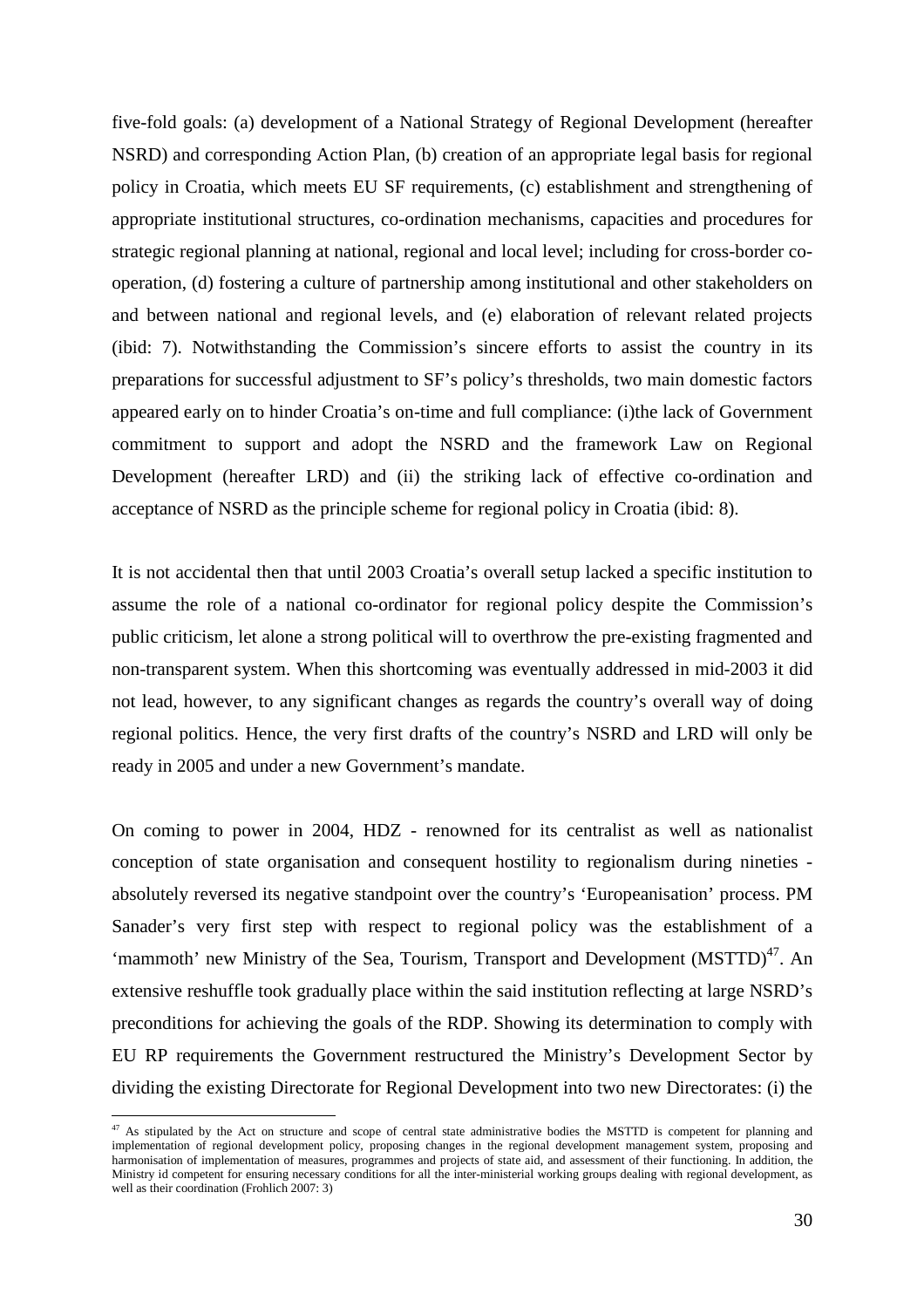Directorate for Integrated Regional Development (DIRD), (ii) the Directorate for Regional and Local Infrastructure (Frohlich, 2007: 4; Action Plan of NSRD (first draft) 2005: 15). Evidently, the country's strong habitual pattern of sectoralist solutions did get its way once again. Instead of having one overall Directorate for Integrated RD sufficiently staffed and empowered, the parallel existence of the Directorate of Islands (largely an institutional response to the pre-existing Law on Islands and its respective strategic document, National Island Development Programme) meant in practice the further compartmentalisation<sup>48</sup> of the regional development sector.

With respect to the formulation of a NSRD and corresponding legal act (LRD), the MSTTD working closely, on the one hand, with the line Ministries whereas, on the other, with the Dutch Agency ECORYS managed to elaborate under the technical and financial assistance provided by the CARDS 2003 project '*Strategy and Capacity Building for Regional Development*' two drafts of the said documents by September/October 2005 (personal communication with Franka Vojnovic, April 2008; see also Hajdukovic 2006). Following the said documents provisions Croatian regional policy goal reads as follows:

In other words, the NSRD is intended to introduce and implement a more 'joined-up' approach to the sustainable socio-economic cohesion of all parts of the country, specifically focusing on the additional encouragement of the development of the areas that fall behind the national average (ibid: 19; LRD (draft) 2006: 2; see also Frohlich 2006: 8). To that end, it has adopted CRED's 1999 conceptual toolkit of a concerted 'top-down – bottom-up' technology of a shared responsibility between the centre and the local over development that overtime it is envisioned to lead to the reduction of the country's wide socio-economic disadvantages and empower sub-national socio-economic actors to achieve and manage the optimal development potential of their places (LRD (draft) 2006: 1). Furthermore, the country's inherited polycentric modelling appears as a macro-term facilitating factor by means of

<sup>&#</sup>x27;To have functioning regional development policy in Croatia contributing to sustainable national development and competitiveness by 2013' [NSRD (draft) 2005: 20-21]

<sup>48</sup>Zlatan Frohlich provides a detailed listing of Croatia's institutions regulating RDP issues: 'Because of a strict sectoral approach to the institutions of the central government, several line ministries are competent for preparation of development policy, programming, implementation oof programmes and their monitoring. Beside the MSTTD, the central level institutions having a significant role relating to regional development are the following ones: Regional Development Fund; Fund for Development and Employment; Fund of Reconstruction and Development of the Town of Vukovar; Ministry of Finance; Central State Administrative Office for Public Administration; Ministry of Agriculture, Forestry and Water Management; Ministry of Economy, Labour and Entrepreneurship; Ministry of Environmental Protection, Physical Planning and Construction; Ministry of Science, Education and Sports; Ministry of Health and Social Welfare; Croatian Employment Office; Croatian Bank for Reconstruction and Development; Croatian Bureau of Statistic [and Central Office for Development and Coordination of EU Funds]' (2007: 6)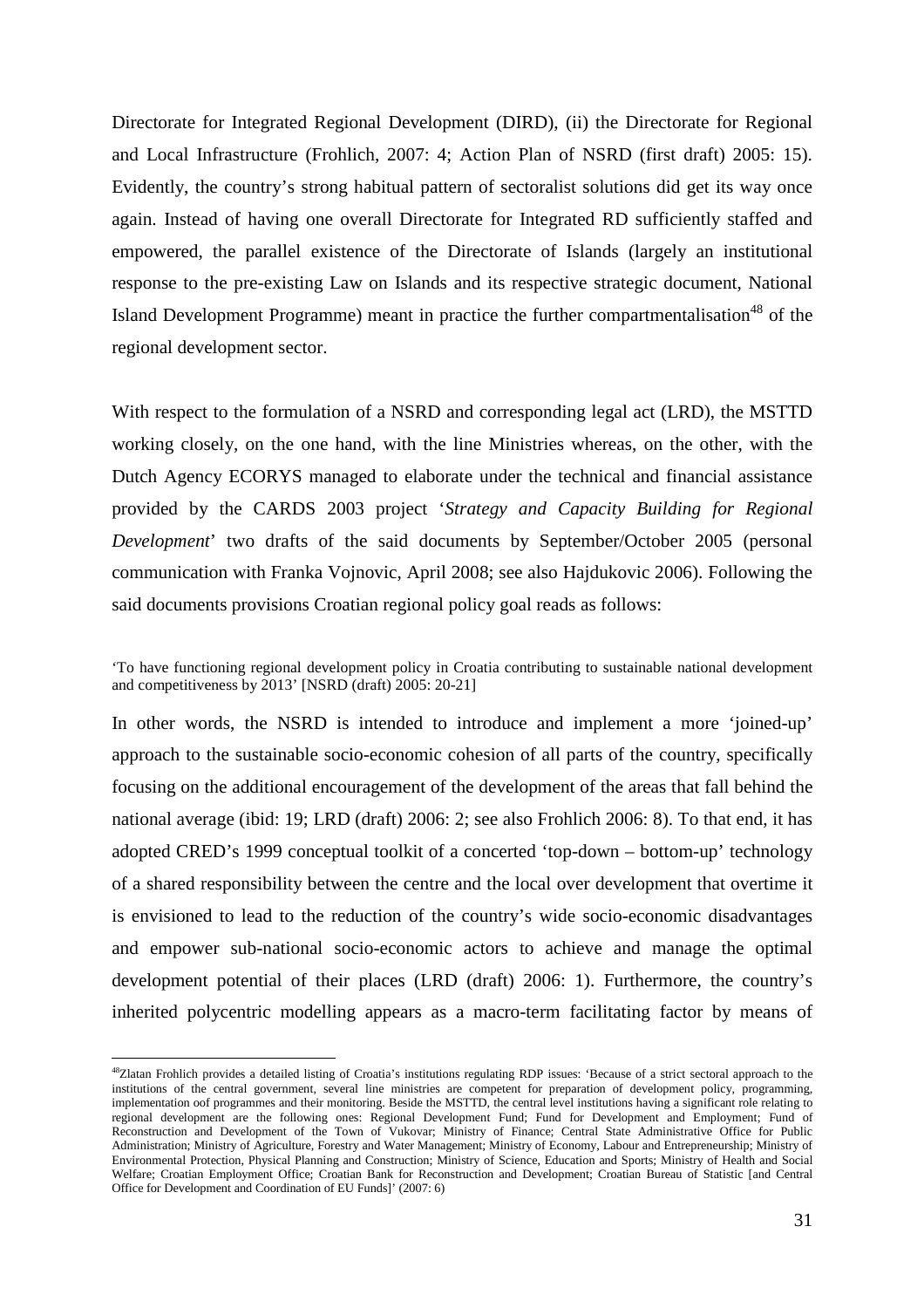enabling the formation of the so-called *'wider regions'* which are seen to be conducive to fostering the missing inter-county cooperation through the preparation and implementation of Joint Development Projects<sup>49</sup> (SDF, 2006: 42; NSRD (draft), 2005: 21; Frohlich, 2006: 10). The NSRD foresees also the creation of a number of novel instruments among which most relevant are (i) development contract (DC), (ii )county development strategies (CDS that will replace existing ROPs) and (iii) county development agencies (CDAs). Although the NSRD and the related LRD has not yet been adopted (see below), several provisions of those documents are already executed. With respect to the programming principle, twenty out of twenty-one counties (with the exception of the City and County of Zagreb) have by 2009 elaborated county development strategies (CDSs) or an equivalent county development planning document. Moreover, twenty county development agencies (CDAs) have thus far been established. As Puljiz and Malekovic writing in 2007 argue,

'[By] taking into account these and other developments at county and local level it can be concluded that some parts of the NSRD are already being implemented despite the fact that the NSRD and the Law on regional development have not yet been officially adopted' (2007a: 15).

The Croatian Government has further specified the Strategy's overall vision by setting two distinct objectives and priorities to be achieved by 2013:

**Strategic objective 1:** 'all counties and wider regions enabled to contribute to sustainable development and competitiveness-and reduced social and economic disparities across the country'

**Strategic objective 2**: 'have an efficient management framework for regional development in place' (ibid: 21- 25)

According to the 2005 draft version of the Law on Regional Development (LRD) structural policy and regional development are to be centrally managed via three agents: (i) the Government, (ii) the Central Office for Development Strategy and Coordination of EU Funds (CODEF), and (iii) and the Ministry in charge<sup>50</sup>. For the purpose of steering the overall policy, a Structural Policy and Regional Development Council is envisioned to be established as the transitory institutional arrangement of the existing Inter-Ministerial Coordination Committee on Regional Development established in January 2008. With respect to the

<sup>&</sup>lt;sup>49</sup> The instrument for these projects is the County and Wider Region Development Programme. This programme provides support for inclusive and representative county based partnerships and their development bodies (NSRD (draft) 2005: 22)

<sup>&</sup>lt;sup>50</sup> Following the November 2007 and the formation of a new coalition government in January 2009 the new Ministry of Regional Development, Forestry and Water Management (MRDFWM) has been granted with the responsibility of regional development policy.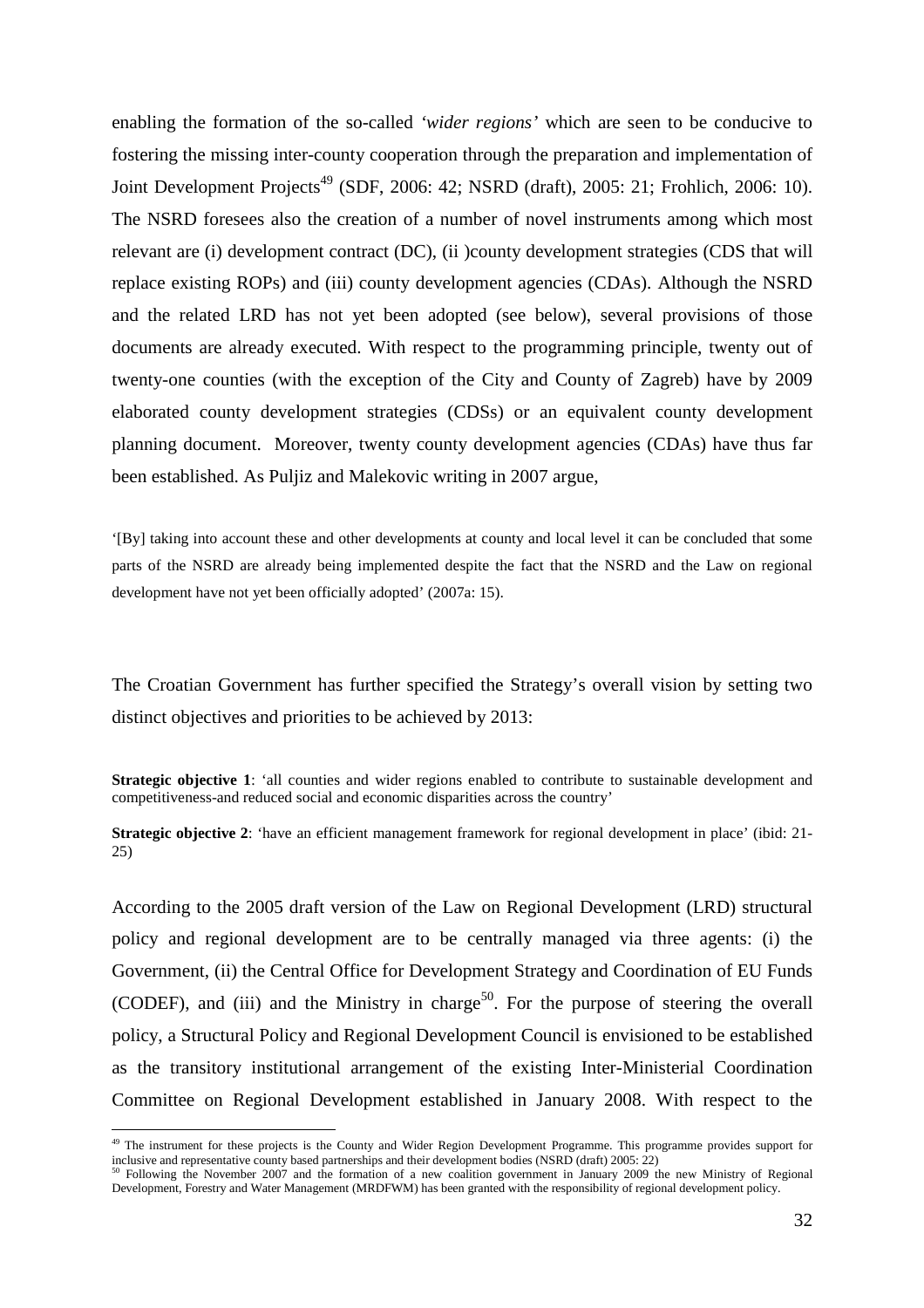partnership and cooperation principles, a (national) Partnership Council on Regional Development, composed of the representatives of the public, private and civil sectors, has also been established (in alignment with NSRD related provision) for the purpose of providing 'advice related to the preparation, implementation and monitoring of the SP & RD, coordinating various subjects and participation in the development planning' (LRD (draft) 2006: 5). Apparently, it is meant to be an exclusively *advisory* body with limited, if any, power to influence significantly central Government's policy directions or/ and objectives. In other words, the draft Law does not set a co-decision mechanism or any other kind of veto instrument at the Partnership's disposal rendering it as such largely an *ex post* legitimising structure. It has to be mentioned, however, that the draft Law largely reflects and internalises EU principles and practices<sup>51</sup>.

Put simply, the draft Strategy and the draft Law can be seen as being largely the outcome of a joint process of persuasion and conditionality. In other words, Croatian authorities were gradually persuaded, thanks to the active mobilisation of domestic epistemic communities, by the 'appropriateness' of the said strategic documents (and their linkage to EU SFs requirements) in tackling pending issues of a balanced and sustainable nationwide, as opposed to the present *ad hoc*, development. The CARDS 2003 and 2004 projects provided hence the missing institutional framework and synergy (i.e., IMCG and the Partnership Group) for reaching a *consensus* on the main elements of the needed regional development reform. However, as of January 2009 both the NSRD and the LRD are still waiting to be submitted to be officially adopted and promulgated.

The Government's 2005 National Plan for the Integration of Croatia to EU (NPPEU, 2005) envisioned that the said documents would be adopted by Fall 2006. However, this did not happen. Following new institutional theory's insights such reluctance seems to be determined by a complex domestic constellation of administrative, structural and actor-based unfavourable to adjustment factors. Despite the fact that regional policy has continued during 2000s to be an issue-area of low (public) salience (exception might be the heated but episodic debates over the country's NUTS Classification), its delicate status and respective significance has not meant its sidelining, however. To the contrary, inherited by the 1990s strong vested interests across all levels (central, regional, local), having been nurtured inside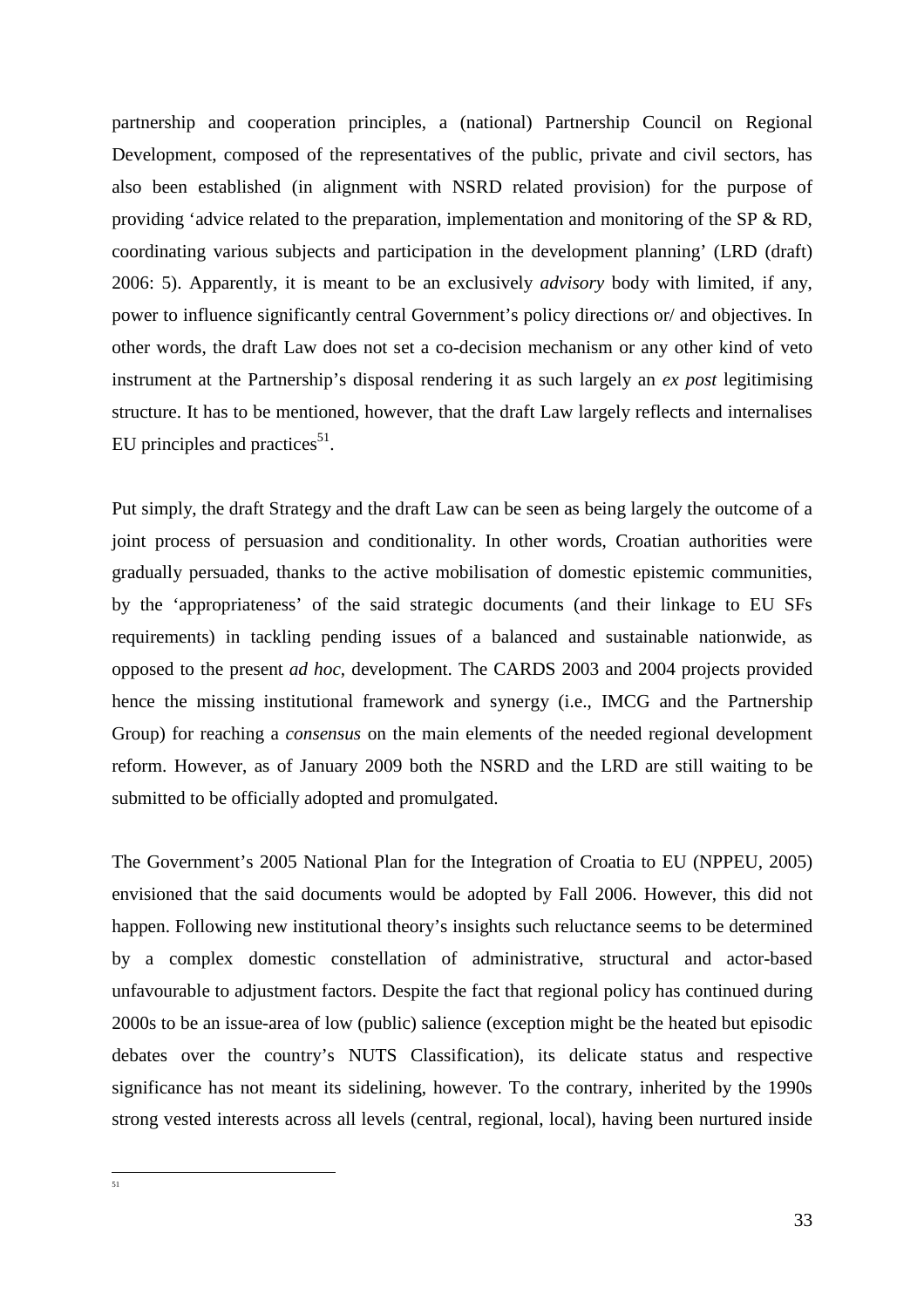a non-transparent regional development design, have overtime formed informal networks that have naturally obstructed the adoption of a modern and 'Europeanised' legal outline which in practice leads to their destruction. Put simply, upon adoption of the said Law a new coherent, integrated and aligned with Structural Funds (and national Strategic Development Framework for 2006-2013) standards and practices country-wide system of development planning and allocation of public funds will be installed. Hence, for the first time ever all potential beneficiaries (counties and municipalities/cities) will abide to the same inclusive and objective criteria when it comes to apply for money. The present unclear requirements of state aid, which so far have enabled every Government to 'pick and choose' its sub-national partners at its arbitrary will, will be thus replaced by a modern, transparent and uniform national listing of criteria aiming at shifting the 'accent of assistance towards a more proactive set of development measures which in a more direct manner contribute to socioeconomic development' (Frohlich 2007: 9). Evidently, European integration sets in place a new structure for managing regional policy which largely contrasts with Croatia's existing setup and as such feeds resistance which in turn leads to the slowdown of national adaptation.

Other scenarios can be thought of as well: apart from unfavourable (informal) institutional variables, actor-based preferences seem to have encouraged such hesitancy as well. Being more precise, the Croatian Government under the immense pressure that sub-national (2005) and general elections (2007) put upon a political system characterised by a striking polarisation, chose to delay the adoption of the (first) draft Law in the fear of losing power at both levels (personal communication with Vedran Djulabic, April 2008). In other words, the 2006 envisaged adoption of both documents got sacrificed by the incumbent Government's short-eyed considerations. Being placed chronologically among two electoral campaigns the draft Law was inevitably doomed to be sidelined as the MSTTD did not want to mobilise strong and outspoken regional *lords* (i.e., county prefects) against the Government. Some county prefects, who meanwhile got empowered pursuant to the new LLRSG (2001) decentralisation provisions, obstructed the espousal of the draft Law in question in fear that the latter will ultimately set a new playing field for regional development and as such challenge their entrenched advantages. As a result, the acceptance of the LRD was postponed and transferred to the new Sabor's mandate starting at January 2008.

The 2007 general elections were also characterised by a significant shift in the overall political discourse with respect to the issue of regional development policy. Almost all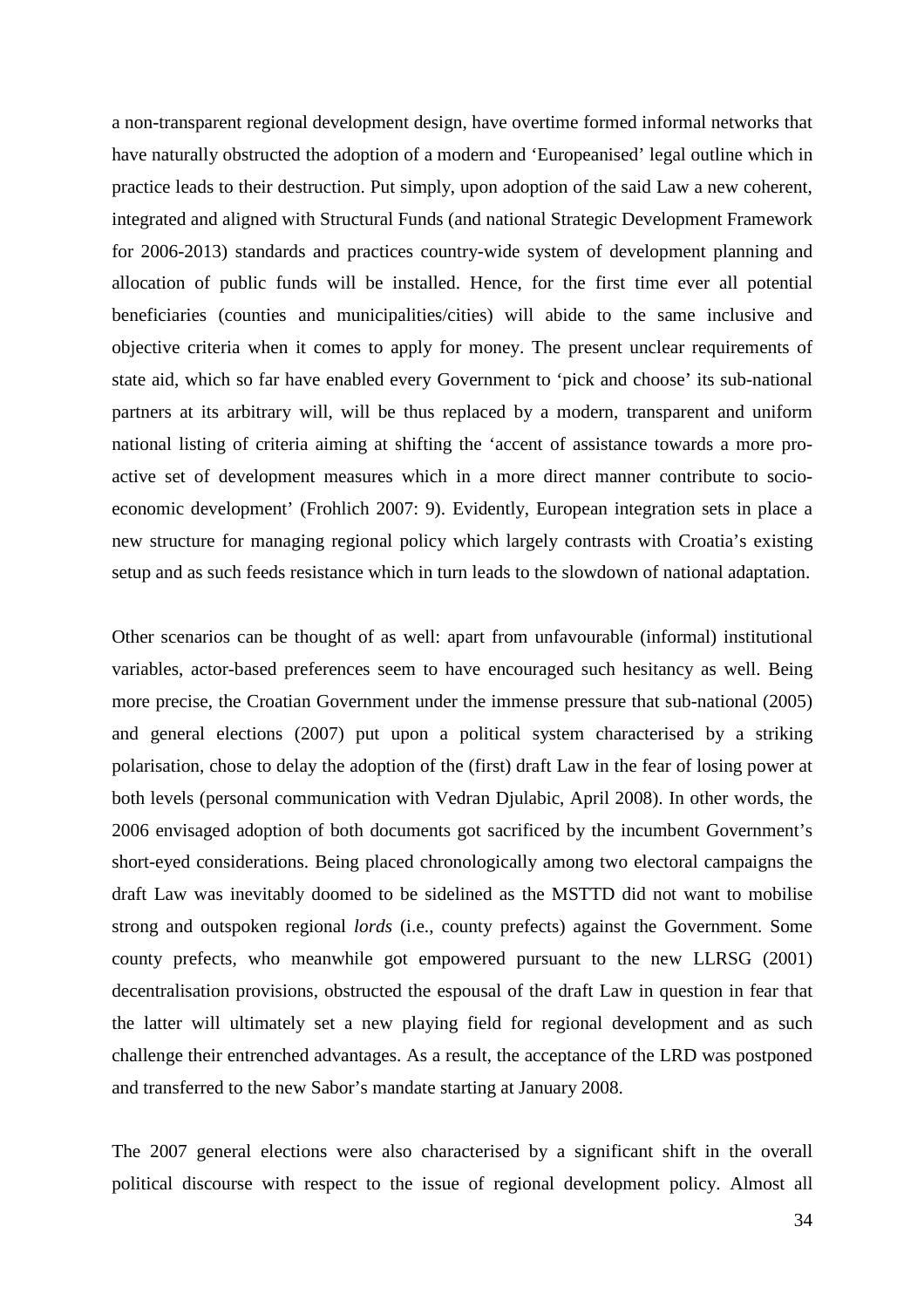Croatian parliamentary parties, save the renowned of its anti-regionalist policies HDZ, were advocating the establishment of a distinct department of regional development under the bitter realisation that negotiations on the respective Chapter 22 have not been initiated and there were no signs that the Commission was keen on opening the talks. Given the fact that substantial profit or loss of Structural and Cohesion monies is at stake, interest groups and initially hesitant political elites were finally alarmed. The so-called *'yellow-green'* coalition (Croatian Peasants' Party (HSS)-Croatian Social Liberal Party (HSLS), was strongly advocating regional development politics setting as its post-electoral requisite for cooperation with HDZ the formation of an institutionally distinct Ministry of Development, should it participated in the new cabinet. The same holds true for the Independent Democratic Serbian Party (SDSS) which strongly pressed HDZ leader and Premier Ivo Sanader (during the negotiations about the composition of the new cabinet) to consent to the establishment of a special department for regional development. Hence, regional politics reached their apogee during the 2007 elections elevating from a low salience issue to a high one. A further contributing development was the emergence of new forms of bottom-up regionalist initiatives such as the recent creation of Glavas' HDSSB with its successful mobilisation at the level of Slavonia and Baranja (a geographical amalgam of five counties at Croatia's most eastern territory). The said right wing regionalist party proposed a new territorial organisation of the country accompanied by claims for further political autonomy and self-administration in line with the European principle of subsidiarity and the concept of 'Europe of the regions'. Evidently, HDSSB used the European discourse of multi-level governance in order to legitimise its advocacy for territorial reforms, making hence a clear association between regionalisation and Europeanisation. The fact that the said party has a special office in Brussels pinpoints additionally to its affiliation with the EU organisations and practices as it can directly lobby the latter overriding henceforth the central level (personal communication with Jaksa Puljiz, February 2008).

Prime Minister Sanader, despite his party's evident displeasure to anything 'regional', not only ultimately concurred, under the immense pressures exerted upon him by all his potential coalition partners, to the formation of a special Ministry of Regional Development, Forestry and Water Management (hereinafter MRDFWM) but also to the creation of distinct Deputy Prime Ministerial office for Regional Development, Reconstruction and Return headed by a SDSS parliamentarian. Milorad Pupovac's (vice-president of SDSS) words corroborate at large our hypothesis. When asked if it is realistic to expect a special department for regional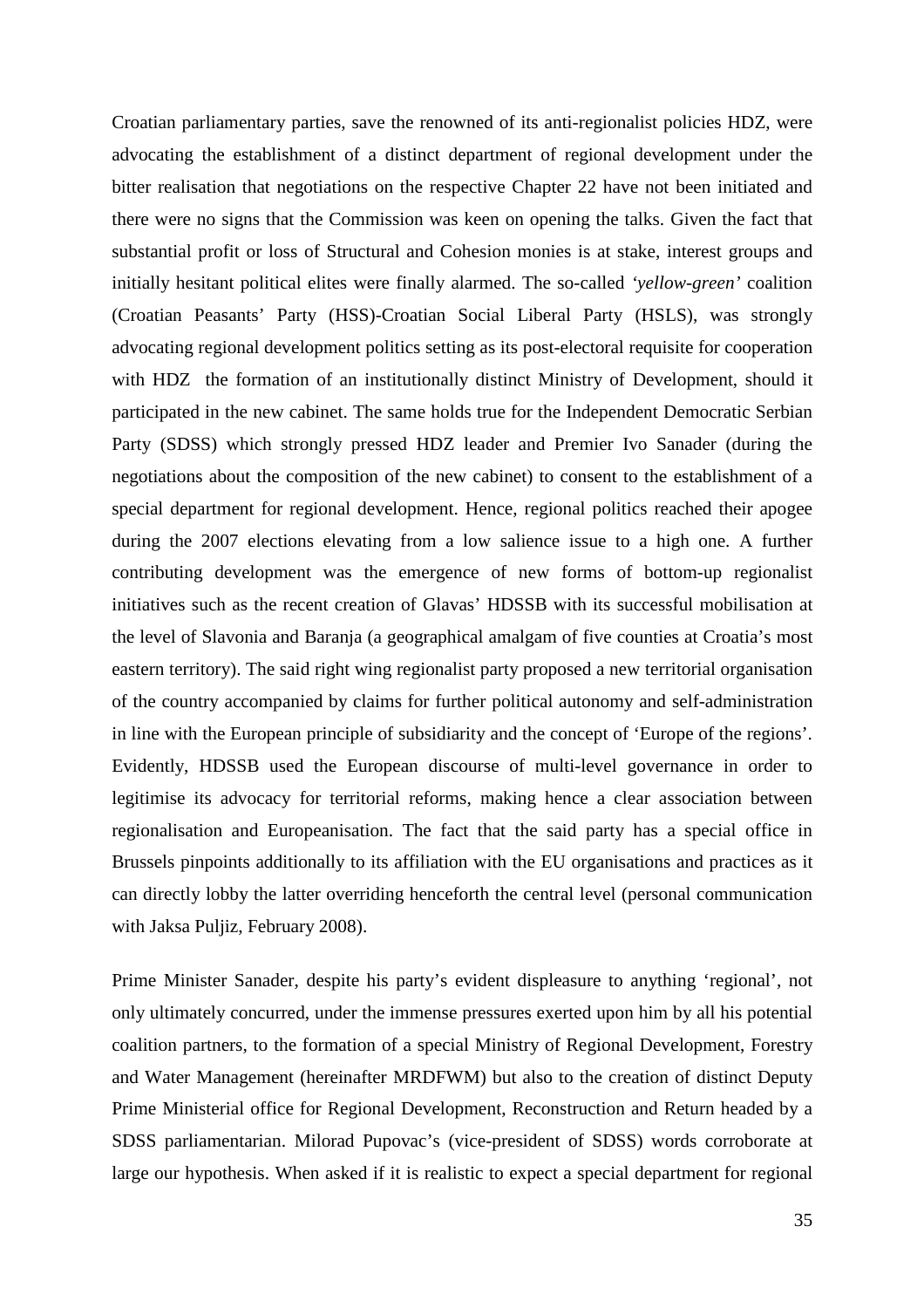development, considering that PM Sanader does not favour the idea, he replied that 'everyone that is participating in the coalition agree that the ministry is needed, and we are not the only ones' (www.javno.com; January 9, 2008). In other words, the active mobilisation of both regional and national level political groupings coupled together with persuasive norm entrepreneurs' steady advocacy for a distinct organisational structure on RD led overtime to the formation of a strong '*domestic win-set'* structure which in the end led Premier Sanader to comply with its objectives. Given the fact that since 2000 all Croatian Governments are coalition associations and hence conducive to consensus-building and burden-sharing politics, PM Sanader's decision to internalise the proposed domestic structural changes under the fear of losing his office appears largely plausible. In short, the high salience of regional development politics, triggered by the converged interests and preferences of multiple domestic actors, led ultimately to successful structural adaptation and as such to the creation of an *institutional central interface* between the DG Regio on the one hand and the Croatian regional actors on the other.

The new giant MRDFWM is headed by a HDZ parliamentarian (despite strong pressures by the HSS to gain that ministerial seat), pinpointing thereby to PM's evident attempt to maintain control over this highly delicate policy area. The institutionalisation of a special DP Ministerial seat responsible for RD apart from highlighting the salience of the issue in question, it also means a further compartmentalisation and possible conflict of interest between the two bodies as two previously opponents (i.e., the HDZ and the Serbian SDSS) are forced to co-operate and communicate. However, this de facto co-operative mechanism may eventually lead to the overriding of the predominant culture of confrontation that still characterises at large the transitory Croatian politics. Organisationally the new Ministry is the result of an amalgamation process between the former Ministry of Agriculture, Forestry and Water Management and the MSTTD's Developmental Sector. Interviews revealed that the new Ministry is considerably understaffed, pursuant to the frequent organisational reshuffles characterising the regional sector, a structural deficiency which coupled together with the persistent sectoralist approach to the issue of development (i.e., the Directorate of Islands remained organisationally within the Ministry of Sea, Transport and Development) complicates considerably the already messy and inadequate absorbing capacity of the Croatian authorities.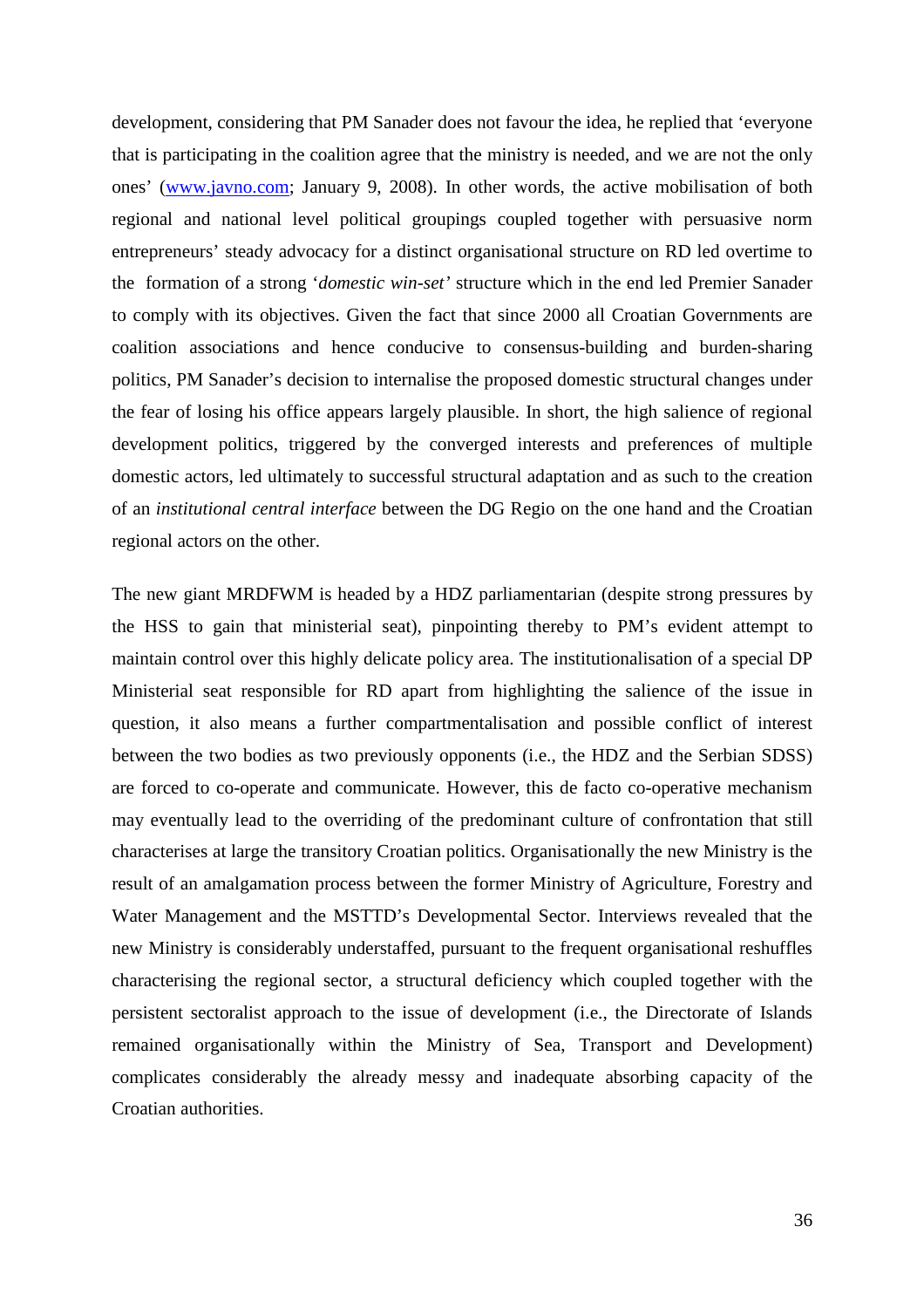With respect to the current status of the NSRD and the draft LRD, Minister Čobanković has requested (following the Commission's critical remarks) the revision of the said documents under the technical assistance provided by the CARDS 2004 'Regional Development Capacity Building Facility in Croatia' project and the Dutch Agency ECORYS. Such a decision was partially dictated by the new reality that the country's NUTS Classification created so in 2007 as well as the Commission's sceptical stance, if not public criticism, as regards the highly legalistic, positivistic and hence detailed nature of the proposed Act. Being more precise, both of these texts need, on the one hand, to include and reflect the country's new statistical division at NUTS II level following Cohesion policy's concrete requirements, whereas, on the other to be as general and as 'framework' as they can, meaning that by-laws (i.e., which are susceptible to easier amendment and do not request parliamentary consent) are needed to effectuate their provisions.

For although the Coalition Agreement (adopted by the Parliament on 12 January 2008) explicitly stated that the (revised) NSRD and LRD would have to be sent for approval/ adoption by Croatian Government and Parliament in the course of 2008, this once again failed to happen. Two main reasons account for such failure: (i) the well-documented administrative shortages within the Development Sector of the MRDFW $M^{52}$  (and especially with reference to the Directorate in charge of the revision of NSRD/LRD, the implementation of IPA and PHARE, and the preparations for the SFs, i.e., DIRD); and (ii) the Ministry's decision to order two strategic studies for the evaluation of the potential impact of  $NSRD/LRD<sup>53</sup>$ . Due to decision to undertake the said strategic studies and incorporating the results in the revised NSRD, the final drafts of NSRD/LRD were presented to the Croatian Government in December 2008. However, the Government's intention to send these final documents to county and local stakeholders for consultation (within a framework of partnership) has considerably altered the time schedule of adoption. In the meantime, Slovenia's tough stance towards Croatia on a bilateral cross-border issue has resulted in a formal freeze of accession talks. For although Baroso's Commission has since May 2008

 $52$  Like some other parts of the government administration the Directorate for Integrated Regional Development at MRDFWM is confronted with considerable challenges in meeting the tasks in relation to the revision of NSRD/LRD, the implementation of IPA and Phare, and the preparations for the SFs. Given the limited number of staff and several experienced persons that have recently left the DIRD, there was much pressure on the remaining experienced personnel to cope with day-to-day activities, leaving too little time to manage and train younger colleagues and to prepare strategic issued at central and regional level (RDCBF1st Interim Report, 2008: 4)

<sup>&</sup>lt;sup>53</sup> In the beginning of the first half of 2008 considerable work was done on the revision of the NSRD/LRD. However, on the basis of discussions in the MRDFWM it was later concluded that there was a need to strengthen the analytical base of the NSRD, detail the development priorities for each NUTS II region and evaluate the regional development measures that are currently in use. For that purpose, the Ministry initiated two strategic studies in July, i.e., a study on the development priorities in the wider-region (NUTS II) and an assessment of the measures that have been used to foster the development in lagging areas in Croatia. The studies were undertaken by a consortium of the Economic Faculties of Zagreb and Split (RDCBF2nd Interim Report, 2008: 2)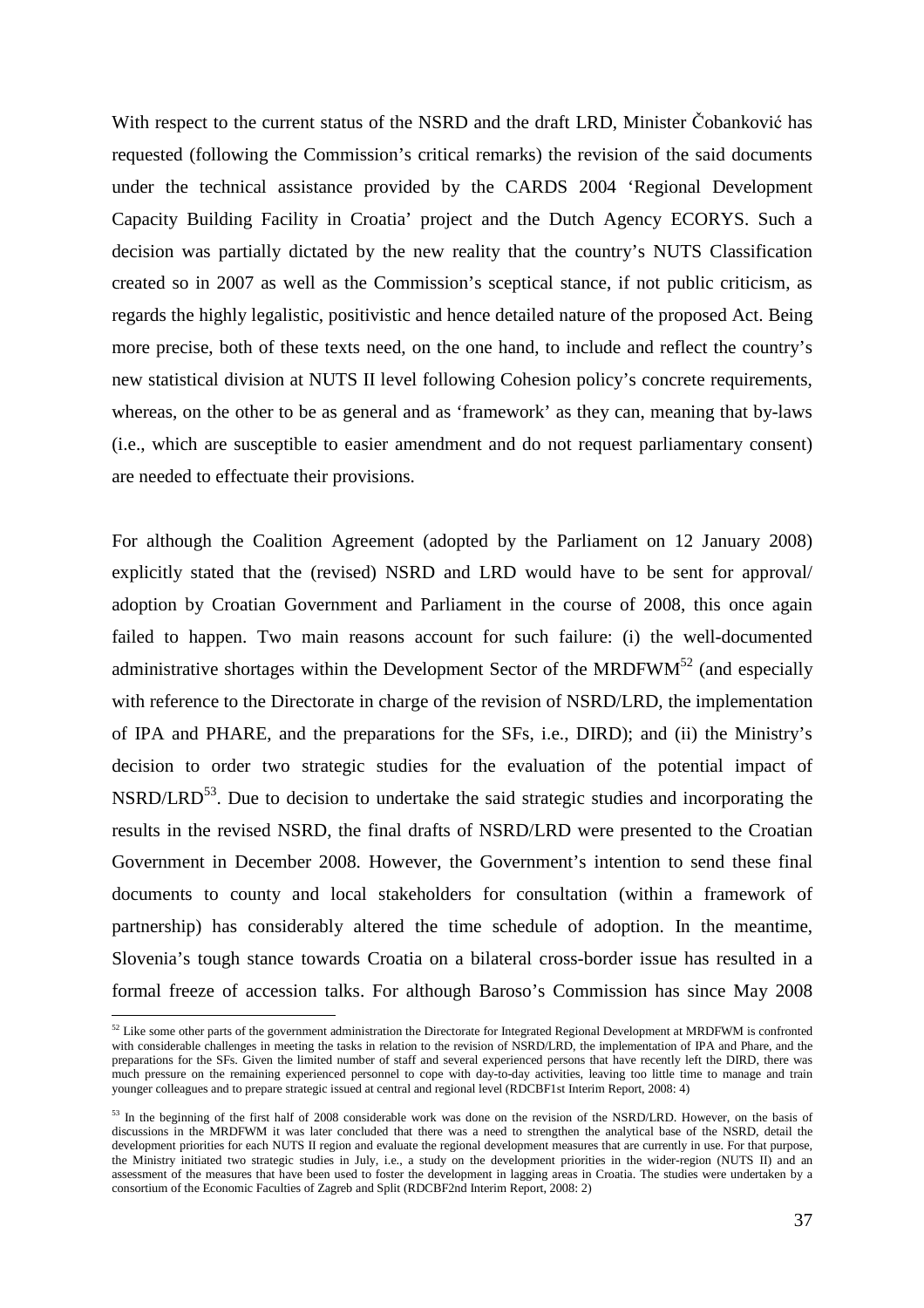adopted (after lengthy talks) the Croatian Government's Action Plan for meeting EU Cohesion policy requirements and expressed its willingness to complete the entry talks before the termination of its current mandate (November 2009), Slovenia's blockade has created considerable problems. As of January 2009, the opening of negotiations in Chapter 22 has been postponed despite the considerable progress of the Croatian authorities. In light of these events, the adoption of NSRD/LRD documents is scheduled for the third or fourth quarter of 2009 (p.c. with Dr. Frohlich, January 2009).

### **Conclusions**

This study investigated whether Croatian regional politics (i.e., regionalisation and RDP) are really undergoing a process of transformation pursuant to the country's all-type and excessive degree of misfit and, if so, to what extent 'Europeanisation' is driving this process. The analysis showed a strong and important relation of Croatia's new RDP and of 'Europeanisation' with the extent of establishing a new legal and institutional framework for managing future SF and CF monies and projects, while the coefficients for the 'Europeanisation' variables and for the issue of regionalisation were insignificant.

With respect to the causal weight of 'misfit' in explaining transformation patterns, the analysis pinpoints to its essential validity. A word of caution is in order here, however. For although Croatia's outstanding policy and institutional incongruence with EU RP practice was evident and existent, EU ideas diffusion and adaptational pressures with respect to the adoption of a national strategy on regional development and corresponding single framework law were only manifested after domestic policy-makers and EU officials reached a 'normative consensus' over the necessity of those documents and their related linkage with EU SFs and Cohesion policy requirements. Put simply, grounded on an 'existential' policy and institutional inadequacy domestic epistemic communities socialised and persuaded jointly with EU experts Croatian policy-makers on the need for a new RDP grounded on EUtype regionalism. Thus, as a joint sequential effect of socialisation and conditional incentives, the revised NSRD and LRD endorse and reflect now considerably EU principles and norms. Partly due to the preliminary work of national RP epistemic communities located in EIZ (i.e., CRED 1999) and partly due to accession negotiations, Croatia is about to acquire its first single act capable of systematically addressing problems in regional development for the entire territory.